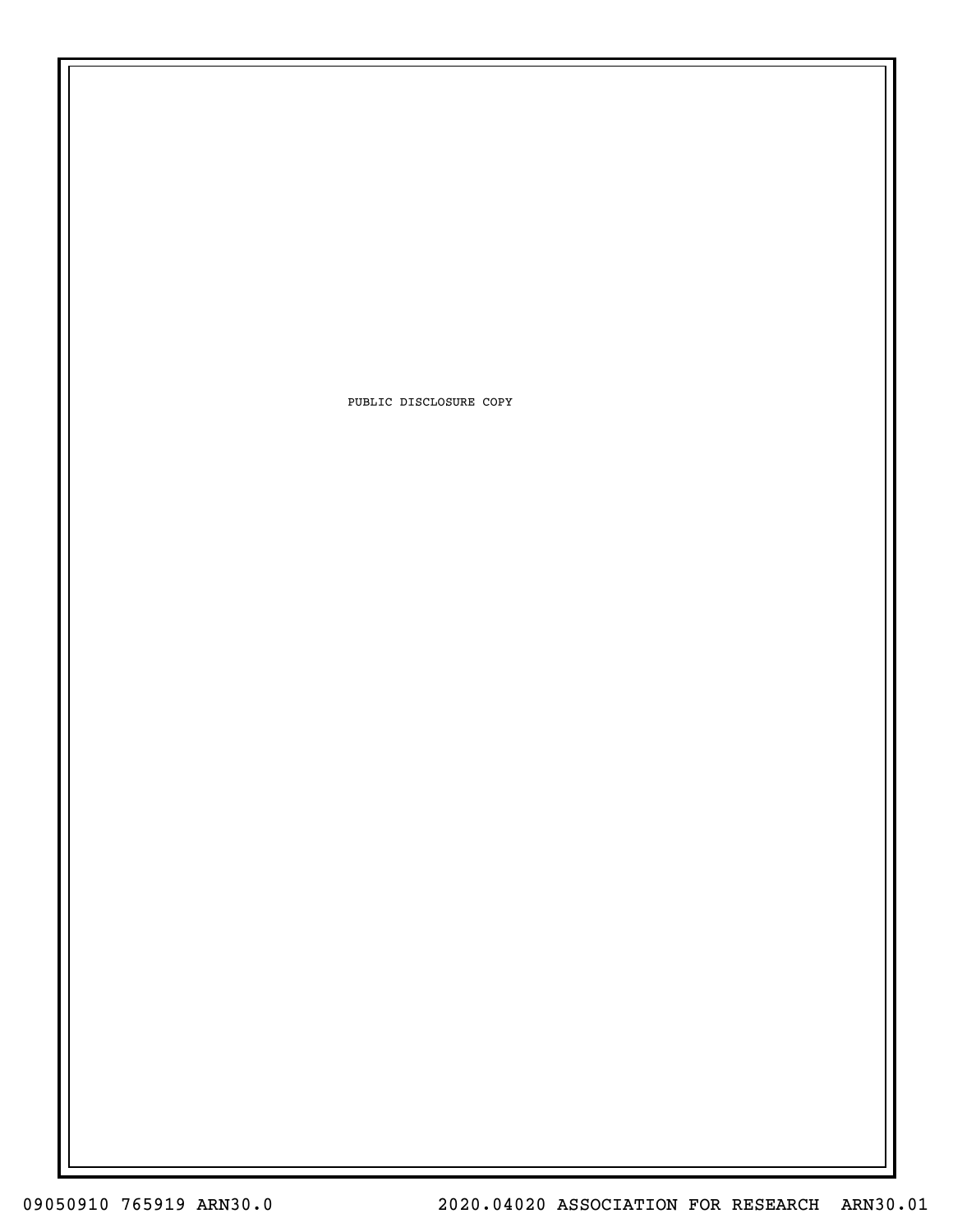| -orm |  |
|------|--|

Department of the Treasury Internal Revenue Service

# **Return of Organization Exempt From Income Tax** \*\* PUBLIC DISCLOSURE COPY \*\*

**Under section 501(c), 527, or 4947(a)(1) of the Internal Revenue Code (except private foundations) 2020**

**| Do not enter social security numbers on this form as it may be made public.**

**| Go to www.irs.gov/Form990 for instructions and the latest information. Inspection**



|                                                                                                                                                                                          |                             | A For the 2020 calendar year, or tax year beginning                                                                                                 | and ending     |                                                     |                                                                          |  |  |  |  |  |
|------------------------------------------------------------------------------------------------------------------------------------------------------------------------------------------|-----------------------------|-----------------------------------------------------------------------------------------------------------------------------------------------------|----------------|-----------------------------------------------------|--------------------------------------------------------------------------|--|--|--|--|--|
| В                                                                                                                                                                                        | Check if                    | <b>C</b> Name of organization                                                                                                                       |                | D Employer identification number                    |                                                                          |  |  |  |  |  |
|                                                                                                                                                                                          | applicable:                 | ASSOCIATION FOR RESEARCH ON NON-PROFIT                                                                                                              |                |                                                     |                                                                          |  |  |  |  |  |
|                                                                                                                                                                                          | Address<br>Ichange          | ORGANIZATIONS & VOLUNTARY ACTION                                                                                                                    |                |                                                     |                                                                          |  |  |  |  |  |
| Name<br>23-7378021<br>Doing business as<br>change<br>Initial<br>Number and street (or P.O. box if mail is not delivered to street address)<br>E Telephone number<br>Room/suite<br>return |                             |                                                                                                                                                     |                |                                                     |                                                                          |  |  |  |  |  |
|                                                                                                                                                                                          |                             |                                                                                                                                                     |                |                                                     |                                                                          |  |  |  |  |  |
|                                                                                                                                                                                          | termin-<br>ated             | City or town, state or province, country, and ZIP or foreign postal code                                                                            |                | G Gross receipts \$                                 | 784,755.                                                                 |  |  |  |  |  |
|                                                                                                                                                                                          | Amended<br>return           | INDIANAPOLIS, IN 46202                                                                                                                              |                | H(a) Is this a group return                         |                                                                          |  |  |  |  |  |
|                                                                                                                                                                                          | Applica-<br>tion<br>pending | F Name and address of principal officer: LYNNETTE COOK                                                                                              |                | for subordinates?                                   | $ Yes X $ No                                                             |  |  |  |  |  |
|                                                                                                                                                                                          |                             | SAME AS C ABOVE                                                                                                                                     |                | H(b) Are all subordinates included?   Yes           | No                                                                       |  |  |  |  |  |
|                                                                                                                                                                                          |                             | Tax-exempt status: $X$ 501(c)(3)<br>$501(c)$ (<br>$\triangleleft$ (insert no.)<br>$4947(a)(1)$ or                                                   | 527            |                                                     | If "No," attach a list. See instructions                                 |  |  |  |  |  |
|                                                                                                                                                                                          |                             | J Website: WWW.ARNOVA.ORG                                                                                                                           |                | $H(c)$ Group exemption number $\blacktriangleright$ |                                                                          |  |  |  |  |  |
|                                                                                                                                                                                          |                             | Other $\blacktriangleright$<br><b>K</b> Form of organization: $\boxed{\textbf{X}}$ Corporation<br>Trust<br>Association                              |                | L Year of formation: 1971                           | M State of legal domicile: DC                                            |  |  |  |  |  |
|                                                                                                                                                                                          | Part I I                    | Summary                                                                                                                                             |                |                                                     |                                                                          |  |  |  |  |  |
|                                                                                                                                                                                          | 1.                          | Briefly describe the organization's mission or most significant activities: ASSOCIATION FOR RESEARCH ON                                             |                |                                                     |                                                                          |  |  |  |  |  |
| Governance                                                                                                                                                                               |                             | NONPROFIT ORGANIZATIONS AND VOLUNTARY ACTION (ARNOVA) IS A LEADING                                                                                  |                |                                                     |                                                                          |  |  |  |  |  |
|                                                                                                                                                                                          | $\mathbf{2}$                | Check this box $\blacktriangleright$ $\blacksquare$ if the organization discontinued its operations or disposed of more than 25% of its net assets. |                |                                                     |                                                                          |  |  |  |  |  |
|                                                                                                                                                                                          | З                           | Number of voting members of the governing body (Part VI, line 1a)                                                                                   |                | 3                                                   | 18                                                                       |  |  |  |  |  |
|                                                                                                                                                                                          | 4                           |                                                                                                                                                     | $\overline{4}$ | 18                                                  |                                                                          |  |  |  |  |  |
| Activities &                                                                                                                                                                             | 5                           |                                                                                                                                                     | 5              | $\mathbf 0$                                         |                                                                          |  |  |  |  |  |
|                                                                                                                                                                                          | 6                           |                                                                                                                                                     | 6              | 130                                                 |                                                                          |  |  |  |  |  |
|                                                                                                                                                                                          |                             |                                                                                                                                                     | 7a             | $\mathbf{0}$ .                                      |                                                                          |  |  |  |  |  |
|                                                                                                                                                                                          |                             |                                                                                                                                                     |                | 7 <sub>b</sub>                                      | $\mathbf{0}$ .                                                           |  |  |  |  |  |
|                                                                                                                                                                                          |                             |                                                                                                                                                     |                | <b>Prior Year</b><br>282,477.                       | <b>Current Year</b><br>367, 319.                                         |  |  |  |  |  |
|                                                                                                                                                                                          | 8                           | Contributions and grants (Part VIII, line 1h)                                                                                                       |                |                                                     |                                                                          |  |  |  |  |  |
| Revenue                                                                                                                                                                                  | 9                           | Program service revenue (Part VIII, line 2g)                                                                                                        |                | 412,230.                                            | 182,170.                                                                 |  |  |  |  |  |
|                                                                                                                                                                                          | 10                          |                                                                                                                                                     |                | 19,830.                                             | 14,279.                                                                  |  |  |  |  |  |
|                                                                                                                                                                                          | 11                          | Other revenue (Part VIII, column (A), lines 5, 6d, 8c, 9c, 10c, and 11e)                                                                            |                | 187,531.                                            | 220,987.                                                                 |  |  |  |  |  |
|                                                                                                                                                                                          | 12                          | Total revenue - add lines 8 through 11 (must equal Part VIII, column (A), line 12)                                                                  |                | 902,068.                                            | 784.755.                                                                 |  |  |  |  |  |
|                                                                                                                                                                                          | 13                          | Grants and similar amounts paid (Part IX, column (A), lines 1-3)                                                                                    |                | $\mathbf{0}$ .                                      | $\mathbf{0}$ .                                                           |  |  |  |  |  |
|                                                                                                                                                                                          | 14                          | Benefits paid to or for members (Part IX, column (A), line 4)                                                                                       |                | $\mathbf{0}$ .                                      | $\mathbf{0}$ .                                                           |  |  |  |  |  |
|                                                                                                                                                                                          | 15                          | Salaries, other compensation, employee benefits (Part IX, column (A), lines 5-10)                                                                   |                | 388, 317.                                           | 419,284.                                                                 |  |  |  |  |  |
|                                                                                                                                                                                          |                             |                                                                                                                                                     |                | $\mathbf{0}$ .                                      | $\mathbf{0}$ .                                                           |  |  |  |  |  |
|                                                                                                                                                                                          |                             |                                                                                                                                                     |                |                                                     |                                                                          |  |  |  |  |  |
|                                                                                                                                                                                          |                             | 28,022.<br><b>b</b> Total fundraising expenses (Part IX, column (D), line 25)<br>$\blacktriangleright$ and $\blacktriangleright$                    |                |                                                     |                                                                          |  |  |  |  |  |
|                                                                                                                                                                                          |                             |                                                                                                                                                     |                | 1, 185, 819.                                        |                                                                          |  |  |  |  |  |
|                                                                                                                                                                                          | 18                          | Total expenses. Add lines 13-17 (must equal Part IX, column (A), line 25) [                                                                         |                | 1,574,136.                                          |                                                                          |  |  |  |  |  |
|                                                                                                                                                                                          | 19                          |                                                                                                                                                     |                | $-672,068$ .                                        |                                                                          |  |  |  |  |  |
|                                                                                                                                                                                          |                             |                                                                                                                                                     |                | <b>Beginning of Current Year</b>                    | <b>End of Year</b>                                                       |  |  |  |  |  |
|                                                                                                                                                                                          | 20                          | Total assets (Part X, line 16)                                                                                                                      |                | 1,812,459.                                          |                                                                          |  |  |  |  |  |
| Expenses<br>بَوْح<br>sets                                                                                                                                                                |                             | 21 Total liabilities (Part X, line 26)                                                                                                              |                | 283,110.<br>1,529,349.                              | 343,073.<br>762,357.<br>22,398.<br>1,904,554.<br>235, 364.<br>1,669,190. |  |  |  |  |  |

Under penalties of perjury, I declare that I have examined this return, including accompanying schedules and statements, and to the best of my knowledge and belief, it is true, correct, and complete. Declaration of preparer (other than officer) is based on all information of which preparer has any knowledge.

| Sign                                             | Signature of officer                                                            |                      |          | Date                                           |                 |  |  |  |
|--------------------------------------------------|---------------------------------------------------------------------------------|----------------------|----------|------------------------------------------------|-----------------|--|--|--|
| Here                                             | LYNNETTE COOK, EXECUTIVE DIRECTOR                                               |                      |          |                                                |                 |  |  |  |
|                                                  | Type or print name and title                                                    |                      |          |                                                |                 |  |  |  |
|                                                  | Print/Type preparer's name                                                      | Preparer's signature | Date     | PTIN<br>Check                                  |                 |  |  |  |
| Paid                                             | AMANDA MEKO, CPA                                                                |                      | 09/10/21 | P01062615<br>self-emploved                     |                 |  |  |  |
| Preparer                                         | Firm's name GREENWALT CPAS, INC                                                 |                      |          | 35-1489521<br>Firm's $EIN \blacktriangleright$ |                 |  |  |  |
| Use Only                                         | 5342 W. VERMONT STREET<br>Firm's address $\blacktriangleright$                  |                      |          |                                                |                 |  |  |  |
| INDIANAPOLIS, IN 46224<br>Phone no. 317-241-2999 |                                                                                 |                      |          |                                                |                 |  |  |  |
|                                                  | May the IRS discuss this return with the preparer shown above? See instructions |                      |          | x<br><b>Yes</b>                                | No              |  |  |  |
| 032001 12-23-20                                  | LHA For Paperwork Reduction Act Notice, see the separate instructions.          |                      |          |                                                | Form 990 (2020) |  |  |  |

LHA **For Paperwork Reduction Act Notice, see the separate instructions. Form 990 (2020)** SEE SCHEDULE O FOR ORGANIZATION MISSION STATEMENT CONTINUATION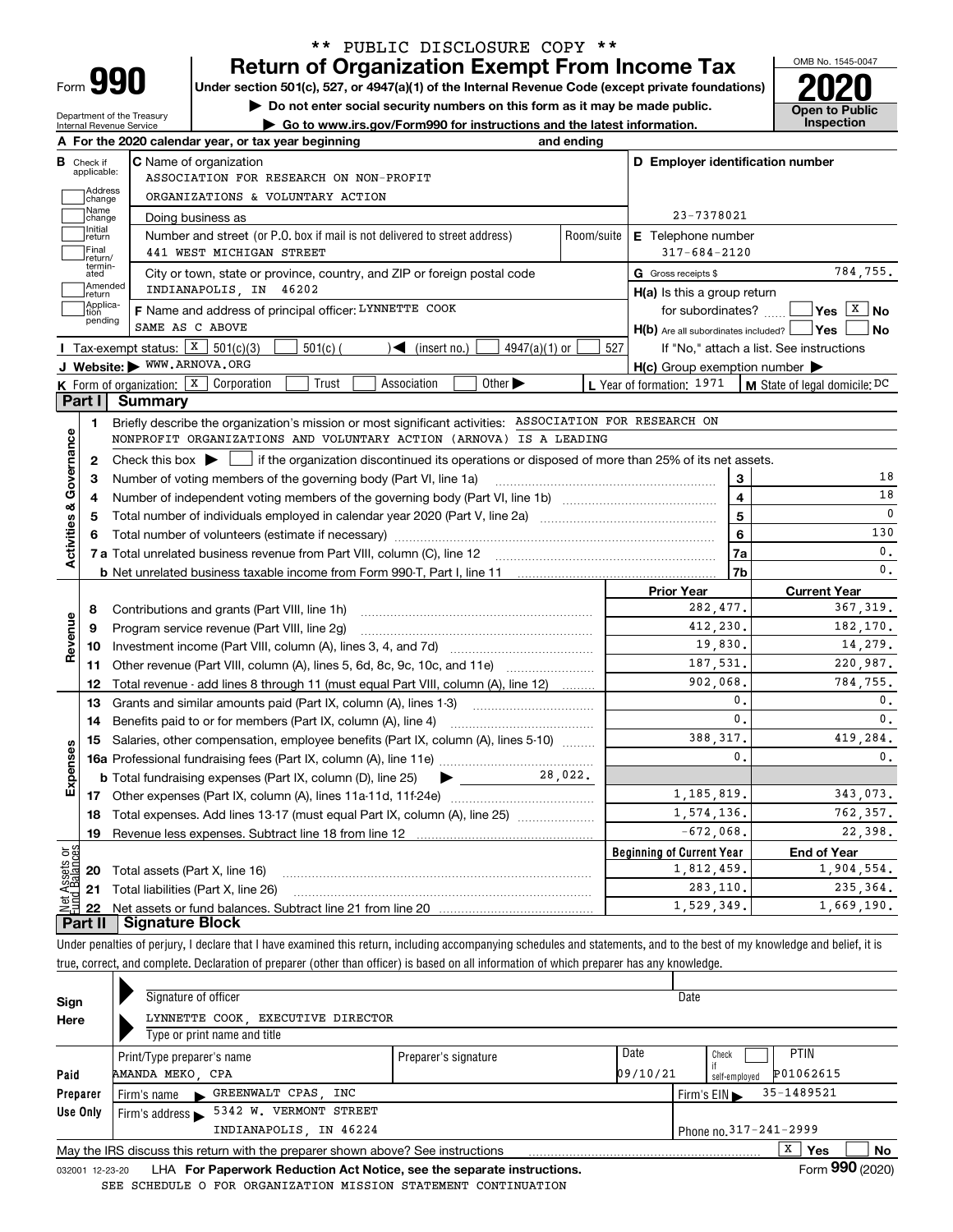|              | ASSOCIATION FOR RESEARCH ON NON-PROFIT                                                                                                                    |                              |                                              |
|--------------|-----------------------------------------------------------------------------------------------------------------------------------------------------------|------------------------------|----------------------------------------------|
|              | ORGANIZATIONS & VOLUNTARY ACTION<br>Form 990 (2020)                                                                                                       | 23-7378021                   | Page 2                                       |
|              | <b>Part III   Statement of Program Service Accomplishments</b>                                                                                            |                              |                                              |
|              |                                                                                                                                                           |                              | x                                            |
| 1            | Briefly describe the organization's mission:                                                                                                              |                              |                                              |
|              | ARNOVA IS A LEADING INTERDISCIPLINARY COMMUNITY OF PEOPLE DEDICATED TO                                                                                    |                              |                                              |
|              | FOSTERING THROUGH RESEARCH AND EDUCATION THE CREATION, APPLICATION,<br>AND DISSEMINATION OF KNOWLEDGE ON NONPROFIT ORGANIZATIONS,                         |                              |                                              |
|              | PHILANTHROPY, CIVIL SOCIETY, AND VOLUNTARY ACTION. ARNOVA IS THE US -                                                                                     |                              |                                              |
| $\mathbf{2}$ | Did the organization undertake any significant program services during the year which were not listed on the                                              |                              |                                              |
|              |                                                                                                                                                           |                              | $\sqrt{Y}$ es $\boxed{X}$ No                 |
|              | If "Yes," describe these new services on Schedule O.                                                                                                      |                              |                                              |
| 3            | Did the organization cease conducting, or make significant changes in how it conducts, any program services?                                              |                              | $\sqrt{\mathsf{Yes}}$ $\sqrt{\mathsf{X}}$ No |
|              | If "Yes," describe these changes on Schedule O.                                                                                                           |                              |                                              |
| 4            | Describe the organization's program service accomplishments for each of its three largest program services, as measured by expenses.                      |                              |                                              |
|              | Section 501(c)(3) and 501(c)(4) organizations are required to report the amount of grants and allocations to others, the total expenses, and              |                              |                                              |
|              | revenue, if any, for each program service reported.                                                                                                       |                              |                                              |
| 4a           | 542, 566. including grants of \$<br>$\begin{pmatrix} \text{Code:} & \begin{pmatrix} \text{C} & \text{C} \end{pmatrix} & \text{Expenses $}\ \end{pmatrix}$ | $($ Revenue \$ $\frac{1}{2}$ | 182, 170.                                    |
|              | WE BRING TOGETHER BOTH THEORETICAL AND APPLIED INTERESTS; HELPING                                                                                         |                              |                                              |
|              | SCHOLARS GAIN INSIGHT INTO THE DAY-TO-DAY CONCERNS OF THIRD-SECTOR                                                                                        |                              |                                              |
|              | ORGANIZATIONS, WHILE PROVIDING NONPROFIT PROFESSIONALS WITH CONNECTIONS                                                                                   |                              |                                              |
|              | TO RESEARCH THEY CAN USE TO IMPROVE THE WORK OF THEIR ORGANIZATIONS AND                                                                                   |                              |                                              |
|              | THE QUALITY OF LIFE FOR CITIZENS AND COMMITTEES. PRINCIPAL ACTIVITIES                                                                                     |                              |                                              |
|              | INCLUDE AN ANNUAL CONFERENCE, PUBLICATIONS, ELECTRONIC DISCUSSIONS, AND                                                                                   |                              |                                              |
|              | SPECIAL INTEREST GROUPS.                                                                                                                                  |                              |                                              |
|              |                                                                                                                                                           |                              |                                              |
|              |                                                                                                                                                           |                              |                                              |
|              |                                                                                                                                                           |                              |                                              |
|              |                                                                                                                                                           |                              |                                              |
| 4b           |                                                                                                                                                           |                              | $\rightarrow$                                |
|              |                                                                                                                                                           |                              |                                              |
|              |                                                                                                                                                           |                              |                                              |
|              |                                                                                                                                                           |                              |                                              |
|              |                                                                                                                                                           |                              |                                              |
|              |                                                                                                                                                           |                              |                                              |
|              |                                                                                                                                                           |                              |                                              |
|              |                                                                                                                                                           |                              |                                              |
|              |                                                                                                                                                           |                              |                                              |
|              |                                                                                                                                                           |                              |                                              |
|              |                                                                                                                                                           |                              |                                              |
|              |                                                                                                                                                           |                              |                                              |
|              |                                                                                                                                                           |                              |                                              |
| 4с           |                                                                                                                                                           |                              |                                              |
|              |                                                                                                                                                           |                              |                                              |
|              |                                                                                                                                                           |                              |                                              |
|              |                                                                                                                                                           |                              |                                              |
|              |                                                                                                                                                           |                              |                                              |
|              |                                                                                                                                                           |                              |                                              |
|              |                                                                                                                                                           |                              |                                              |
|              |                                                                                                                                                           |                              |                                              |
|              |                                                                                                                                                           |                              |                                              |
|              |                                                                                                                                                           |                              |                                              |
|              |                                                                                                                                                           |                              |                                              |
|              |                                                                                                                                                           |                              |                                              |
|              | 4d Other program services (Describe on Schedule O.)                                                                                                       |                              |                                              |
|              | ) (Revenue \$<br>(Expenses \$<br>including grants of \$                                                                                                   |                              |                                              |
| 4е           | 542,566.<br>Total program service expenses $\blacktriangleright$                                                                                          |                              |                                              |
|              |                                                                                                                                                           |                              | Form 990 (2020)                              |
|              | 032002 12-23-20                                                                                                                                           |                              |                                              |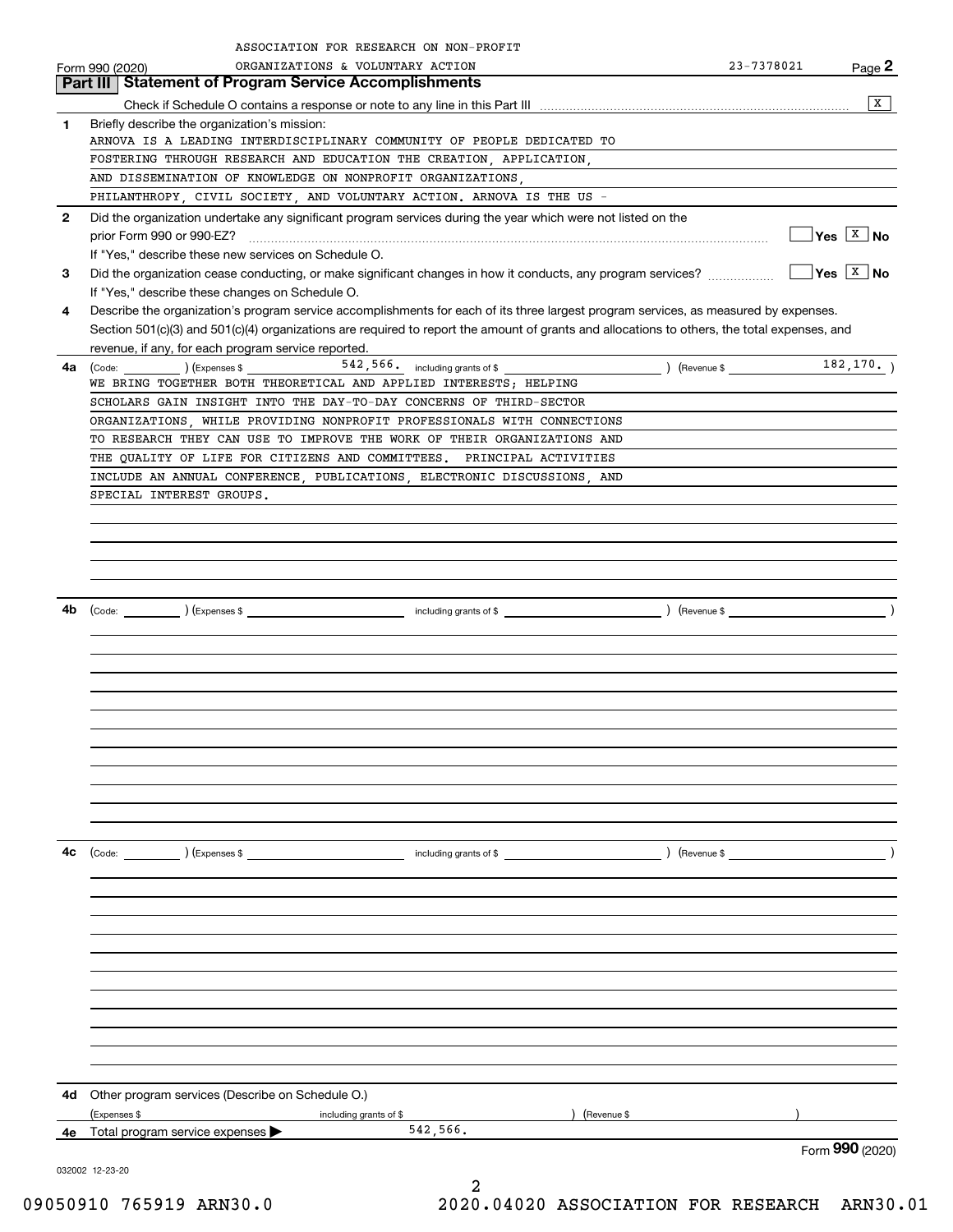|     | 23-7378021<br>ORGANIZATIONS & VOLUNTARY ACTION<br>Form 990 (2020)                                                                     |                 |     | Page $3$        |
|-----|---------------------------------------------------------------------------------------------------------------------------------------|-----------------|-----|-----------------|
|     | <b>Part IV   Checklist of Required Schedules</b>                                                                                      |                 |     |                 |
|     |                                                                                                                                       |                 | Yes | No              |
| 1   | Is the organization described in section $501(c)(3)$ or $4947(a)(1)$ (other than a private foundation)?                               |                 |     |                 |
|     |                                                                                                                                       | 1               | х   |                 |
| 2   |                                                                                                                                       | $\mathbf{2}$    | x   |                 |
| 3   | Did the organization engage in direct or indirect political campaign activities on behalf of or in opposition to candidates for       |                 |     |                 |
|     |                                                                                                                                       | 3               |     | x               |
| 4   | Section 501(c)(3) organizations. Did the organization engage in lobbying activities, or have a section 501(h) election in effect      |                 |     |                 |
|     |                                                                                                                                       | 4               |     | x               |
| 5   | Is the organization a section 501(c)(4), 501(c)(5), or 501(c)(6) organization that receives membership dues, assessments, or          |                 |     |                 |
|     |                                                                                                                                       | 5               |     | х               |
| 6   | Did the organization maintain any donor advised funds or any similar funds or accounts for which donors have the right to             |                 |     |                 |
|     | provide advice on the distribution or investment of amounts in such funds or accounts? If "Yes," complete Schedule D, Part I          | 6               |     | х               |
|     |                                                                                                                                       |                 |     |                 |
| 7   | Did the organization receive or hold a conservation easement, including easements to preserve open space,                             | $\overline{7}$  |     | x               |
|     |                                                                                                                                       |                 |     |                 |
| 8   | Did the organization maintain collections of works of art, historical treasures, or other similar assets? If "Yes," complete          |                 |     | x               |
|     |                                                                                                                                       | 8               |     |                 |
| 9   | Did the organization report an amount in Part X, line 21, for escrow or custodial account liability, serve as a custodian for         |                 |     |                 |
|     | amounts not listed in Part X; or provide credit counseling, debt management, credit repair, or debt negotiation services?             |                 |     |                 |
|     |                                                                                                                                       | 9               |     | x               |
| 10  | Did the organization, directly or through a related organization, hold assets in donor-restricted endowments                          |                 |     |                 |
|     |                                                                                                                                       | 10              | х   |                 |
| 11  | If the organization's answer to any of the following questions is "Yes," then complete Schedule D, Parts VI, VII, VIII, IX, or X      |                 |     |                 |
|     | as applicable.                                                                                                                        |                 |     |                 |
|     | a Did the organization report an amount for land, buildings, and equipment in Part X, line 10? If "Yes," complete Schedule D,         |                 |     |                 |
|     |                                                                                                                                       | 11a             | х   |                 |
|     | <b>b</b> Did the organization report an amount for investments - other securities in Part X, line 12, that is 5% or more of its total |                 |     |                 |
|     |                                                                                                                                       | 11 <sub>b</sub> |     | x               |
|     | c Did the organization report an amount for investments - program related in Part X, line 13, that is 5% or more of its total         |                 |     |                 |
|     |                                                                                                                                       | 11c             |     | x               |
|     | d Did the organization report an amount for other assets in Part X, line 15, that is 5% or more of its total assets reported in       |                 |     |                 |
|     |                                                                                                                                       | 11d             |     | x               |
|     | e Did the organization report an amount for other liabilities in Part X, line 25? If "Yes," complete Schedule D, Part X               | 11e             | X   |                 |
| f   | Did the organization's separate or consolidated financial statements for the tax year include a footnote that addresses               |                 |     |                 |
|     | the organization's liability for uncertain tax positions under FIN 48 (ASC 740)? If "Yes," complete Schedule D, Part X                | 11f             |     | x               |
|     | 12a Did the organization obtain separate, independent audited financial statements for the tax year? If "Yes," complete               |                 |     |                 |
|     |                                                                                                                                       | 12a             | x   |                 |
|     | <b>b</b> Was the organization included in consolidated, independent audited financial statements for the tax year?                    |                 |     |                 |
|     | If "Yes," and if the organization answered "No" to line 12a, then completing Schedule D, Parts XI and XII is optional                 | 12 <sub>b</sub> |     | x               |
| 13  |                                                                                                                                       | 13              |     | х               |
| 14a | Did the organization maintain an office, employees, or agents outside of the United States?                                           | 14a             |     | x               |
| b   | Did the organization have aggregate revenues or expenses of more than \$10,000 from grantmaking, fundraising, business,               |                 |     |                 |
|     | investment, and program service activities outside the United States, or aggregate foreign investments valued at \$100,000            |                 |     |                 |
|     |                                                                                                                                       | 14b             | x   |                 |
| 15  | Did the organization report on Part IX, column (A), line 3, more than \$5,000 of grants or other assistance to or for any             |                 |     |                 |
|     |                                                                                                                                       | 15              |     | x               |
| 16  | Did the organization report on Part IX, column (A), line 3, more than \$5,000 of aggregate grants or other assistance to              |                 |     |                 |
|     |                                                                                                                                       |                 |     | x               |
|     |                                                                                                                                       | 16              |     |                 |
| 17  | Did the organization report a total of more than \$15,000 of expenses for professional fundraising services on Part IX,               |                 |     |                 |
|     |                                                                                                                                       | 17              |     | x               |
| 18  | Did the organization report more than \$15,000 total of fundraising event gross income and contributions on Part VIII, lines          |                 |     |                 |
|     |                                                                                                                                       | 18              |     | х               |
| 19  | Did the organization report more than \$15,000 of gross income from gaming activities on Part VIII, line 9a? If "Yes."                |                 |     |                 |
|     |                                                                                                                                       | 19              |     | x               |
|     |                                                                                                                                       | 20a             |     | х               |
|     | b If "Yes" to line 20a, did the organization attach a copy of its audited financial statements to this return?                        | 20 <sub>b</sub> |     |                 |
| 21  | Did the organization report more than \$5,000 of grants or other assistance to any domestic organization or                           |                 |     |                 |
|     |                                                                                                                                       | 21              |     | x               |
|     | 032003 12-23-20                                                                                                                       |                 |     | Form 990 (2020) |

3 09050910 765919 ARN30.0 2020.04020 ASSOCIATION FOR RESEARCH ARN30.01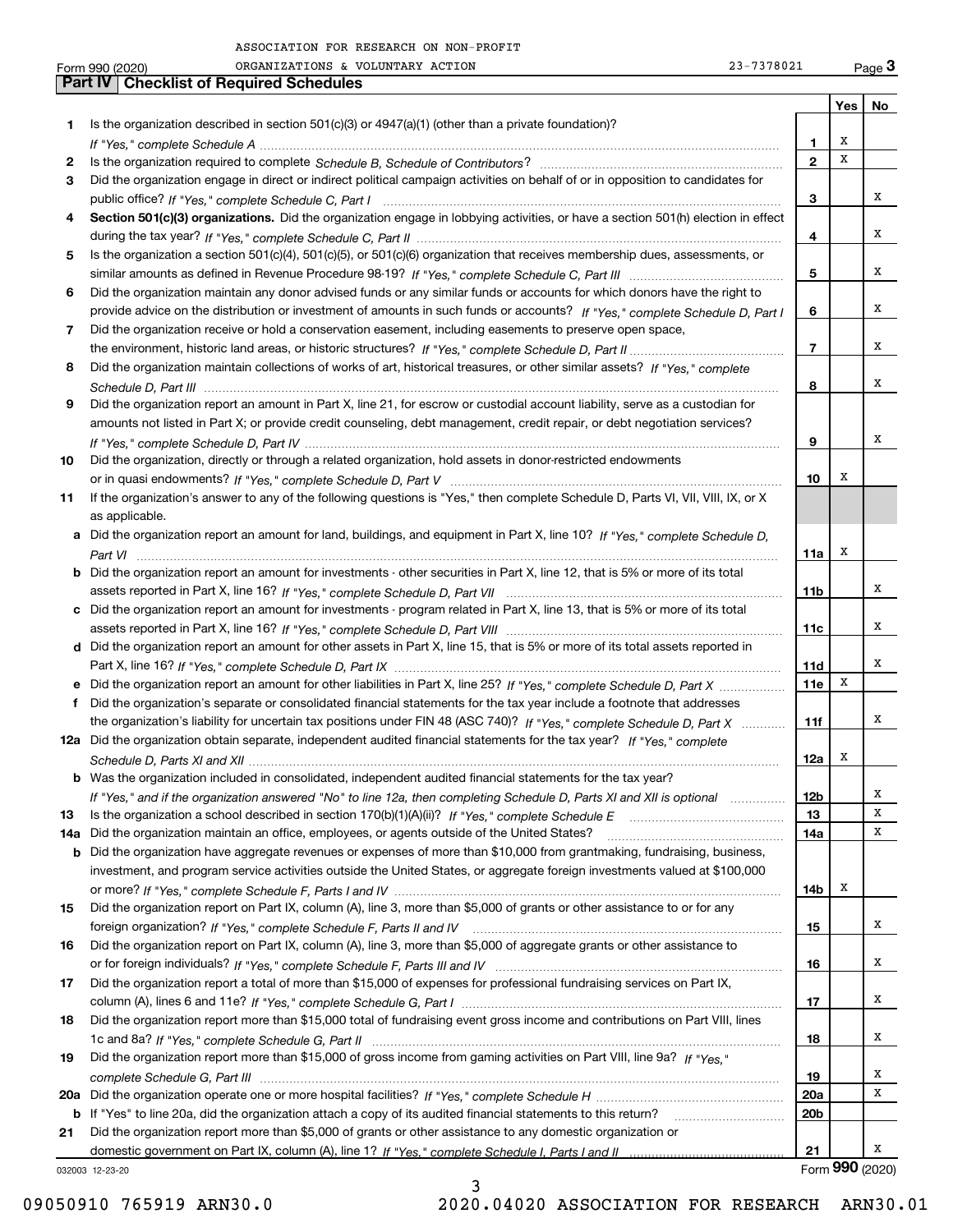|    | 23-7378021<br>ORGANIZATIONS & VOLUNTARY ACTION<br>Form 990 (2020)                                                                                                                                  |                 |     | Page 4          |
|----|----------------------------------------------------------------------------------------------------------------------------------------------------------------------------------------------------|-----------------|-----|-----------------|
|    | Part IV   Checklist of Required Schedules (continued)                                                                                                                                              |                 |     |                 |
|    |                                                                                                                                                                                                    |                 | Yes | No              |
| 22 | Did the organization report more than \$5,000 of grants or other assistance to or for domestic individuals on                                                                                      |                 |     |                 |
|    |                                                                                                                                                                                                    | 22              |     | х               |
| 23 | Did the organization answer "Yes" to Part VII, Section A, line 3, 4, or 5 about compensation of the organization's current                                                                         |                 |     |                 |
|    | and former officers, directors, trustees, key employees, and highest compensated employees? If "Yes," complete                                                                                     |                 |     |                 |
|    |                                                                                                                                                                                                    | 23              | x   |                 |
|    | 24a Did the organization have a tax-exempt bond issue with an outstanding principal amount of more than \$100,000 as of the                                                                        |                 |     |                 |
|    | last day of the year, that was issued after December 31, 2002? If "Yes," answer lines 24b through 24d and complete                                                                                 |                 |     |                 |
|    |                                                                                                                                                                                                    | 24a             |     | х               |
|    |                                                                                                                                                                                                    | 24 <sub>b</sub> |     |                 |
|    | c Did the organization maintain an escrow account other than a refunding escrow at any time during the year to defease                                                                             |                 |     |                 |
|    |                                                                                                                                                                                                    | 24c             |     |                 |
|    |                                                                                                                                                                                                    | 24d             |     |                 |
|    | 25a Section 501(c)(3), 501(c)(4), and 501(c)(29) organizations. Did the organization engage in an excess benefit                                                                                   |                 |     |                 |
|    |                                                                                                                                                                                                    | 25a             |     | х               |
|    | b Is the organization aware that it engaged in an excess benefit transaction with a disqualified person in a prior year, and                                                                       |                 |     |                 |
|    | that the transaction has not been reported on any of the organization's prior Forms 990 or 990-EZ? If "Yes," complete                                                                              |                 |     |                 |
|    | Schedule L, Part I                                                                                                                                                                                 | 25 <sub>b</sub> |     | х               |
| 26 | Did the organization report any amount on Part X, line 5 or 22, for receivables from or payables to any current                                                                                    |                 |     |                 |
|    | or former officer, director, trustee, key employee, creator or founder, substantial contributor, or 35%                                                                                            |                 |     |                 |
|    |                                                                                                                                                                                                    | 26              |     | х               |
| 27 | Did the organization provide a grant or other assistance to any current or former officer, director, trustee, key employee,                                                                        |                 |     |                 |
|    | creator or founder, substantial contributor or employee thereof, a grant selection committee member, or to a 35% controlled                                                                        |                 |     |                 |
|    | entity (including an employee thereof) or family member of any of these persons? If "Yes," complete Schedule L, Part III                                                                           | 27              |     | х               |
|    | Was the organization a party to a business transaction with one of the following parties (see Schedule L, Part IV                                                                                  |                 |     |                 |
| 28 |                                                                                                                                                                                                    |                 |     |                 |
|    | instructions, for applicable filing thresholds, conditions, and exceptions):<br>a A current or former officer, director, trustee, key employee, creator or founder, or substantial contributor? If |                 |     |                 |
|    |                                                                                                                                                                                                    |                 |     | х               |
|    |                                                                                                                                                                                                    | 28a             |     | X               |
|    |                                                                                                                                                                                                    | 28b             |     |                 |
|    | c A 35% controlled entity of one or more individuals and/or organizations described in lines 28a or 28b? If                                                                                        |                 |     | х               |
|    |                                                                                                                                                                                                    | 28c             |     | X               |
| 29 |                                                                                                                                                                                                    | 29              |     |                 |
| 30 | Did the organization receive contributions of art, historical treasures, or other similar assets, or qualified conservation                                                                        |                 |     | x               |
|    |                                                                                                                                                                                                    | 30              |     | X               |
| 31 | Did the organization liquidate, terminate, or dissolve and cease operations? If "Yes," complete Schedule N, Part I                                                                                 | 31              |     |                 |
| 32 | Did the organization sell, exchange, dispose of, or transfer more than 25% of its net assets? If "Yes," complete                                                                                   |                 |     |                 |
|    |                                                                                                                                                                                                    | 32              |     | х               |
| 33 | Did the organization own 100% of an entity disregarded as separate from the organization under Regulations                                                                                         |                 |     |                 |
|    |                                                                                                                                                                                                    | 33              |     | x               |
| 34 | Was the organization related to any tax-exempt or taxable entity? If "Yes," complete Schedule R, Part II, III, or IV, and                                                                          |                 |     |                 |
|    |                                                                                                                                                                                                    | 34              |     | x               |
|    | 35a Did the organization have a controlled entity within the meaning of section 512(b)(13)?                                                                                                        | 35a             |     | X               |
|    | b If "Yes" to line 35a, did the organization receive any payment from or engage in any transaction with a controlled entity                                                                        |                 |     |                 |
|    |                                                                                                                                                                                                    | 35b             |     |                 |
| 36 | Section 501(c)(3) organizations. Did the organization make any transfers to an exempt non-charitable related organization?                                                                         |                 |     |                 |
|    |                                                                                                                                                                                                    | 36              |     | х               |
| 37 | Did the organization conduct more than 5% of its activities through an entity that is not a related organization                                                                                   |                 |     |                 |
|    |                                                                                                                                                                                                    | 37              |     | x               |
| 38 | Did the organization complete Schedule O and provide explanations in Schedule O for Part VI, lines 11b and 19?                                                                                     |                 |     |                 |
|    | Note: All Form 990 filers are required to complete Schedule O                                                                                                                                      | 38              | Х   |                 |
|    | <b>Statements Regarding Other IRS Filings and Tax Compliance</b><br><b>Part V</b>                                                                                                                  |                 |     |                 |
|    | Check if Schedule O contains a response or note to any line in this Part V                                                                                                                         |                 |     |                 |
|    |                                                                                                                                                                                                    |                 | Yes | No              |
|    | 1a                                                                                                                                                                                                 | 10              |     |                 |
|    | <b>b</b> Enter the number of Forms W-2G included in line 1a. Enter -0- if not applicable<br>1b                                                                                                     | 0               |     |                 |
|    | c Did the organization comply with backup withholding rules for reportable payments to vendors and reportable gaming                                                                               |                 |     |                 |
|    |                                                                                                                                                                                                    | 1c              | x   |                 |
|    | 032004 12-23-20                                                                                                                                                                                    |                 |     | Form 990 (2020) |
|    | 4                                                                                                                                                                                                  |                 |     |                 |

09050910 765919 ARN30.0 2020.04020 ASSOCIATION FOR RESEARCH ARN30.01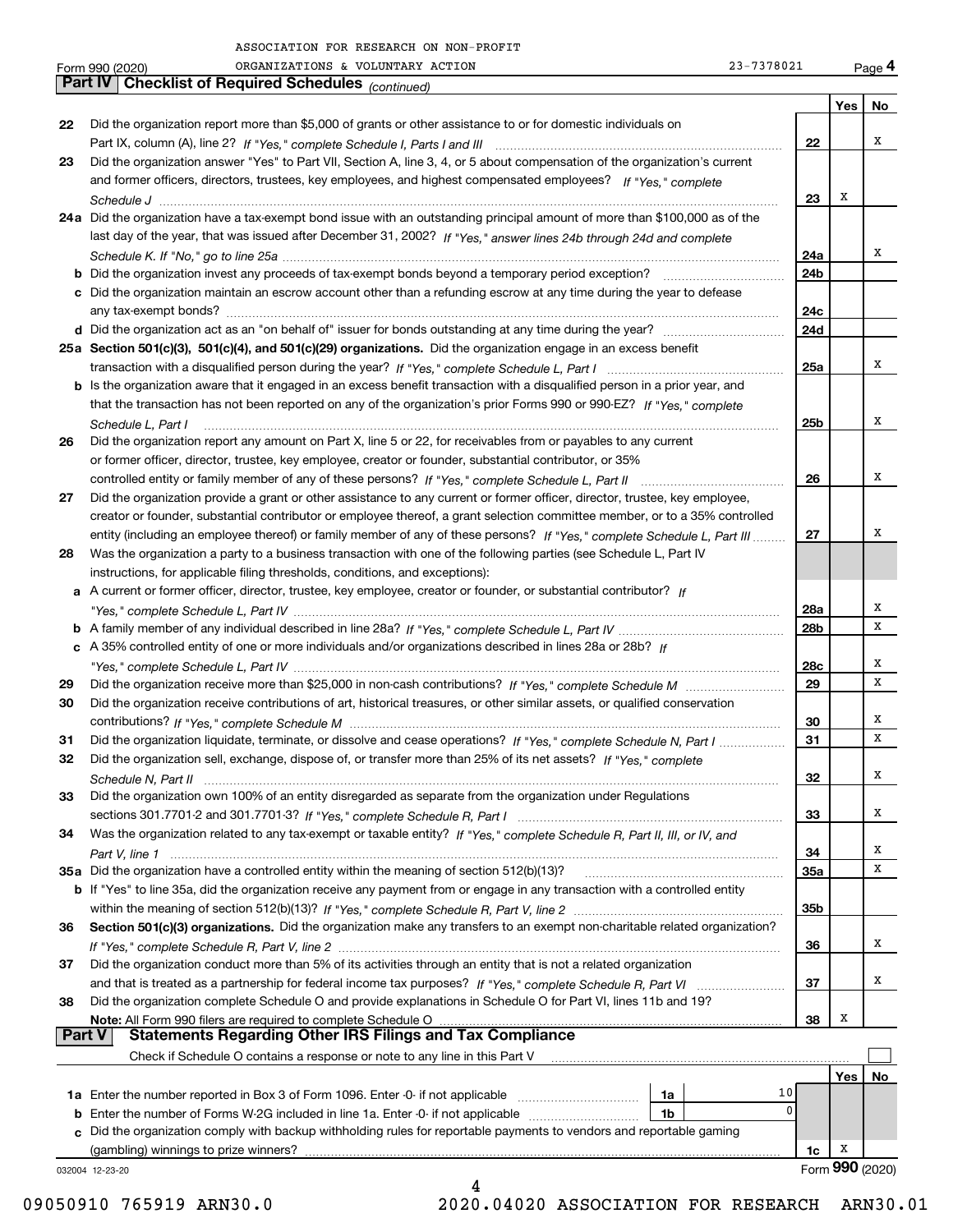| 23-7378021 | Pag |
|------------|-----|
|            |     |

|     | ORGANIZATIONS & VOLUNTARY ACTION<br>Form 990 (2020)                                                                                             | 23-7378021 |            | Page 5 |  |  |  |  |  |  |
|-----|-------------------------------------------------------------------------------------------------------------------------------------------------|------------|------------|--------|--|--|--|--|--|--|
|     | <b>Part V</b><br>Statements Regarding Other IRS Filings and Tax Compliance (continued)                                                          |            |            |        |  |  |  |  |  |  |
|     |                                                                                                                                                 |            | Yes        | No     |  |  |  |  |  |  |
|     | 2a Enter the number of employees reported on Form W-3, Transmittal of Wage and Tax Statements,                                                  |            |            |        |  |  |  |  |  |  |
|     | filed for the calendar year ending with or within the year covered by this return<br>2a                                                         | 0          |            |        |  |  |  |  |  |  |
|     |                                                                                                                                                 |            |            |        |  |  |  |  |  |  |
|     |                                                                                                                                                 |            |            |        |  |  |  |  |  |  |
| За  | Did the organization have unrelated business gross income of \$1,000 or more during the year?                                                   |            |            |        |  |  |  |  |  |  |
| b   |                                                                                                                                                 |            |            |        |  |  |  |  |  |  |
|     | 4a At any time during the calendar year, did the organization have an interest in, or a signature or other authority over, a                    |            |            |        |  |  |  |  |  |  |
|     | financial account in a foreign country (such as a bank account, securities account, or other financial account)?                                | 4a         |            | X      |  |  |  |  |  |  |
|     | <b>b</b> If "Yes," enter the name of the foreign country $\triangleright$                                                                       |            |            |        |  |  |  |  |  |  |
|     | See instructions for filing requirements for FinCEN Form 114, Report of Foreign Bank and Financial Accounts (FBAR).                             |            |            |        |  |  |  |  |  |  |
| 5a  | Was the organization a party to a prohibited tax shelter transaction at any time during the tax year?                                           | 5a         |            | х      |  |  |  |  |  |  |
| b   |                                                                                                                                                 | 5b         |            | х      |  |  |  |  |  |  |
| с   |                                                                                                                                                 | 5c         |            |        |  |  |  |  |  |  |
|     | 6a Does the organization have annual gross receipts that are normally greater than \$100,000, and did the organization solicit                  |            |            |        |  |  |  |  |  |  |
|     | any contributions that were not tax deductible as charitable contributions?                                                                     | 6a         |            | X      |  |  |  |  |  |  |
|     | <b>b</b> If "Yes," did the organization include with every solicitation an express statement that such contributions or gifts                   |            |            |        |  |  |  |  |  |  |
|     | were not tax deductible?                                                                                                                        | 6b         |            |        |  |  |  |  |  |  |
| 7   | Organizations that may receive deductible contributions under section 170(c).                                                                   |            |            |        |  |  |  |  |  |  |
| a   | Did the organization receive a payment in excess of \$75 made partly as a contribution and partly for goods and services provided to the payor? | 7a         |            | х      |  |  |  |  |  |  |
| b   | If "Yes," did the organization notify the donor of the value of the goods or services provided?                                                 | 7b         |            |        |  |  |  |  |  |  |
| c   | Did the organization sell, exchange, or otherwise dispose of tangible personal property for which it was required                               |            |            |        |  |  |  |  |  |  |
|     |                                                                                                                                                 | 7c         |            | х      |  |  |  |  |  |  |
| d   | 7d                                                                                                                                              |            |            |        |  |  |  |  |  |  |
| е   | Did the organization receive any funds, directly or indirectly, to pay premiums on a personal benefit contract?                                 | 7e         |            |        |  |  |  |  |  |  |
| f   | Did the organization, during the year, pay premiums, directly or indirectly, on a personal benefit contract?                                    |            |            |        |  |  |  |  |  |  |
| g   | If the organization received a contribution of qualified intellectual property, did the organization file Form 8899 as required?                | 7g         | N/A<br>N/A |        |  |  |  |  |  |  |
| h   | If the organization received a contribution of cars, boats, airplanes, or other vehicles, did the organization file a Form 1098-C?              |            |            |        |  |  |  |  |  |  |
| 8   | Sponsoring organizations maintaining donor advised funds. Did a donor advised fund maintained by the                                            |            |            |        |  |  |  |  |  |  |
|     | sponsoring organization have excess business holdings at any time during the year?                                                              | N/A<br>8   |            |        |  |  |  |  |  |  |
| 9   | Sponsoring organizations maintaining donor advised funds.                                                                                       |            |            |        |  |  |  |  |  |  |
| a   | Did the sponsoring organization make any taxable distributions under section 4966?                                                              | N/A<br>9а  |            |        |  |  |  |  |  |  |
| b   | Did the sponsoring organization make a distribution to a donor, donor advisor, or related person?                                               | N/A<br>9b  |            |        |  |  |  |  |  |  |
| 10  | Section 501(c)(7) organizations. Enter:                                                                                                         |            |            |        |  |  |  |  |  |  |
|     | N/A<br>10a                                                                                                                                      |            |            |        |  |  |  |  |  |  |
|     | 10 <sub>b</sub><br>Gross receipts, included on Form 990, Part VIII, line 12, for public use of club facilities                                  |            |            |        |  |  |  |  |  |  |
| 11  | Section 501(c)(12) organizations. Enter:                                                                                                        |            |            |        |  |  |  |  |  |  |
| a   | N/A<br>Gross income from members or shareholders<br>11a                                                                                         |            |            |        |  |  |  |  |  |  |
| b   | Gross income from other sources (Do not net amounts due or paid to other sources against                                                        |            |            |        |  |  |  |  |  |  |
|     | 11 <sub>b</sub>                                                                                                                                 |            |            |        |  |  |  |  |  |  |
|     | 12a Section 4947(a)(1) non-exempt charitable trusts. Is the organization filing Form 990 in lieu of Form 1041?                                  | 12a        |            |        |  |  |  |  |  |  |
|     | 12b                                                                                                                                             |            |            |        |  |  |  |  |  |  |
| 13  | Section 501(c)(29) qualified nonprofit health insurance issuers.                                                                                | N/A<br>13a |            |        |  |  |  |  |  |  |
| a   | Note: See the instructions for additional information the organization must report on Schedule O.                                               |            |            |        |  |  |  |  |  |  |
| b   | Enter the amount of reserves the organization is required to maintain by the states in which the                                                |            |            |        |  |  |  |  |  |  |
|     | 13b                                                                                                                                             |            |            |        |  |  |  |  |  |  |
| с   | 13 <sub>c</sub>                                                                                                                                 |            |            |        |  |  |  |  |  |  |
| 14a | Did the organization receive any payments for indoor tanning services during the tax year?                                                      | 14a        |            | x      |  |  |  |  |  |  |
|     | <b>b</b> If "Yes," has it filed a Form 720 to report these payments? If "No," provide an explanation on Schedule O                              | 14b        |            |        |  |  |  |  |  |  |
| 15  | Is the organization subject to the section 4960 tax on payment(s) of more than \$1,000,000 in remuneration or                                   |            |            |        |  |  |  |  |  |  |
|     |                                                                                                                                                 | 15         |            | x      |  |  |  |  |  |  |
|     | If "Yes," see instructions and file Form 4720, Schedule N.                                                                                      |            |            |        |  |  |  |  |  |  |
| 16  | Is the organization an educational institution subject to the section 4968 excise tax on net investment income?                                 | 16         |            | x      |  |  |  |  |  |  |
|     | If "Yes," complete Form 4720, Schedule O.                                                                                                       |            |            |        |  |  |  |  |  |  |
|     |                                                                                                                                                 |            |            |        |  |  |  |  |  |  |

Form (2020) **990**

032005 12-23-20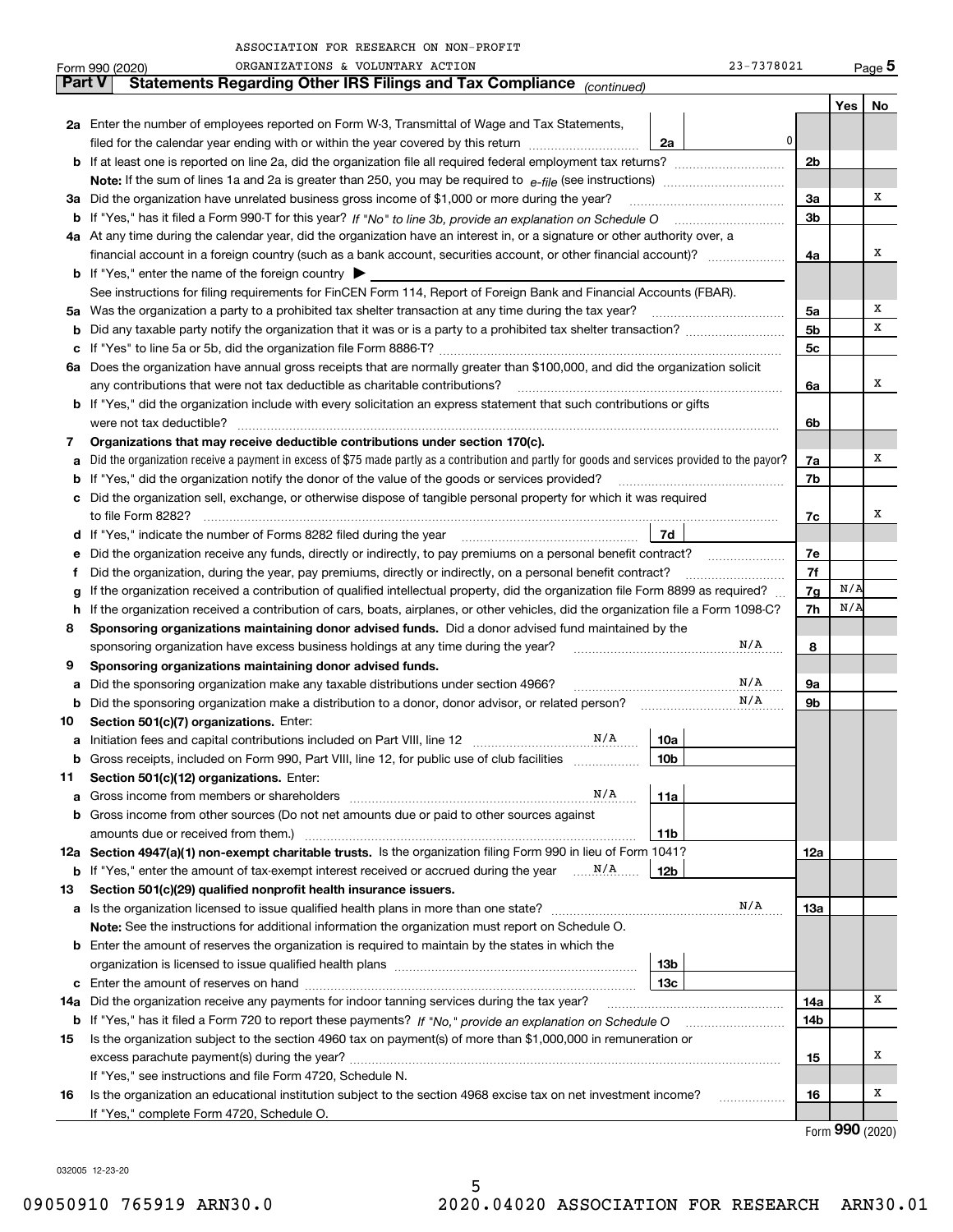|        | ORGANIZATIONS & VOLUNTARY ACTION<br>Form 990 (2020)                                                                                                                                                                            |    | 23-7378021 |                 |     | <u>Pag</u> e 6  |  |
|--------|--------------------------------------------------------------------------------------------------------------------------------------------------------------------------------------------------------------------------------|----|------------|-----------------|-----|-----------------|--|
|        | Governance, Management, and Disclosure For each "Yes" response to lines 2 through 7b below, and for a "No" response<br><b>Part VI</b>                                                                                          |    |            |                 |     |                 |  |
|        | to line 8a, 8b, or 10b below, describe the circumstances, processes, or changes on Schedule O. See instructions.                                                                                                               |    |            |                 |     |                 |  |
|        | Check if Schedule O contains a response or note to any line in this Part VI [11] [12] [2] [2] [2] [3] [3] Check if Schedule O contains a response or note to any line in this Part VI                                          |    |            |                 |     | x               |  |
|        | <b>Section A. Governing Body and Management</b>                                                                                                                                                                                |    |            |                 |     |                 |  |
|        |                                                                                                                                                                                                                                |    |            |                 | Yes | No              |  |
|        | <b>1a</b> Enter the number of voting members of the governing body at the end of the tax year<br>.                                                                                                                             | 1a | 18         |                 |     |                 |  |
|        | If there are material differences in voting rights among members of the governing body, or if the governing                                                                                                                    |    |            |                 |     |                 |  |
|        | body delegated broad authority to an executive committee or similar committee, explain on Schedule O.                                                                                                                          |    |            |                 |     |                 |  |
|        | <b>b</b> Enter the number of voting members included on line 1a, above, who are independent                                                                                                                                    | 1b | 18         |                 |     |                 |  |
| 2      | Did any officer, director, trustee, or key employee have a family relationship or a business relationship with any other                                                                                                       |    |            |                 |     |                 |  |
|        | officer, director, trustee, or key employee?                                                                                                                                                                                   |    |            | $\mathbf{2}$    |     | х               |  |
| 3      | Did the organization delegate control over management duties customarily performed by or under the direct supervision                                                                                                          |    |            |                 | Х   |                 |  |
|        | of officers, directors, trustees, or key employees to a management company or other person?                                                                                                                                    |    |            | 3               |     | X               |  |
| 4      | Did the organization make any significant changes to its governing documents since the prior Form 990 was filed?<br>Did the organization become aware during the year of a significant diversion of the organization's assets? |    |            | 4<br>5          |     | x               |  |
| 5<br>6 | Did the organization have members or stockholders?                                                                                                                                                                             |    |            | 6               | х   |                 |  |
|        | 7a Did the organization have members, stockholders, or other persons who had the power to elect or appoint one or                                                                                                              |    |            |                 |     |                 |  |
|        | more members of the governing body?                                                                                                                                                                                            |    |            | 7a              | х   |                 |  |
|        | <b>b</b> Are any governance decisions of the organization reserved to (or subject to approval by) members, stockholders, or                                                                                                    |    |            |                 |     |                 |  |
|        | persons other than the governing body?                                                                                                                                                                                         |    |            | 7b              | Х   |                 |  |
| 8      | Did the organization contemporaneously document the meetings held or written actions undertaken during the year by the following:                                                                                              |    |            |                 |     |                 |  |
|        | a The governing body?                                                                                                                                                                                                          |    |            | 8a              | Х   |                 |  |
|        | <b>b</b> Each committee with authority to act on behalf of the governing body?                                                                                                                                                 |    |            | 8b              | x   |                 |  |
| 9      | Is there any officer, director, trustee, or key employee listed in Part VII, Section A, who cannot be reached at the                                                                                                           |    |            |                 |     |                 |  |
|        |                                                                                                                                                                                                                                |    |            | 9               |     | x               |  |
|        | Section B. Policies (This Section B requests information about policies not required by the Internal Revenue Code.)                                                                                                            |    |            |                 |     |                 |  |
|        |                                                                                                                                                                                                                                |    |            |                 | Yes | No              |  |
|        |                                                                                                                                                                                                                                |    |            | 10a             |     | х               |  |
|        | <b>b</b> If "Yes," did the organization have written policies and procedures governing the activities of such chapters, affiliates,                                                                                            |    |            | 10 <sub>b</sub> |     |                 |  |
|        | and branches to ensure their operations are consistent with the organization's exempt purposes?                                                                                                                                |    |            |                 |     |                 |  |
|        | 11a Has the organization provided a complete copy of this Form 990 to all members of its governing body before filing the form?                                                                                                |    |            | 11a             | х   |                 |  |
|        | <b>b</b> Describe in Schedule O the process, if any, used by the organization to review this Form 990.                                                                                                                         |    |            |                 | X   |                 |  |
|        |                                                                                                                                                                                                                                |    |            | 12a             | X   |                 |  |
|        | c Did the organization regularly and consistently monitor and enforce compliance with the policy? If "Yes," describe                                                                                                           |    |            | 12 <sub>b</sub> |     |                 |  |
|        |                                                                                                                                                                                                                                |    |            | 12c             | х   |                 |  |
| 13     | in Schedule O how this was done manufactured and contain an account of the state of the state of the state of<br>Did the organization have a written whistleblower policy?                                                     |    |            | 13              | x   |                 |  |
| 14     | Did the organization have a written document retention and destruction policy?                                                                                                                                                 |    |            | 14              | X   |                 |  |
| 15     | Did the process for determining compensation of the following persons include a review and approval by independent                                                                                                             |    |            |                 |     |                 |  |
|        | persons, comparability data, and contemporaneous substantiation of the deliberation and decision?                                                                                                                              |    |            |                 |     |                 |  |
|        |                                                                                                                                                                                                                                |    |            | 15a             | x   |                 |  |
|        | <b>b</b> Other officers or key employees of the organization                                                                                                                                                                   |    |            | 15b             | X   |                 |  |
|        | If "Yes" to line 15a or 15b, describe the process in Schedule O (see instructions).                                                                                                                                            |    |            |                 |     |                 |  |
|        | 16a Did the organization invest in, contribute assets to, or participate in a joint venture or similar arrangement with a                                                                                                      |    |            |                 |     |                 |  |
|        | taxable entity during the year?                                                                                                                                                                                                |    |            | 16a             |     | х               |  |
|        | <b>b</b> If "Yes," did the organization follow a written policy or procedure requiring the organization to evaluate its participation                                                                                          |    |            |                 |     |                 |  |
|        | in joint venture arrangements under applicable federal tax law, and take steps to safeguard the organization's                                                                                                                 |    |            |                 |     |                 |  |
|        |                                                                                                                                                                                                                                |    |            | 16b             |     |                 |  |
|        | <b>Section C. Disclosure</b>                                                                                                                                                                                                   |    |            |                 |     |                 |  |
| 17     | List the states with which a copy of this Form 990 is required to be filed $\blacktriangleright$ IN                                                                                                                            |    |            |                 |     |                 |  |
| 18     | Section 6104 requires an organization to make its Forms 1023 (1024 or 1024-A, if applicable), 990, and 990-T (Section 501(c)(3)s only) available                                                                               |    |            |                 |     |                 |  |
|        | for public inspection. Indicate how you made these available. Check all that apply.<br>  X<br>$X$ Upon request<br>Own website<br>Another's website                                                                             |    |            |                 |     |                 |  |
| 19     | Other (explain on Schedule O)<br>Describe on Schedule O whether (and if so, how) the organization made its governing documents, conflict of interest policy, and financial                                                     |    |            |                 |     |                 |  |
|        | statements available to the public during the tax year.                                                                                                                                                                        |    |            |                 |     |                 |  |
| 20     | State the name, address, and telephone number of the person who possesses the organization's books and records                                                                                                                 |    |            |                 |     |                 |  |
|        | LYNNETTE COOK, EXECUTIVE DIRECTOR - 317-684-2120                                                                                                                                                                               |    |            |                 |     |                 |  |
|        | 441 WEST MICHIGAN STREET, INDIANAPOLIS, IN 46202                                                                                                                                                                               |    |            |                 |     |                 |  |
|        | 032006 12-23-20                                                                                                                                                                                                                |    |            |                 |     | Form 990 (2020) |  |
|        | 6                                                                                                                                                                                                                              |    |            |                 |     |                 |  |

09050910 765919 ARN30.0 2020.04020 ASSOCIATION FOR RESEARCH ARN30.01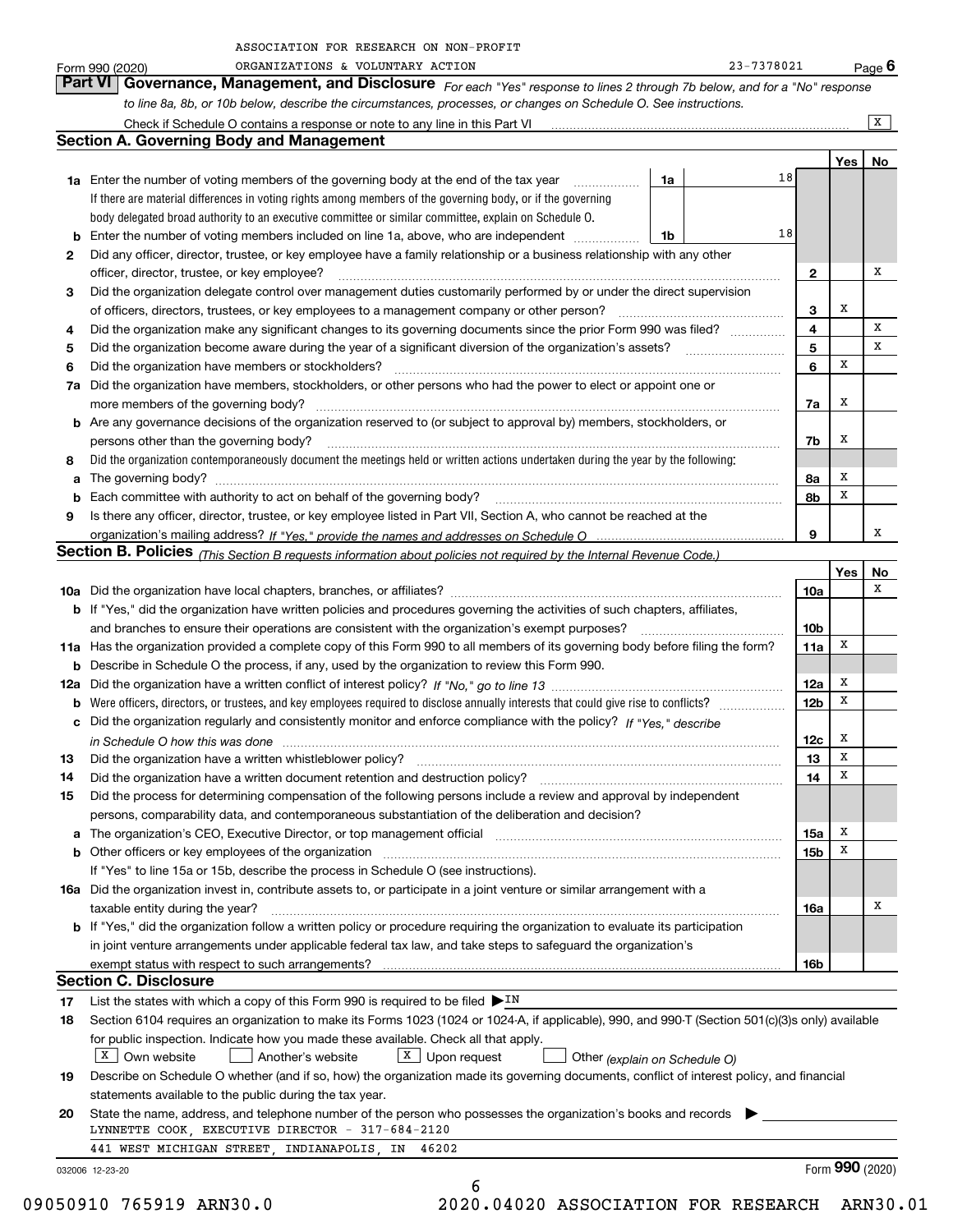| Form 990 (2020) | ORGANIZATIONS & VOLUNTARY ACTION                                                                                                                           | 23-7378021 | Page |
|-----------------|------------------------------------------------------------------------------------------------------------------------------------------------------------|------------|------|
|                 | Part VII Compensation of Officers, Directors, Trustees, Key Employees, Highest Compensated                                                                 |            |      |
|                 | <b>Employees, and Independent Contractors</b>                                                                                                              |            |      |
|                 | Check if Schedule O contains a response or note to any line in this Part VII                                                                               |            |      |
| Section A.      | Officers, Directors, Trustees, Key Employees, and Highest Compensated Employees                                                                            |            |      |
|                 | 1a Complete this table for all persons required to be listed. Report compensation for the calendar year ending with or within the organization's tax year. |            |      |

**•** List all of the organization's current officers, directors, trustees (whether individuals or organizations), regardless of amount of compensation. Enter -0- in columns (D), (E), and (F) if no compensation was paid.

 $\bullet$  List all of the organization's  $\,$ current key employees, if any. See instructions for definition of "key employee."

ASSOCIATION FOR RESEARCH ON NON-PROFIT

**•** List the organization's five current highest compensated employees (other than an officer, director, trustee, or key employee) who received reportable compensation (Box 5 of Form W-2 and/or Box 7 of Form 1099-MISC) of more than \$100,000 from the organization and any related organizations.

**•** List all of the organization's former officers, key employees, and highest compensated employees who received more than \$100,000 of reportable compensation from the organization and any related organizations.

**former directors or trustees**  ¥ List all of the organization's that received, in the capacity as a former director or trustee of the organization, more than \$10,000 of reportable compensation from the organization and any related organizations.

See instructions for the order in which to list the persons above.

Check this box if neither the organization nor any related organization compensated any current officer, director, or trustee.  $\mathcal{L}^{\text{max}}$ 

| (A)                      | (B)                                                                  |                               |                                                                                                             | (C)         |              |                                  |        | (D)                                    | (E)                                        | (F)                                                                      |
|--------------------------|----------------------------------------------------------------------|-------------------------------|-------------------------------------------------------------------------------------------------------------|-------------|--------------|----------------------------------|--------|----------------------------------------|--------------------------------------------|--------------------------------------------------------------------------|
| Name and title           | Average<br>hours per<br>week                                         |                               | Position<br>(do not check more than one<br>box, unless person is both an<br>officer and a director/trustee) |             |              |                                  |        | Reportable<br>compensation<br>from     | Reportable<br>compensation<br>from related | Estimated<br>amount of<br>other                                          |
|                          | (list any<br>hours for<br>related<br>organizations<br>below<br>line) | ndividual trustee or director | Institutional trustee                                                                                       | Officer     | Key employee | Highest compensated<br> employee | Former | the<br>organization<br>(W-2/1099-MISC) | organizations<br>(W-2/1099-MISC)           | compensation<br>from the<br>organization<br>and related<br>organizations |
| LYNNETTE COOK<br>(1)     | 40.00                                                                |                               |                                                                                                             |             |              |                                  |        |                                        |                                            |                                                                          |
| NEW EXECUTIVE DIRECTOR   |                                                                      |                               |                                                                                                             | $\mathbf x$ |              |                                  |        | $\mathbf{0}$ .                         | 110,000.                                   | 43, 131.                                                                 |
| (2)<br>RENE BEKKERS      | 3.00                                                                 |                               |                                                                                                             |             |              |                                  |        |                                        |                                            |                                                                          |
| SECRETARY                |                                                                      | x                             |                                                                                                             | $\rm X$     |              |                                  |        | 0                                      | $\mathbf{0}$ .                             | 0.                                                                       |
| THAD CALABRESE<br>(3)    | 4.00                                                                 |                               |                                                                                                             |             |              |                                  |        |                                        |                                            |                                                                          |
| <b>TREASURER</b>         |                                                                      | x                             |                                                                                                             | X           |              |                                  |        | 0                                      | $\mathbf{0}$ .                             | 0.                                                                       |
| ANGELA EIKENBERRY<br>(4) | 5,00                                                                 |                               |                                                                                                             |             |              |                                  |        |                                        |                                            |                                                                          |
| PRESIDENT                |                                                                      | X                             |                                                                                                             | $\rm X$     |              |                                  |        | $\mathbf{0}$                           | $\mathbf{0}$ .                             | $\mathbf 0$ .                                                            |
| ANGELA BIES<br>(5)       | 2,00                                                                 |                               |                                                                                                             |             |              |                                  |        |                                        |                                            |                                                                          |
| <b>DIRECTOR</b>          |                                                                      | x                             |                                                                                                             |             |              |                                  |        | $\mathbf{0}$                           | $\mathbf{0}$                               | $\mathbf 0$ .                                                            |
| (6)<br>CHAO GUO          | 2,00                                                                 |                               |                                                                                                             |             |              |                                  |        |                                        |                                            |                                                                          |
| <b>DIRECTOR</b>          |                                                                      | X                             |                                                                                                             |             |              |                                  |        | 0                                      | $\mathbf{0}$                               | $\mathbf 0$ .                                                            |
| (7)<br>SUSAN PHILLIPS    | 2,00                                                                 |                               |                                                                                                             |             |              |                                  |        |                                        |                                            |                                                                          |
| <b>DIRECTOR</b>          |                                                                      | x                             |                                                                                                             |             |              |                                  |        | 0                                      | $\mathbf{0}$ .                             | $\mathbf 0$ .                                                            |
| (8)<br>KHALDOUN ABOUASSI | 2,00                                                                 |                               |                                                                                                             |             |              |                                  |        |                                        |                                            |                                                                          |
| <b>DIRECTOR</b>          |                                                                      | X                             |                                                                                                             |             |              |                                  |        | 0                                      | $\mathbf{0}$ .                             | $\mathbf 0$ .                                                            |
| (9)<br>SHENA ASHLEY      | 2,00                                                                 |                               |                                                                                                             |             |              |                                  |        |                                        |                                            |                                                                          |
| <b>DIRECTOR</b>          |                                                                      | x                             |                                                                                                             |             |              |                                  |        | $\mathbf{0}$                           | $\mathbf{0}$ .                             | $\mathbf 0$ .                                                            |
| (10) BRENDA BUSHOUSE     | 2,00                                                                 |                               |                                                                                                             |             |              |                                  |        |                                        |                                            |                                                                          |
| <b>DIRECTOR</b>          |                                                                      | x                             |                                                                                                             |             |              |                                  |        | 0                                      | $\mathbf{0}$ .                             | $\mathbf 0$ .                                                            |
| (11) MARY KAY GUGERTY    | 2,00                                                                 |                               |                                                                                                             |             |              |                                  |        |                                        |                                            |                                                                          |
| <b>DIRECTOR</b>          |                                                                      | x                             |                                                                                                             |             |              |                                  |        | $\mathbf{0}$                           | $\mathbf{0}$ .                             | $\mathsf{0}\,.$                                                          |
| (12) LINDSEY MCDOUGLE    | 2,00                                                                 |                               |                                                                                                             |             |              |                                  |        |                                        |                                            |                                                                          |
| <b>DIRECTOR</b>          |                                                                      | X                             |                                                                                                             |             |              |                                  |        | 0                                      | $\mathbf{0}$ .                             | $\mathbf{0}$ .                                                           |
| (13) ESI ANSAH           | 2,00                                                                 |                               |                                                                                                             |             |              |                                  |        |                                        |                                            |                                                                          |
| <b>DIRECTOR</b>          |                                                                      | X                             |                                                                                                             |             |              |                                  |        | $\mathbf{0}$                           | $\mathbf{0}$ .                             | $\mathbf 0$ .                                                            |
| (14) CRISTINA BALBOA     | 2,00                                                                 |                               |                                                                                                             |             |              |                                  |        |                                        |                                            |                                                                          |
| <b>DIRECTOR</b>          |                                                                      | x                             |                                                                                                             |             |              |                                  |        | 0                                      | $\mathbf{0}$ .                             | $\mathbf 0$ .                                                            |
| (15) CURTIS CHILD        | 2,00                                                                 |                               |                                                                                                             |             |              |                                  |        |                                        |                                            |                                                                          |
| <b>DIRECTOR</b>          |                                                                      | x                             |                                                                                                             |             |              |                                  |        | $\mathbf{0}$                           | $\mathbf{0}$ .                             | $\mathsf{0}\,.$                                                          |
| (16) HELEN LIU           | 2,00                                                                 |                               |                                                                                                             |             |              |                                  |        |                                        |                                            |                                                                          |
| <b>DIRECTOR</b>          |                                                                      | x                             |                                                                                                             |             |              |                                  |        | 0                                      | $\mathbf{0}$                               | $\mathbf{0}$ .                                                           |
| (17) PIERS ROGERS        | 4.00                                                                 |                               |                                                                                                             |             |              |                                  |        |                                        |                                            |                                                                          |
| PRESIDENT ELECT          |                                                                      | x                             |                                                                                                             | X           |              |                                  |        | $\mathbf{0}$                           | $\mathbf{0}$ .                             | $\mathbf{0}$ .                                                           |

032007 12-23-20

Form (2020) **990**

7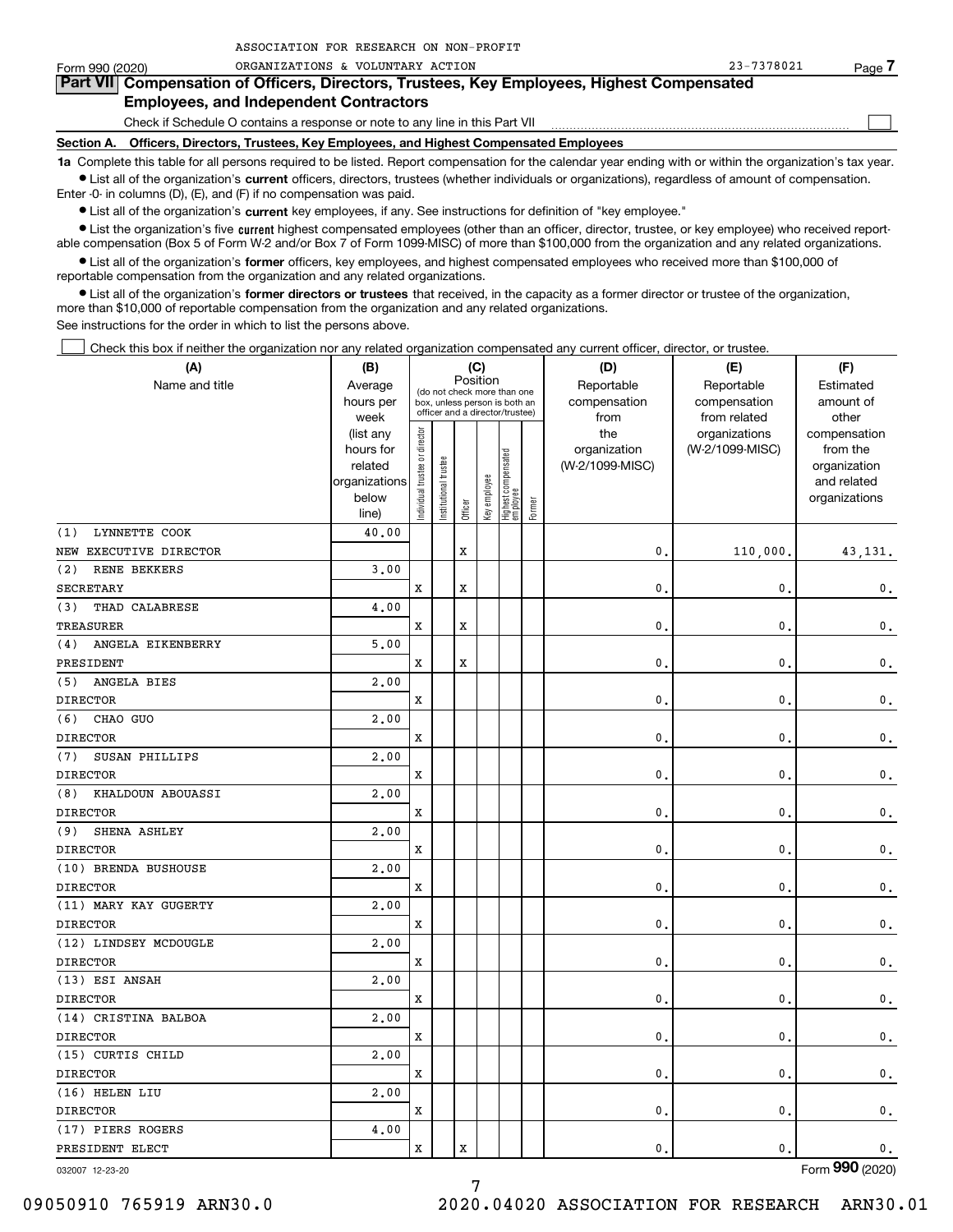| ASSOCIATION FOR RESEARCH ON NON-PROFIT |  |
|----------------------------------------|--|
|----------------------------------------|--|

|                 | ORGANIZATIONS & VOLUNTARY ACTION<br>Form 990 (2020)                                                                                                                                                                                                          |                                                                      |                                |                       |          |              |                                                                                                 |        |                                                | 23-7378021                                       |                |                     |                                                                                   | Page 8                     |
|-----------------|--------------------------------------------------------------------------------------------------------------------------------------------------------------------------------------------------------------------------------------------------------------|----------------------------------------------------------------------|--------------------------------|-----------------------|----------|--------------|-------------------------------------------------------------------------------------------------|--------|------------------------------------------------|--------------------------------------------------|----------------|---------------------|-----------------------------------------------------------------------------------|----------------------------|
| <b>Part VII</b> | Section A. Officers, Directors, Trustees, Key Employees, and Highest Compensated Employees (continued)                                                                                                                                                       |                                                                      |                                |                       |          |              |                                                                                                 |        |                                                |                                                  |                |                     |                                                                                   |                            |
|                 | (A)<br>Name and title                                                                                                                                                                                                                                        | (B)<br>Average<br>hours per<br>week                                  |                                |                       | Position | (C)          | (do not check more than one<br>box, unless person is both an<br>officer and a director/trustee) |        | (D)<br>Reportable<br>compensation              | (E)<br>Reportable<br>compensation                |                |                     | (F)<br>Estimated<br>amount of                                                     |                            |
|                 |                                                                                                                                                                                                                                                              | (list any<br>hours for<br>related<br>organizations<br>below<br>line) | Individual trustee or director | Institutional trustee | Officer  | Key employee | Highest compensated<br>employee                                                                 | Former | from<br>the<br>organization<br>(W-2/1099-MISC) | from related<br>organizations<br>(W-2/1099-MISC) |                |                     | other<br>compensation<br>from the<br>organization<br>and related<br>organizations |                            |
|                 | (18) MIRAE KIM                                                                                                                                                                                                                                               | 2,00                                                                 |                                |                       |          |              |                                                                                                 |        |                                                |                                                  |                |                     |                                                                                   |                            |
| <b>DIRECTOR</b> |                                                                                                                                                                                                                                                              |                                                                      | X                              |                       |          |              |                                                                                                 |        | 0.                                             |                                                  | 0.             |                     |                                                                                   | 0.                         |
|                 | (19) JASMINE JOHNSON                                                                                                                                                                                                                                         | 2,00                                                                 |                                |                       |          |              |                                                                                                 |        |                                                |                                                  |                |                     |                                                                                   |                            |
| DIRECTOR        |                                                                                                                                                                                                                                                              |                                                                      | x                              |                       |          |              |                                                                                                 |        | 0.                                             |                                                  | $\mathbf{0}$ . |                     |                                                                                   | $\mathsf{0}\,.$            |
|                 |                                                                                                                                                                                                                                                              |                                                                      |                                |                       |          |              |                                                                                                 |        |                                                |                                                  |                |                     |                                                                                   |                            |
|                 |                                                                                                                                                                                                                                                              |                                                                      |                                |                       |          |              |                                                                                                 |        |                                                |                                                  |                |                     |                                                                                   |                            |
|                 |                                                                                                                                                                                                                                                              |                                                                      |                                |                       |          |              |                                                                                                 |        |                                                |                                                  |                |                     |                                                                                   |                            |
|                 |                                                                                                                                                                                                                                                              |                                                                      |                                |                       |          |              |                                                                                                 |        |                                                |                                                  |                |                     |                                                                                   |                            |
|                 | 1b Subtotal                                                                                                                                                                                                                                                  |                                                                      |                                |                       |          |              |                                                                                                 |        | 0.                                             | 110,000.                                         |                |                     |                                                                                   | 43, 131.                   |
| d               |                                                                                                                                                                                                                                                              |                                                                      |                                |                       |          |              |                                                                                                 |        | 0.<br>$\mathbf{0}$ .                           | 110,000.                                         | $\mathbf{0}$ . |                     |                                                                                   | $\mathbf{0}$ .<br>43, 131. |
| $\mathbf{2}$    | Total number of individuals (including but not limited to those listed above) who received more than \$100,000 of reportable<br>compensation from the organization                                                                                           |                                                                      |                                |                       |          |              |                                                                                                 |        |                                                |                                                  |                |                     | Yes                                                                               | $\mathbf{0}$<br>No         |
| 3               | Did the organization list any former officer, director, trustee, key employee, or highest compensated employee on<br>line 1a? If "Yes," complete Schedule J for such individual manufactured contained and the Yes," complete Schedule J for such individual |                                                                      |                                |                       |          |              |                                                                                                 |        |                                                |                                                  |                | 3                   |                                                                                   | х                          |
| 4               | For any individual listed on line 1a, is the sum of reportable compensation and other compensation from the organization                                                                                                                                     |                                                                      |                                |                       |          |              |                                                                                                 |        |                                                |                                                  |                |                     |                                                                                   |                            |
|                 |                                                                                                                                                                                                                                                              |                                                                      |                                |                       |          |              |                                                                                                 |        |                                                |                                                  |                | 4                   | х                                                                                 |                            |
| 5               | Did any person listed on line 1a receive or accrue compensation from any unrelated organization or individual for services                                                                                                                                   |                                                                      |                                |                       |          |              |                                                                                                 |        |                                                |                                                  |                |                     |                                                                                   | x                          |
|                 | <b>Section B. Independent Contractors</b>                                                                                                                                                                                                                    |                                                                      |                                |                       |          |              |                                                                                                 |        |                                                |                                                  |                | 5                   |                                                                                   |                            |
| 1               | Complete this table for your five highest compensated independent contractors that received more than \$100,000 of compensation from<br>the organization. Report compensation for the calendar year ending with or within the organization's tax year.       |                                                                      |                                |                       |          |              |                                                                                                 |        |                                                |                                                  |                |                     |                                                                                   |                            |
|                 | (A)<br>Name and business address                                                                                                                                                                                                                             |                                                                      | NONE                           |                       |          |              |                                                                                                 |        | (B)<br>Description of services                 |                                                  |                | (C)<br>Compensation |                                                                                   |                            |
|                 |                                                                                                                                                                                                                                                              |                                                                      |                                |                       |          |              |                                                                                                 |        |                                                |                                                  |                |                     |                                                                                   |                            |
|                 |                                                                                                                                                                                                                                                              |                                                                      |                                |                       |          |              |                                                                                                 |        |                                                |                                                  |                |                     |                                                                                   |                            |
|                 |                                                                                                                                                                                                                                                              |                                                                      |                                |                       |          |              |                                                                                                 |        |                                                |                                                  |                |                     |                                                                                   |                            |
|                 |                                                                                                                                                                                                                                                              |                                                                      |                                |                       |          |              |                                                                                                 |        |                                                |                                                  |                |                     |                                                                                   |                            |
|                 |                                                                                                                                                                                                                                                              |                                                                      |                                |                       |          |              |                                                                                                 |        |                                                |                                                  |                |                     |                                                                                   |                            |

**2**Total number of independent contractors (including but not limited to those listed above) who received more than \$100,000 of compensation from the organization  $\pmb{0}$ 

Form (2020) **990**

032008 12-23-20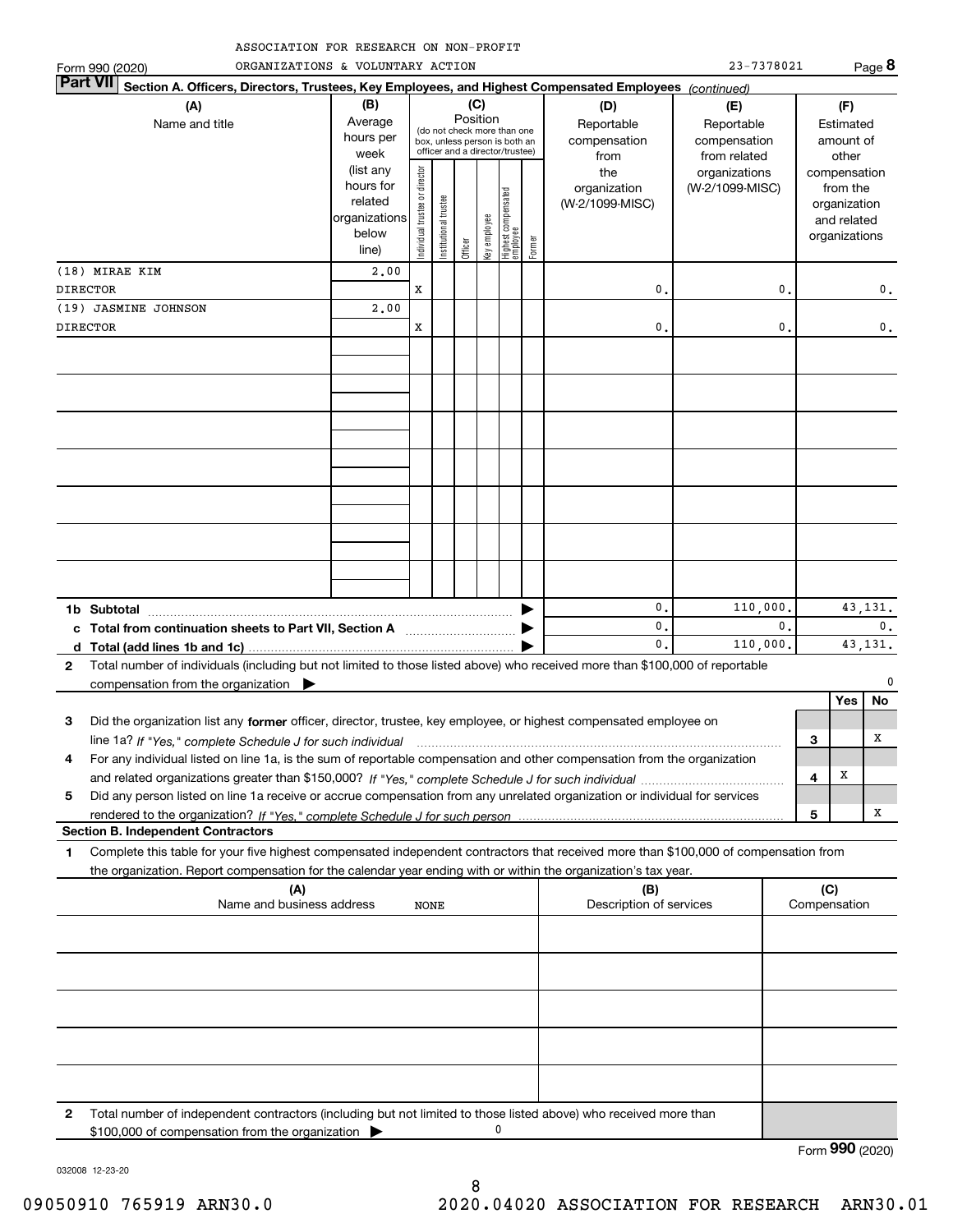| Form 990 (2020)                                           |     |   | ORGANIZATIONS & VOLUNTARY ACTION                                                |                        |                      |                                              | 23-7378021                                        | Page 9                                                          |
|-----------------------------------------------------------|-----|---|---------------------------------------------------------------------------------|------------------------|----------------------|----------------------------------------------|---------------------------------------------------|-----------------------------------------------------------------|
| <b>Part VIII</b>                                          |     |   | <b>Statement of Revenue</b>                                                     |                        |                      |                                              |                                                   |                                                                 |
|                                                           |     |   | Check if Schedule O contains a response or note to any line in this Part VIII   |                        |                      |                                              |                                                   |                                                                 |
|                                                           |     |   |                                                                                 |                        | (A)<br>Total revenue | (B)<br>Related or exempt<br>function revenue | $\overline{(C)}$<br>Unrelated<br>business revenue | (D)<br>Revenue excluded<br>from tax under<br>sections 512 - 514 |
|                                                           |     |   | 1a<br>1 a Federated campaigns                                                   |                        |                      |                                              |                                                   |                                                                 |
|                                                           |     | b | 1 <sub>b</sub><br>Membership dues                                               | 110,446.               |                      |                                              |                                                   |                                                                 |
| Contributions, Gifts, Grants<br>and Other Similar Amounts |     | c | 1 <sub>c</sub><br>Fundraising events                                            |                        |                      |                                              |                                                   |                                                                 |
|                                                           |     |   | 1 <sub>d</sub><br>d Related organizations<br>$\overline{\phantom{a}}$           |                        |                      |                                              |                                                   |                                                                 |
|                                                           |     |   | e Government grants (contributions)<br>1e                                       |                        |                      |                                              |                                                   |                                                                 |
|                                                           |     |   | f All other contributions, gifts, grants, and                                   |                        |                      |                                              |                                                   |                                                                 |
|                                                           |     |   | similar amounts not included above<br>1f                                        | 256,873.               |                      |                                              |                                                   |                                                                 |
|                                                           |     |   | $1g$ \$<br>Noncash contributions included in lines 1a-1f                        |                        |                      |                                              |                                                   |                                                                 |
|                                                           |     |   |                                                                                 | <b>Business Code</b>   | 367, 319.            |                                              |                                                   |                                                                 |
|                                                           |     |   | CONFERENCE FEES                                                                 | 900099                 | 96,620.              | 96,620.                                      |                                                   |                                                                 |
| Program Service<br>Revenue                                | 2 a | b | CONFERENCE SPONSORSHIP                                                          | 900099                 | 65,550.              | 65,550.                                      |                                                   |                                                                 |
|                                                           |     |   | MANAGING EDITOR STIPEN                                                          | 900099                 | 20,000.              | 20,000.                                      |                                                   |                                                                 |
|                                                           |     | d |                                                                                 |                        |                      |                                              |                                                   |                                                                 |
|                                                           |     | е |                                                                                 |                        |                      |                                              |                                                   |                                                                 |
|                                                           |     |   | All other program service revenue                                               |                        |                      |                                              |                                                   |                                                                 |
|                                                           |     | g |                                                                                 |                        | 182,170.             |                                              |                                                   |                                                                 |
|                                                           | 3   |   | Investment income (including dividends, interest, and                           |                        |                      |                                              |                                                   |                                                                 |
|                                                           |     |   |                                                                                 |                        | 14,279.              |                                              |                                                   | 14,279.                                                         |
|                                                           | 4   |   | Income from investment of tax-exempt bond proceeds                              |                        |                      |                                              |                                                   |                                                                 |
|                                                           | 5   |   |                                                                                 |                        | 189,887.             |                                              |                                                   | 189,887.                                                        |
|                                                           |     |   | (i) Real                                                                        | (ii) Personal          |                      |                                              |                                                   |                                                                 |
|                                                           | 6а  |   | Gross rents<br>6a<br>.                                                          |                        |                      |                                              |                                                   |                                                                 |
|                                                           |     | b | 6b<br>Less: rental expenses                                                     |                        |                      |                                              |                                                   |                                                                 |
|                                                           |     | c | 6c<br>Rental income or (loss)                                                   |                        |                      |                                              |                                                   |                                                                 |
|                                                           |     | d | Net rental income or (loss)<br>(i) Securities<br>7 a Gross amount from sales of | (ii) Other             |                      |                                              |                                                   |                                                                 |
|                                                           |     |   | assets other than inventory<br>7a                                               |                        |                      |                                              |                                                   |                                                                 |
|                                                           |     | b | Less: cost or other basis                                                       |                        |                      |                                              |                                                   |                                                                 |
|                                                           |     |   | and sales expenses<br>7b                                                        |                        |                      |                                              |                                                   |                                                                 |
| venue                                                     |     |   | 7c<br>c Gain or (loss)                                                          |                        |                      |                                              |                                                   |                                                                 |
| č                                                         |     |   |                                                                                 |                        |                      |                                              |                                                   |                                                                 |
|                                                           |     |   | 8 a Gross income from fundraising events (not                                   |                        |                      |                                              |                                                   |                                                                 |
| Other                                                     |     |   | including \$<br>of                                                              |                        |                      |                                              |                                                   |                                                                 |
|                                                           |     |   | contributions reported on line 1c). See                                         |                        |                      |                                              |                                                   |                                                                 |
|                                                           |     |   |                                                                                 | 8a                     |                      |                                              |                                                   |                                                                 |
|                                                           |     | b |                                                                                 | 8 <sub>b</sub>         |                      |                                              |                                                   |                                                                 |
|                                                           |     | c | Net income or (loss) from fundraising events                                    |                        |                      |                                              |                                                   |                                                                 |
|                                                           |     |   | 9 a Gross income from gaming activities. See                                    |                        |                      |                                              |                                                   |                                                                 |
|                                                           |     |   |                                                                                 | 9a                     |                      |                                              |                                                   |                                                                 |
|                                                           |     | b |                                                                                 | 9 <sub>b</sub>         |                      |                                              |                                                   |                                                                 |
|                                                           |     |   | c Net income or (loss) from gaming activities ______________                    |                        |                      |                                              |                                                   |                                                                 |
|                                                           |     |   | 10 a Gross sales of inventory, less returns                                     |                        |                      |                                              |                                                   |                                                                 |
|                                                           |     |   | <b>b</b> Less: cost of goods sold                                               | 10a<br>10 <sub>b</sub> |                      |                                              |                                                   |                                                                 |
|                                                           |     |   | c Net income or (loss) from sales of inventory                                  |                        |                      |                                              |                                                   |                                                                 |
|                                                           |     |   |                                                                                 | <b>Business Code</b>   |                      |                                              |                                                   |                                                                 |
|                                                           |     |   | 11 a MISCELLANEOUS                                                              | 900099                 | 31,100.              | 31,100.                                      |                                                   |                                                                 |
| Miscellaneous<br>Revenue                                  |     | b |                                                                                 |                        |                      |                                              |                                                   |                                                                 |
|                                                           |     | с |                                                                                 |                        |                      |                                              |                                                   |                                                                 |
|                                                           |     |   |                                                                                 |                        |                      |                                              |                                                   |                                                                 |
|                                                           |     |   |                                                                                 | ▶                      | 31,100.              |                                              |                                                   |                                                                 |
|                                                           | 12  |   |                                                                                 |                        | 784,755.             | 213,270.                                     | 0.                                                | 204,166.                                                        |
| 032009 12-23-20                                           |     |   |                                                                                 |                        |                      |                                              |                                                   | Form 990 (2020)                                                 |

9

032009 12-23-20

09050910 765919 ARN30.0 2020.04020 ASSOCIATION FOR RESEARCH ARN30.01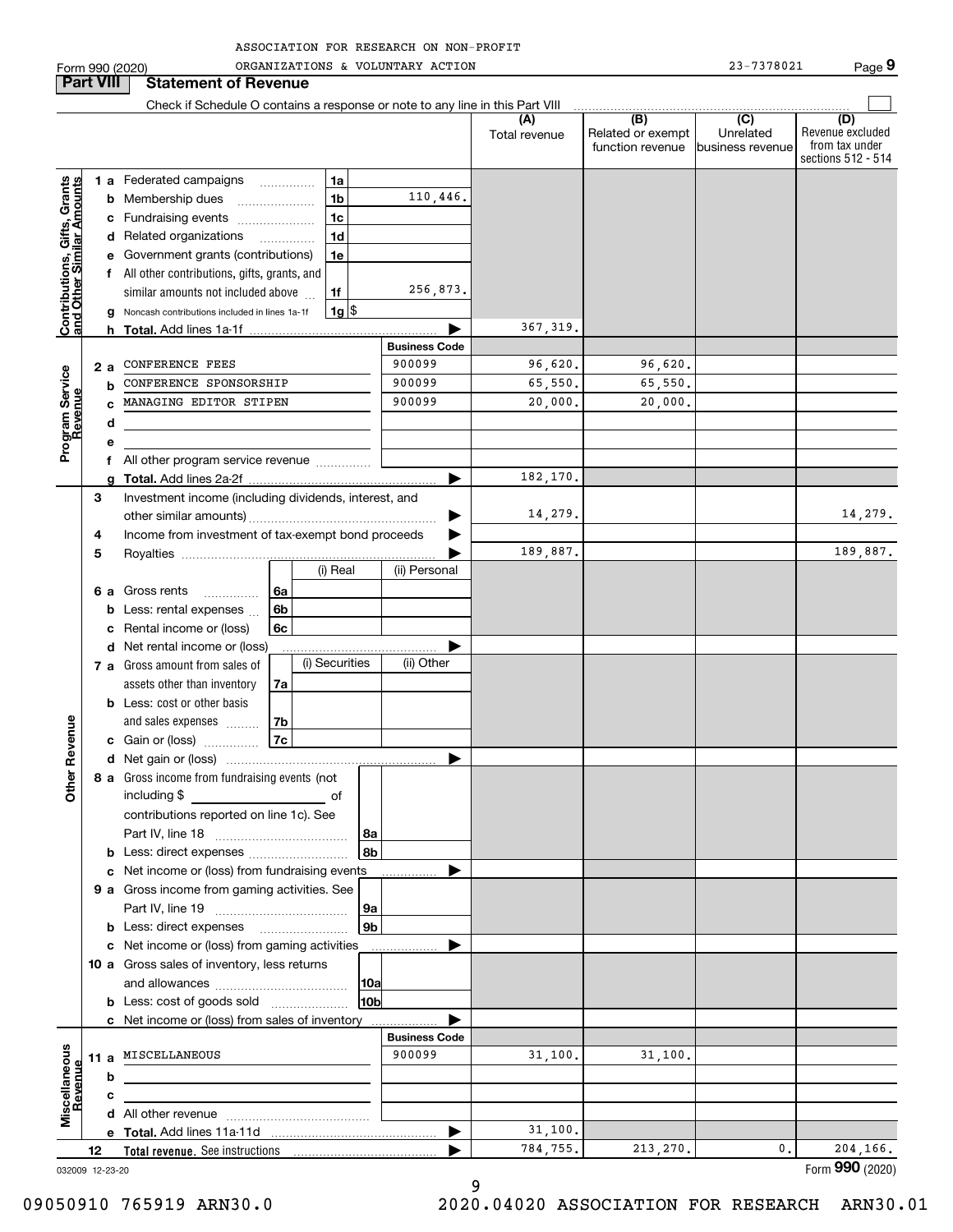|        | <b>Part IX   Statement of Functional Expenses</b>                                                                                                                                                          |                       |                                    |                                           |                                |
|--------|------------------------------------------------------------------------------------------------------------------------------------------------------------------------------------------------------------|-----------------------|------------------------------------|-------------------------------------------|--------------------------------|
|        | Section 501(c)(3) and 501(c)(4) organizations must complete all columns. All other organizations must complete column (A).                                                                                 |                       |                                    |                                           |                                |
|        | Check if Schedule O contains a response or note to any line in this Part IX                                                                                                                                |                       |                                    |                                           |                                |
|        | Do not include amounts reported on lines 6b,<br>7b, 8b, 9b, and 10b of Part VIII.                                                                                                                          | (A)<br>Total expenses | (B)<br>Program service<br>expenses | (C)<br>Management and<br>general expenses | (D)<br>Fundraising<br>expenses |
| 1.     | Grants and other assistance to domestic organizations                                                                                                                                                      |                       |                                    |                                           |                                |
|        | and domestic governments. See Part IV, line 21                                                                                                                                                             |                       |                                    |                                           |                                |
| 2      | Grants and other assistance to domestic                                                                                                                                                                    |                       |                                    |                                           |                                |
|        | individuals. See Part IV, line 22<br>$\mathcal{L} = \{1, 2, \ldots, n\}$                                                                                                                                   |                       |                                    |                                           |                                |
| 3      | Grants and other assistance to foreign                                                                                                                                                                     |                       |                                    |                                           |                                |
|        | organizations, foreign governments, and foreign                                                                                                                                                            |                       |                                    |                                           |                                |
|        | individuals. See Part IV, lines 15 and 16                                                                                                                                                                  |                       |                                    |                                           |                                |
| 4      | Benefits paid to or for members                                                                                                                                                                            |                       |                                    |                                           |                                |
| 5      | Compensation of current officers, directors,                                                                                                                                                               |                       |                                    |                                           |                                |
|        | trustees, and key employees                                                                                                                                                                                | 110,000.              | 88,880.                            | 15,510.                                   | 5,610.                         |
| 6      | Compensation not included above to disqualified                                                                                                                                                            |                       |                                    |                                           |                                |
|        | persons (as defined under section 4958(f)(1)) and                                                                                                                                                          |                       |                                    |                                           |                                |
|        | persons described in section $4958(c)(3)(B)$                                                                                                                                                               |                       |                                    |                                           |                                |
| 7      |                                                                                                                                                                                                            | 248,841.              | 201,108.                           | 34,907.                                   | 12,826.                        |
| 8      | Pension plan accruals and contributions (include                                                                                                                                                           |                       |                                    |                                           |                                |
|        | section 401(k) and 403(b) employer contributions)                                                                                                                                                          | 60,443.               | 45, 332.                           | 9,066.                                    | 6,045.                         |
| 9      |                                                                                                                                                                                                            |                       |                                    |                                           |                                |
| 10     |                                                                                                                                                                                                            |                       |                                    |                                           |                                |
| 11     | Fees for services (nonemployees):                                                                                                                                                                          |                       |                                    |                                           |                                |
| a<br>b |                                                                                                                                                                                                            |                       |                                    |                                           |                                |
| с      |                                                                                                                                                                                                            | 58,888.               |                                    | 58,888.                                   |                                |
| d      |                                                                                                                                                                                                            |                       |                                    |                                           |                                |
|        | Professional fundraising services. See Part IV, line 17                                                                                                                                                    |                       |                                    |                                           |                                |
| f      | Investment management fees                                                                                                                                                                                 |                       |                                    |                                           |                                |
| g      | Other. (If line 11g amount exceeds 10% of line 25,                                                                                                                                                         |                       |                                    |                                           |                                |
|        | column (A) amount, list line 11g expenses on Sch O.)                                                                                                                                                       |                       |                                    |                                           |                                |
| 12     |                                                                                                                                                                                                            | 342.                  |                                    | 342.                                      |                                |
| 13     |                                                                                                                                                                                                            | 9,076.                | 7,714.                             | 1,339.                                    | 23.                            |
| 14     |                                                                                                                                                                                                            | 26,945.               | 7,637.                             | 18,392.                                   | 916.                           |
| 15     |                                                                                                                                                                                                            |                       |                                    |                                           |                                |
| 16     |                                                                                                                                                                                                            | 14,570.               | 8,483.                             | 4,307.                                    | 1,780.                         |
| 17     | <b>I</b> ravel                                                                                                                                                                                             | 7,156.                | 1,273.                             | 5,883.                                    |                                |
| 18     | Payments of travel or entertainment expenses                                                                                                                                                               |                       |                                    |                                           |                                |
|        | for any federal, state, or local public officials                                                                                                                                                          |                       |                                    |                                           |                                |
| 19     | Conferences, conventions, and meetings                                                                                                                                                                     | 119,415.              | 111,285.                           | 8,130.                                    |                                |
| 20     | Interest                                                                                                                                                                                                   |                       |                                    |                                           |                                |
| 21     |                                                                                                                                                                                                            |                       |                                    |                                           |                                |
| 22     | Depreciation, depletion, and amortization                                                                                                                                                                  | 1,932.                |                                    | 1,932.                                    |                                |
| 23     | Insurance                                                                                                                                                                                                  | 7.503.                | 3,008.                             | 4,039.                                    | 456.                           |
| 24     | Other expenses. Itemize expenses not covered<br>above (List miscellaneous expenses on line 24e. If<br>line 24e amount exceeds 10% of line 25, column (A)<br>amount, list line 24e expenses on Schedule O.) |                       |                                    |                                           |                                |
| a      | NVSQ DIRECT EXPENSES                                                                                                                                                                                       | 52,000.               | 52,000.                            |                                           |                                |
| b      | ADMINISTRATION                                                                                                                                                                                             | 20,232.               | 1,446.                             | 18,483.                                   | 303.                           |
| C      | CONFERENCE SCHOLARSHIPS                                                                                                                                                                                    | 12,359.               | 12,359.                            |                                           |                                |
| d      | TELEPHONE/FAX/COPIER                                                                                                                                                                                       | 6,337.                | 411.                               | 5,863.                                    | 63.                            |
|        | e All other expenses                                                                                                                                                                                       | 6,318.                | 1,630.                             | 4,688.                                    |                                |
| 25     | Total functional expenses. Add lines 1 through 24e                                                                                                                                                         | 762,357.              | 542,566.                           | 191,769.                                  | 28,022.                        |
|        |                                                                                                                                                                                                            |                       |                                    |                                           |                                |

Check here  $\bullet$  if following SOP 98-2 (ASC 958-720) **Joint costs.** Complete this line only if the organization **26** reported in column (B) joint costs from a combined educational campaign and fundraising solicitation.  $Check here$ 

032010 12-23-20

Form (2020) **990**

10 09050910 765919 ARN30.0 2020.04020 ASSOCIATION FOR RESEARCH ARN30.01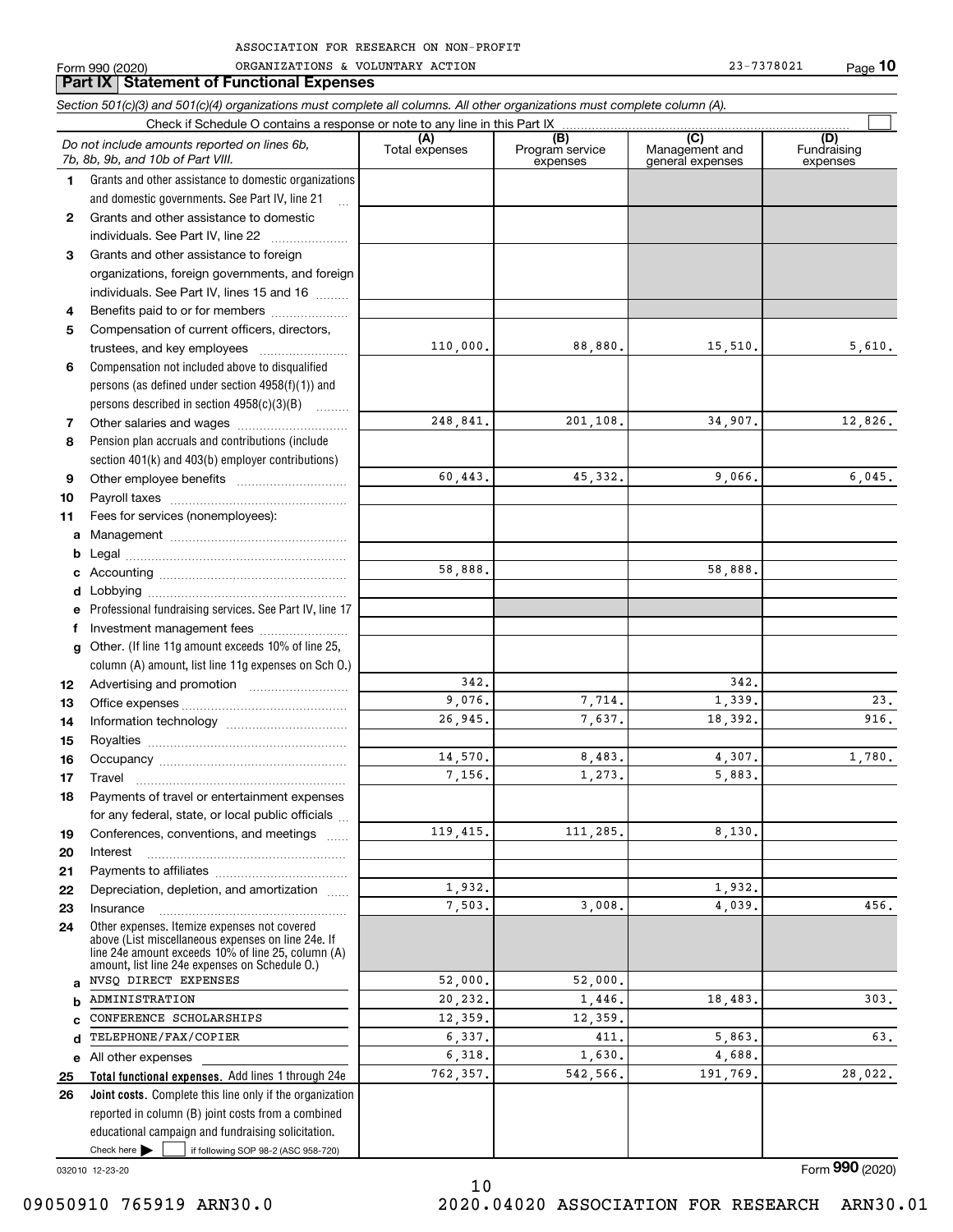| ASSOCIATION FOR RESEARCH ON NON-PROFIT |  |  |
|----------------------------------------|--|--|

|                             | Form 990 (2020) | ORGANIZATIONS & VOLUNTARY ACTION                                                                                                                                                                                               |       |                   |                          |                         | 23-7378021 | Page 11            |
|-----------------------------|-----------------|--------------------------------------------------------------------------------------------------------------------------------------------------------------------------------------------------------------------------------|-------|-------------------|--------------------------|-------------------------|------------|--------------------|
| Part X                      |                 | <b>Balance Sheet</b>                                                                                                                                                                                                           |       |                   |                          |                         |            |                    |
|                             |                 | Check if Schedule O contains a response or note to any line in this Part X [11] manufacture in this part X and the Schedule O contains a response or note to any line in this Part X [12] manufacture in the Schedule O contai |       |                   |                          |                         |            |                    |
|                             |                 |                                                                                                                                                                                                                                |       |                   | (A)<br>Beginning of year |                         |            | (B)<br>End of year |
|                             | 1               |                                                                                                                                                                                                                                |       | 273,521.          | $\mathbf{1}$             |                         | 812,334.   |                    |
|                             | 2               |                                                                                                                                                                                                                                |       |                   | 1,027,725.               | $\mathbf{2}$            |            | 1,009,297.         |
|                             | з               |                                                                                                                                                                                                                                |       | 460,000.          | $\mathbf{3}$             |                         | 40,000.    |                    |
|                             | 4               |                                                                                                                                                                                                                                |       |                   | 39,921.                  | $\overline{\mathbf{4}}$ |            | 7,440.             |
|                             | 5               | Loans and other receivables from any current or former officer, director,                                                                                                                                                      |       |                   |                          |                         |            |                    |
|                             |                 | trustee, key employee, creator or founder, substantial contributor, or 35%                                                                                                                                                     |       |                   |                          |                         |            |                    |
|                             |                 | controlled entity or family member of any of these persons                                                                                                                                                                     |       |                   |                          | 5                       |            |                    |
|                             | 6               | Loans and other receivables from other disqualified persons (as defined                                                                                                                                                        |       |                   |                          |                         |            |                    |
|                             |                 | under section $4958(f)(1)$ , and persons described in section $4958(c)(3)(B)$                                                                                                                                                  |       |                   |                          | 6                       |            |                    |
|                             | 7               |                                                                                                                                                                                                                                |       |                   |                          | $\overline{7}$          |            |                    |
| Assets                      | 8               |                                                                                                                                                                                                                                |       |                   |                          | 8                       |            |                    |
|                             | 9               | Prepaid expenses and deferred charges                                                                                                                                                                                          |       |                   | 7,478.                   | $\boldsymbol{9}$        |            | 33,601.            |
|                             |                 | <b>10a</b> Land, buildings, and equipment: cost or other                                                                                                                                                                       |       |                   |                          |                         |            |                    |
|                             |                 | basis. Complete Part VI of Schedule D  10a                                                                                                                                                                                     |       | 18,991.           |                          |                         |            |                    |
|                             |                 | <b>b</b> Less: accumulated depreciation                                                                                                                                                                                        | 10b l | 17,109.           | 3,814.                   | 10 <sub>c</sub>         |            | 1,882.             |
|                             | 11              |                                                                                                                                                                                                                                |       |                   |                          | 11                      |            |                    |
|                             | 12              |                                                                                                                                                                                                                                |       |                   |                          | 12                      |            |                    |
|                             | 13              |                                                                                                                                                                                                                                |       |                   | 13                       |                         |            |                    |
|                             | 14              |                                                                                                                                                                                                                                |       | 14                |                          |                         |            |                    |
|                             | 15              |                                                                                                                                                                                                                                |       | 15                |                          |                         |            |                    |
|                             | 16              |                                                                                                                                                                                                                                |       |                   | 1,812,459.               | 16                      |            | 1,904,554.         |
|                             | 17              |                                                                                                                                                                                                                                |       |                   | 211,696.                 | 17                      |            | 90,773.            |
|                             | 18              |                                                                                                                                                                                                                                |       |                   |                          | 18                      |            |                    |
|                             | 19              | Deferred revenue manual contracts and contracts are all the contracts and contracts are contracted and contracts are contracted and contract are contracted and contract are contracted and contract are contracted and contra |       |                   | 21,439.                  | 19                      |            | 61,874.            |
|                             | 20              |                                                                                                                                                                                                                                |       |                   |                          | 20                      |            |                    |
|                             | 21              | Escrow or custodial account liability. Complete Part IV of Schedule D                                                                                                                                                          |       | 1.1.1.1.1.1.1.1.1 |                          | 21                      |            |                    |
|                             | 22              | Loans and other payables to any current or former officer, director,                                                                                                                                                           |       |                   |                          |                         |            |                    |
| Liabilities                 |                 | trustee, key employee, creator or founder, substantial contributor, or 35%                                                                                                                                                     |       |                   |                          |                         |            |                    |
|                             |                 | controlled entity or family member of any of these persons                                                                                                                                                                     |       |                   |                          | 22                      |            |                    |
|                             | 23              | Secured mortgages and notes payable to unrelated third parties                                                                                                                                                                 |       |                   |                          | 23                      |            |                    |
|                             | 24              | Unsecured notes and loans payable to unrelated third parties                                                                                                                                                                   |       |                   |                          | 24                      |            |                    |
|                             | 25              | Other liabilities (including federal income tax, payables to related third                                                                                                                                                     |       |                   |                          |                         |            |                    |
|                             |                 | parties, and other liabilities not included on lines 17-24). Complete Part X                                                                                                                                                   |       |                   | 49,975.                  |                         |            | 82,717.            |
|                             |                 | of Schedule D<br>Total liabilities. Add lines 17 through 25                                                                                                                                                                    |       |                   | 283.110.                 | 25<br>26                |            | 235, 364.          |
|                             | 26              | Organizations that follow FASB ASC 958, check here $\blacktriangleright$ $\boxed{X}$                                                                                                                                           |       |                   |                          |                         |            |                    |
|                             |                 | and complete lines 27, 28, 32, and 33.                                                                                                                                                                                         |       |                   |                          |                         |            |                    |
|                             | 27              | Net assets without donor restrictions                                                                                                                                                                                          |       |                   | 859,127.                 | 27                      |            | 923,405.           |
|                             | 28              | Net assets with donor restrictions                                                                                                                                                                                             |       |                   | 670,222.                 | 28                      |            | 745,785.           |
|                             |                 | Organizations that do not follow FASB ASC 958, check here ▶ [                                                                                                                                                                  |       |                   |                          |                         |            |                    |
|                             |                 | and complete lines 29 through 33.                                                                                                                                                                                              |       |                   |                          |                         |            |                    |
|                             | 29              |                                                                                                                                                                                                                                |       |                   |                          | 29                      |            |                    |
|                             | 30              | Paid-in or capital surplus, or land, building, or equipment fund                                                                                                                                                               |       |                   |                          | 30                      |            |                    |
| Net Assets or Fund Balances | 31              | Retained earnings, endowment, accumulated income, or other funds                                                                                                                                                               |       |                   |                          | 31                      |            |                    |
|                             | 32              |                                                                                                                                                                                                                                |       |                   | 1,529,349.               | 32                      |            | 1,669,190.         |
|                             | 33              |                                                                                                                                                                                                                                |       |                   | 1,812,459.               | 33                      |            | 1,904,554.         |

Form (2020) **990**

032011 12-23-20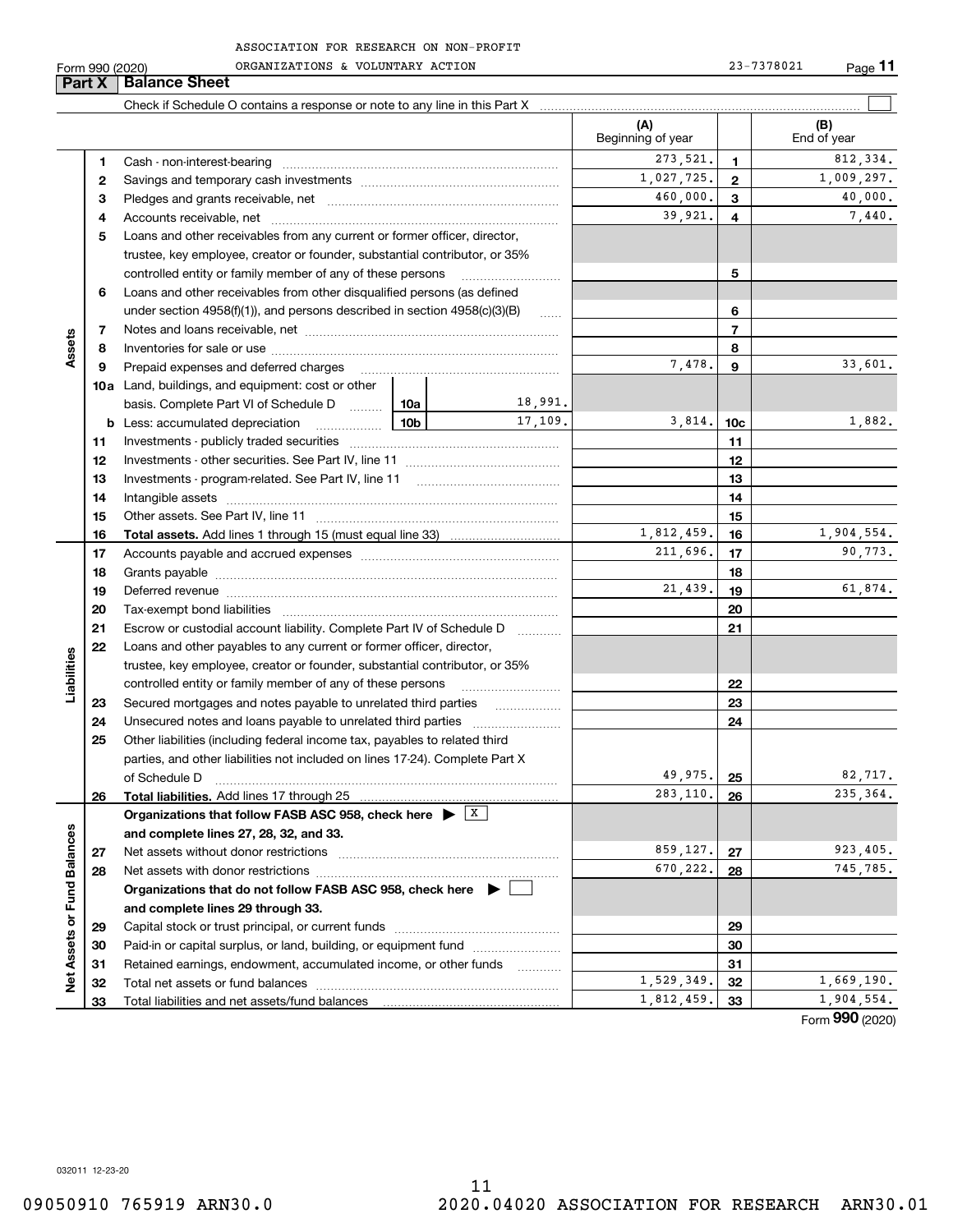|    | ASSOCIATION FOR RESEARCH ON NON-PROFIT                                                                                          |                         |                |            |                     |
|----|---------------------------------------------------------------------------------------------------------------------------------|-------------------------|----------------|------------|---------------------|
|    | ORGANIZATIONS & VOLUNTARY ACTION<br>Form 990 (2020)                                                                             | 23-7378021              |                |            | $P_{\text{aqe}}$ 12 |
|    | Part XI<br><b>Reconciliation of Net Assets</b>                                                                                  |                         |                |            |                     |
|    |                                                                                                                                 |                         |                |            |                     |
|    |                                                                                                                                 |                         |                |            |                     |
| 1  |                                                                                                                                 | 1                       |                |            | 784,755.            |
| 2  |                                                                                                                                 | $\mathbf{2}$            |                |            | 762,357.            |
| 3  | Revenue less expenses. Subtract line 2 from line 1                                                                              | 3                       |                |            | 22,398.             |
| 4  |                                                                                                                                 | $\overline{\mathbf{4}}$ |                | 1,529,349. |                     |
| 5  |                                                                                                                                 | 5                       |                |            | 117,443.            |
| 6  |                                                                                                                                 | 6                       |                |            |                     |
| 7  | Investment expenses                                                                                                             | $\overline{7}$          |                |            |                     |
| 8  | Prior period adjustments www.communication.communication.communication.com/                                                     | 8                       |                |            |                     |
| 9  | Other changes in net assets or fund balances (explain on Schedule O)                                                            | 9                       |                |            | 0.                  |
| 10 | Net assets or fund balances at end of year. Combine lines 3 through 9 (must equal Part X, line 32,                              |                         |                |            |                     |
|    | column (B))                                                                                                                     | 10                      |                | 1,669,190. |                     |
|    | Part XII Financial Statements and Reporting                                                                                     |                         |                |            |                     |
|    |                                                                                                                                 |                         |                |            | x                   |
|    |                                                                                                                                 |                         |                | Yes        | No                  |
| 1  | $\boxed{\textbf{X}}$ Accrual<br>Accounting method used to prepare the Form 990: <u>[16</u> ] Cash<br>Other                      |                         |                |            |                     |
|    | If the organization changed its method of accounting from a prior year or checked "Other," explain in Schedule O.               |                         |                |            |                     |
|    | 2a Were the organization's financial statements compiled or reviewed by an independent accountant?                              |                         | 2a             |            | х                   |
|    | If "Yes," check a box below to indicate whether the financial statements for the year were compiled or reviewed on a            |                         |                |            |                     |
|    | separate basis, consolidated basis, or both:                                                                                    |                         |                |            |                     |
|    | Consolidated basis<br>Separate basis<br>Both consolidated and separate basis                                                    |                         |                |            |                     |
|    | b Were the organization's financial statements audited by an independent accountant?                                            |                         | 2 <sub>b</sub> | х          |                     |
|    | If "Yes," check a box below to indicate whether the financial statements for the year were audited on a separate basis,         |                         |                |            |                     |
|    | consolidated basis, or both:                                                                                                    |                         |                |            |                     |
|    | X Separate basis<br>Consolidated basis<br>Both consolidated and separate basis                                                  |                         |                |            |                     |
|    | c If "Yes" to line 2a or 2b, does the organization have a committee that assumes responsibility for oversight of the audit,     |                         |                |            |                     |
|    |                                                                                                                                 |                         | 2c             | х          |                     |
|    | If the organization changed either its oversight process or selection process during the tax year, explain on Schedule O.       |                         |                |            |                     |
|    | 3a As a result of a federal award, was the organization required to undergo an audit or audits as set forth in the Single Audit |                         |                |            |                     |
|    |                                                                                                                                 |                         | За             |            | x                   |
|    | b If "Yes," did the organization undergo the required audit or audits? If the organization did not undergo the required audit   |                         |                |            |                     |
|    |                                                                                                                                 |                         | 3b             | מחח        |                     |

Form (2020) **990**

032012 12-23-20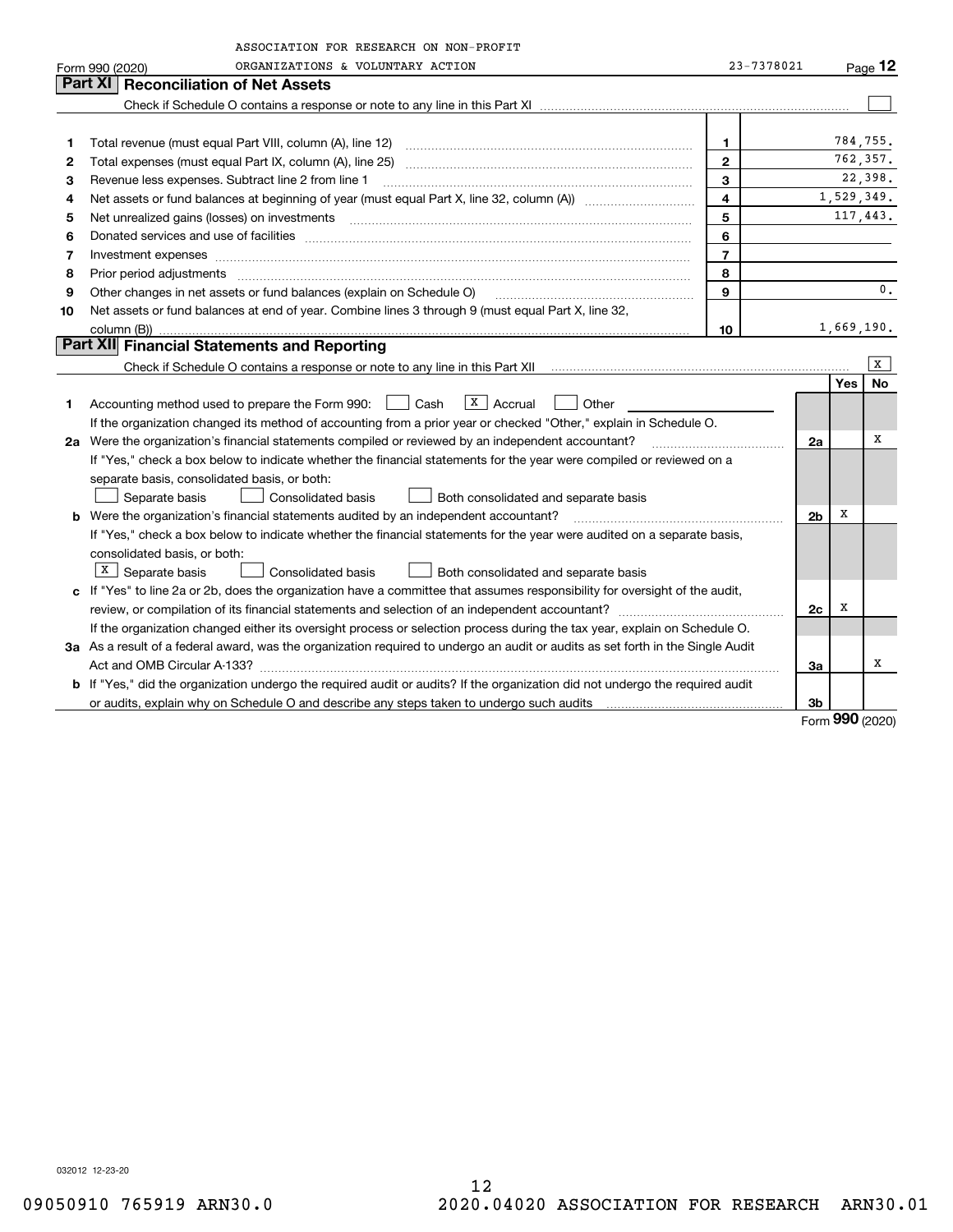| <b>SCHEDULE A</b>                                                                                              |                                                                        |                                                                                                                                                                                                                                                                 |     |                                                                |                            | OMB No. 1545-0047                     |
|----------------------------------------------------------------------------------------------------------------|------------------------------------------------------------------------|-----------------------------------------------------------------------------------------------------------------------------------------------------------------------------------------------------------------------------------------------------------------|-----|----------------------------------------------------------------|----------------------------|---------------------------------------|
| (Form 990 or 990-EZ)                                                                                           |                                                                        | <b>Public Charity Status and Public Support</b>                                                                                                                                                                                                                 |     |                                                                |                            |                                       |
|                                                                                                                |                                                                        | Complete if the organization is a section $501(c)(3)$ organization or a section<br>4947(a)(1) nonexempt charitable trust.                                                                                                                                       |     |                                                                |                            |                                       |
| Department of the Treasury<br>Internal Revenue Service                                                         |                                                                        | Attach to Form 990 or Form 990-EZ.                                                                                                                                                                                                                              |     |                                                                |                            | <b>Open to Public</b>                 |
|                                                                                                                |                                                                        | Go to www.irs.gov/Form990 for instructions and the latest information.                                                                                                                                                                                          |     |                                                                |                            | Inspection                            |
| Name of the organization                                                                                       |                                                                        | ASSOCIATION FOR RESEARCH ON NON-PROFIT                                                                                                                                                                                                                          |     |                                                                |                            | <b>Employer identification number</b> |
| Part I                                                                                                         | ORGANIZATIONS & VOLUNTARY ACTION                                       | Reason for Public Charity Status. (All organizations must complete this part.) See instructions.                                                                                                                                                                |     |                                                                |                            | 23-7378021                            |
|                                                                                                                |                                                                        |                                                                                                                                                                                                                                                                 |     |                                                                |                            |                                       |
| The organization is not a private foundation because it is: (For lines 1 through 12, check only one box.)<br>1 |                                                                        | A church, convention of churches, or association of churches described in section 170(b)(1)(A)(i).                                                                                                                                                              |     |                                                                |                            |                                       |
| 2                                                                                                              |                                                                        | A school described in section 170(b)(1)(A)(ii). (Attach Schedule E (Form 990 or 990-EZ).)                                                                                                                                                                       |     |                                                                |                            |                                       |
| 3                                                                                                              |                                                                        | A hospital or a cooperative hospital service organization described in section 170(b)(1)(A)(iii).                                                                                                                                                               |     |                                                                |                            |                                       |
| 4                                                                                                              |                                                                        | A medical research organization operated in conjunction with a hospital described in section 170(b)(1)(A)(iii). Enter the hospital's name,                                                                                                                      |     |                                                                |                            |                                       |
| city, and state:                                                                                               |                                                                        |                                                                                                                                                                                                                                                                 |     |                                                                |                            |                                       |
| 5                                                                                                              |                                                                        | An organization operated for the benefit of a college or university owned or operated by a governmental unit described in                                                                                                                                       |     |                                                                |                            |                                       |
|                                                                                                                | section $170(b)(1)(A)(iv)$ . (Complete Part II.)                       |                                                                                                                                                                                                                                                                 |     |                                                                |                            |                                       |
| 6                                                                                                              |                                                                        | A federal, state, or local government or governmental unit described in section 170(b)(1)(A)(v).                                                                                                                                                                |     |                                                                |                            |                                       |
| 7                                                                                                              |                                                                        | An organization that normally receives a substantial part of its support from a governmental unit or from the general public described in                                                                                                                       |     |                                                                |                            |                                       |
|                                                                                                                | section 170(b)(1)(A)(vi). (Complete Part II.)                          |                                                                                                                                                                                                                                                                 |     |                                                                |                            |                                       |
| 8<br>9                                                                                                         |                                                                        | A community trust described in section 170(b)(1)(A)(vi). (Complete Part II.)                                                                                                                                                                                    |     |                                                                |                            |                                       |
|                                                                                                                |                                                                        | An agricultural research organization described in section 170(b)(1)(A)(ix) operated in conjunction with a land-grant college<br>or university or a non-land-grant college of agriculture (see instructions). Enter the name, city, and state of the college or |     |                                                                |                            |                                       |
| university:                                                                                                    |                                                                        |                                                                                                                                                                                                                                                                 |     |                                                                |                            |                                       |
| $\mathbf{X}$<br>10                                                                                             |                                                                        | An organization that normally receives (1) more than 33 1/3% of its support from contributions, membership fees, and gross receipts from                                                                                                                        |     |                                                                |                            |                                       |
|                                                                                                                |                                                                        | activities related to its exempt functions, subject to certain exceptions; and (2) no more than 33 1/3% of its support from gross investment                                                                                                                    |     |                                                                |                            |                                       |
|                                                                                                                |                                                                        | income and unrelated business taxable income (less section 511 tax) from businesses acquired by the organization after June 30, 1975.                                                                                                                           |     |                                                                |                            |                                       |
|                                                                                                                | See section 509(a)(2). (Complete Part III.)                            |                                                                                                                                                                                                                                                                 |     |                                                                |                            |                                       |
| 11                                                                                                             |                                                                        | An organization organized and operated exclusively to test for public safety. See section 509(a)(4).                                                                                                                                                            |     |                                                                |                            |                                       |
| 12                                                                                                             |                                                                        | An organization organized and operated exclusively for the benefit of, to perform the functions of, or to carry out the purposes of one or                                                                                                                      |     |                                                                |                            |                                       |
|                                                                                                                |                                                                        | more publicly supported organizations described in section 509(a)(1) or section 509(a)(2). See section 509(a)(3). Check the box in                                                                                                                              |     |                                                                |                            |                                       |
|                                                                                                                |                                                                        | lines 12a through 12d that describes the type of supporting organization and complete lines 12e, 12f, and 12g.                                                                                                                                                  |     |                                                                |                            |                                       |
| a                                                                                                              |                                                                        | Type I. A supporting organization operated, supervised, or controlled by its supported organization(s), typically by giving<br>the supported organization(s) the power to regularly appoint or elect a majority of the directors or trustees of the supporting  |     |                                                                |                            |                                       |
|                                                                                                                | organization. You must complete Part IV, Sections A and B.             |                                                                                                                                                                                                                                                                 |     |                                                                |                            |                                       |
| b                                                                                                              |                                                                        | Type II. A supporting organization supervised or controlled in connection with its supported organization(s), by having                                                                                                                                         |     |                                                                |                            |                                       |
|                                                                                                                |                                                                        | control or management of the supporting organization vested in the same persons that control or manage the supported                                                                                                                                            |     |                                                                |                            |                                       |
|                                                                                                                | organization(s). You must complete Part IV, Sections A and C.          |                                                                                                                                                                                                                                                                 |     |                                                                |                            |                                       |
| с                                                                                                              |                                                                        | Type III functionally integrated. A supporting organization operated in connection with, and functionally integrated with,                                                                                                                                      |     |                                                                |                            |                                       |
|                                                                                                                |                                                                        | its supported organization(s) (see instructions). You must complete Part IV, Sections A, D, and E.                                                                                                                                                              |     |                                                                |                            |                                       |
| d                                                                                                              |                                                                        | Type III non-functionally integrated. A supporting organization operated in connection with its supported organization(s)                                                                                                                                       |     |                                                                |                            |                                       |
|                                                                                                                |                                                                        | that is not functionally integrated. The organization generally must satisfy a distribution requirement and an attentiveness                                                                                                                                    |     |                                                                |                            |                                       |
|                                                                                                                |                                                                        | requirement (see instructions). You must complete Part IV, Sections A and D, and Part V.<br>Check this box if the organization received a written determination from the IRS that it is a Type I, Type II, Type III                                             |     |                                                                |                            |                                       |
| е                                                                                                              |                                                                        | functionally integrated, or Type III non-functionally integrated supporting organization.                                                                                                                                                                       |     |                                                                |                            |                                       |
| Enter the number of supported organizations<br>f                                                               |                                                                        |                                                                                                                                                                                                                                                                 |     |                                                                |                            |                                       |
| g                                                                                                              | Provide the following information about the supported organization(s). |                                                                                                                                                                                                                                                                 |     |                                                                |                            |                                       |
| (i) Name of supported                                                                                          | (ii) EIN                                                               | (iii) Type of organization<br>(described on lines 1-10                                                                                                                                                                                                          |     | (iv) Is the organization listed<br>in your governing document? | (v) Amount of monetary     | (vi) Amount of other                  |
| organization                                                                                                   |                                                                        | above (see instructions))                                                                                                                                                                                                                                       | Yes | No                                                             | support (see instructions) | support (see instructions)            |
|                                                                                                                |                                                                        |                                                                                                                                                                                                                                                                 |     |                                                                |                            |                                       |
|                                                                                                                |                                                                        |                                                                                                                                                                                                                                                                 |     |                                                                |                            |                                       |
|                                                                                                                |                                                                        |                                                                                                                                                                                                                                                                 |     |                                                                |                            |                                       |
|                                                                                                                |                                                                        |                                                                                                                                                                                                                                                                 |     |                                                                |                            |                                       |
|                                                                                                                |                                                                        |                                                                                                                                                                                                                                                                 |     |                                                                |                            |                                       |
|                                                                                                                |                                                                        |                                                                                                                                                                                                                                                                 |     |                                                                |                            |                                       |
|                                                                                                                |                                                                        |                                                                                                                                                                                                                                                                 |     |                                                                |                            |                                       |
|                                                                                                                |                                                                        |                                                                                                                                                                                                                                                                 |     |                                                                |                            |                                       |
|                                                                                                                |                                                                        |                                                                                                                                                                                                                                                                 |     |                                                                |                            |                                       |
| Total                                                                                                          |                                                                        |                                                                                                                                                                                                                                                                 |     |                                                                |                            |                                       |
|                                                                                                                |                                                                        | UA For Danorwork Poduction Act Notice, see the Instructions for Form 000 or 000 F7 - 000001 01.05.01                                                                                                                                                            |     |                                                                |                            | Schodule A (Form 000 or 000 F7) 2020  |

**or 990-EZ.** 032021 01-25-21 **For Paperwork Reduction Act Notice, see the Instructions for Form 990 or 990-EZ. Schedule A (Form 990 or 990-EZ) 2020 LHA For Paperwork Reduction Act** orm 990<br>13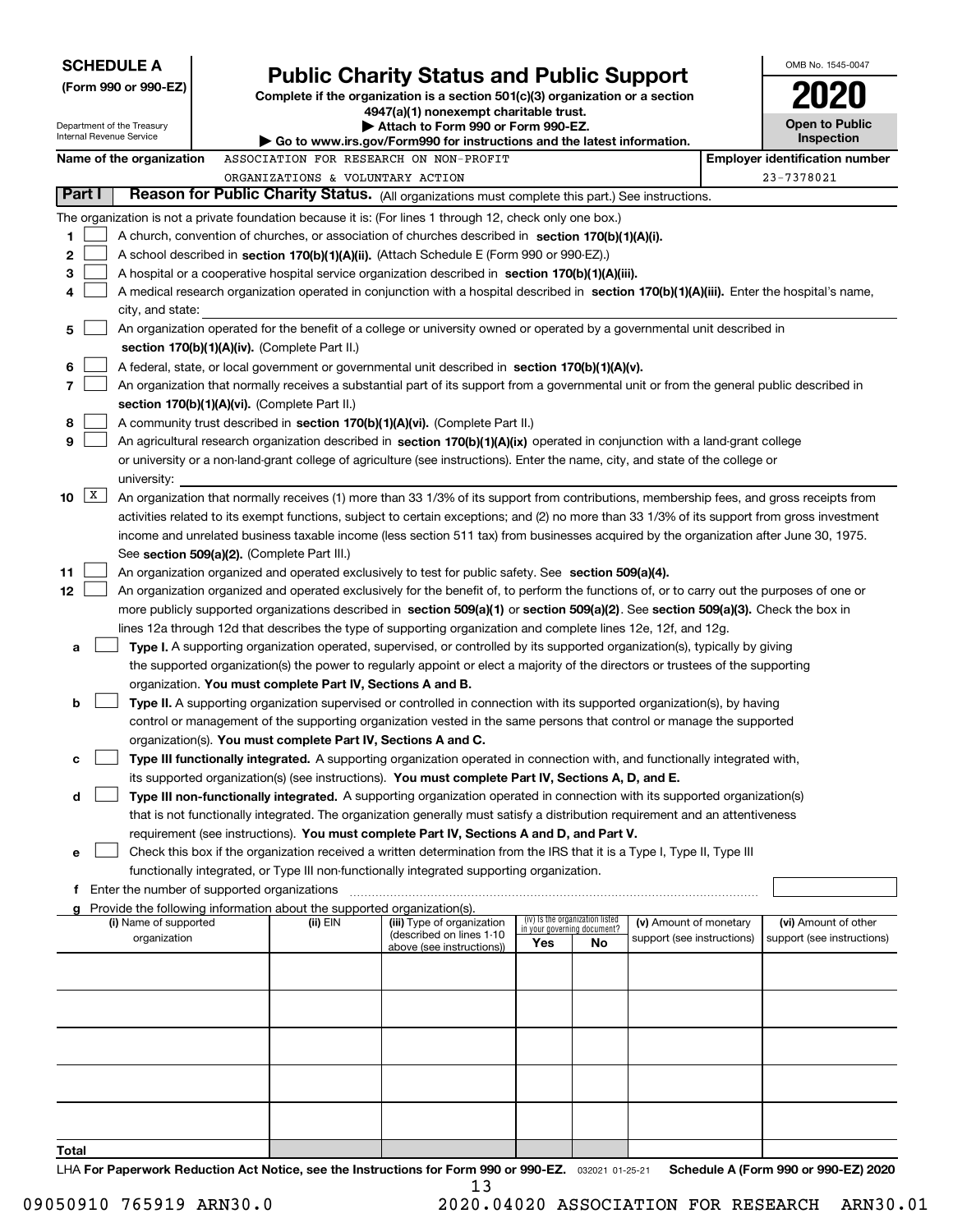| ASSOCIATION FOR RESEARCH ON NON-PROFIT |  |  |  |  |
|----------------------------------------|--|--|--|--|
|----------------------------------------|--|--|--|--|

(Complete only if you checked the box on line 5, 7, or 8 of Part I or if the organization failed to qualify under Part III. If the organization fails to qualify under the tests listed below, please complete Part III.) **Part II Support Schedule for Organizations Described in Sections 170(b)(1)(A)(iv) and 170(b)(1)(A)(vi)**

|     | <b>Section A. Public Support</b>                                                                                                                                                                                |          |          |                 |            |          |           |
|-----|-----------------------------------------------------------------------------------------------------------------------------------------------------------------------------------------------------------------|----------|----------|-----------------|------------|----------|-----------|
|     | Calendar year (or fiscal year beginning in) $\blacktriangleright$                                                                                                                                               | (a) 2016 | (b) 2017 | <b>(c)</b> 2018 | $(d)$ 2019 | (e) 2020 | (f) Total |
|     | <b>1</b> Gifts, grants, contributions, and                                                                                                                                                                      |          |          |                 |            |          |           |
|     | membership fees received. (Do not                                                                                                                                                                               |          |          |                 |            |          |           |
|     | include any "unusual grants.")                                                                                                                                                                                  |          |          |                 |            |          |           |
|     | 2 Tax revenues levied for the organ-                                                                                                                                                                            |          |          |                 |            |          |           |
|     | ization's benefit and either paid to                                                                                                                                                                            |          |          |                 |            |          |           |
|     | or expended on its behalf                                                                                                                                                                                       |          |          |                 |            |          |           |
|     | 3 The value of services or facilities                                                                                                                                                                           |          |          |                 |            |          |           |
|     | furnished by a governmental unit to                                                                                                                                                                             |          |          |                 |            |          |           |
|     | the organization without charge                                                                                                                                                                                 |          |          |                 |            |          |           |
| 4   | <b>Total.</b> Add lines 1 through 3                                                                                                                                                                             |          |          |                 |            |          |           |
| 5   | The portion of total contributions                                                                                                                                                                              |          |          |                 |            |          |           |
|     | by each person (other than a                                                                                                                                                                                    |          |          |                 |            |          |           |
|     | governmental unit or publicly                                                                                                                                                                                   |          |          |                 |            |          |           |
|     | supported organization) included                                                                                                                                                                                |          |          |                 |            |          |           |
|     | on line 1 that exceeds 2% of the                                                                                                                                                                                |          |          |                 |            |          |           |
|     | amount shown on line 11,                                                                                                                                                                                        |          |          |                 |            |          |           |
|     | column (f)                                                                                                                                                                                                      |          |          |                 |            |          |           |
|     | 6 Public support. Subtract line 5 from line 4.                                                                                                                                                                  |          |          |                 |            |          |           |
|     | <b>Section B. Total Support</b>                                                                                                                                                                                 |          |          |                 |            |          |           |
|     | Calendar year (or fiscal year beginning in) $\blacktriangleright$                                                                                                                                               | (a) 2016 | (b) 2017 | $(c)$ 2018      | $(d)$ 2019 | (e) 2020 | (f) Total |
|     | 7 Amounts from line 4                                                                                                                                                                                           |          |          |                 |            |          |           |
| 8   | Gross income from interest,                                                                                                                                                                                     |          |          |                 |            |          |           |
|     | dividends, payments received on                                                                                                                                                                                 |          |          |                 |            |          |           |
|     | securities loans, rents, royalties,                                                                                                                                                                             |          |          |                 |            |          |           |
|     | and income from similar sources                                                                                                                                                                                 |          |          |                 |            |          |           |
| 9   | Net income from unrelated business                                                                                                                                                                              |          |          |                 |            |          |           |
|     | activities, whether or not the                                                                                                                                                                                  |          |          |                 |            |          |           |
|     | business is regularly carried on                                                                                                                                                                                |          |          |                 |            |          |           |
| 10  | Other income. Do not include gain                                                                                                                                                                               |          |          |                 |            |          |           |
|     | or loss from the sale of capital                                                                                                                                                                                |          |          |                 |            |          |           |
|     | assets (Explain in Part VI.)                                                                                                                                                                                    |          |          |                 |            |          |           |
|     | <b>11 Total support.</b> Add lines 7 through 10                                                                                                                                                                 |          |          |                 |            |          |           |
|     |                                                                                                                                                                                                                 |          |          |                 |            | 12       |           |
|     | <b>12</b> Gross receipts from related activities, etc. (see instructions)<br>13 First 5 years. If the Form 990 is for the organization's first, second, third, fourth, or fifth tax year as a section 501(c)(3) |          |          |                 |            |          |           |
|     |                                                                                                                                                                                                                 |          |          |                 |            |          |           |
|     | <b>Section C. Computation of Public Support Percentage</b>                                                                                                                                                      |          |          |                 |            |          |           |
|     | 14 Public support percentage for 2020 (line 6, column (f), divided by line 11, column (f) <i>mummumumum</i>                                                                                                     |          |          |                 |            | 14       | %         |
|     |                                                                                                                                                                                                                 |          |          |                 |            | 15       | %         |
|     | 16a 33 1/3% support test - 2020. If the organization did not check the box on line 13, and line 14 is 33 1/3% or more, check this box and                                                                       |          |          |                 |            |          |           |
|     | stop here. The organization qualifies as a publicly supported organization                                                                                                                                      |          |          |                 |            |          |           |
|     | b 33 1/3% support test - 2019. If the organization did not check a box on line 13 or 16a, and line 15 is 33 1/3% or more, check this box                                                                        |          |          |                 |            |          |           |
|     | and stop here. The organization qualifies as a publicly supported organization                                                                                                                                  |          |          |                 |            |          |           |
|     |                                                                                                                                                                                                                 |          |          |                 |            |          |           |
|     | 17a 10% -facts-and-circumstances test - 2020. If the organization did not check a box on line 13, 16a, or 16b, and line 14 is 10% or more,                                                                      |          |          |                 |            |          |           |
|     | and if the organization meets the facts-and-circumstances test, check this box and stop here. Explain in Part VI how the organization                                                                           |          |          |                 |            |          |           |
|     | meets the facts-and-circumstances test. The organization qualifies as a publicly supported organization                                                                                                         |          |          |                 |            |          |           |
|     | <b>b 10% -facts-and-circumstances test - 2019.</b> If the organization did not check a box on line 13, 16a, 16b, or 17a, and line 15 is 10% or                                                                  |          |          |                 |            |          |           |
|     | more, and if the organization meets the facts-and-circumstances test, check this box and stop here. Explain in Part VI how the                                                                                  |          |          |                 |            |          |           |
|     | organization meets the facts-and-circumstances test. The organization qualifies as a publicly supported organization                                                                                            |          |          |                 |            |          |           |
| 18. | Private foundation. If the organization did not check a box on line 13, 16a, 16b, 17a, or 17b, check this box and see instructions                                                                              |          |          |                 |            |          |           |

**Schedule A (Form 990 or 990-EZ) 2020**

032022 01-25-21

**2**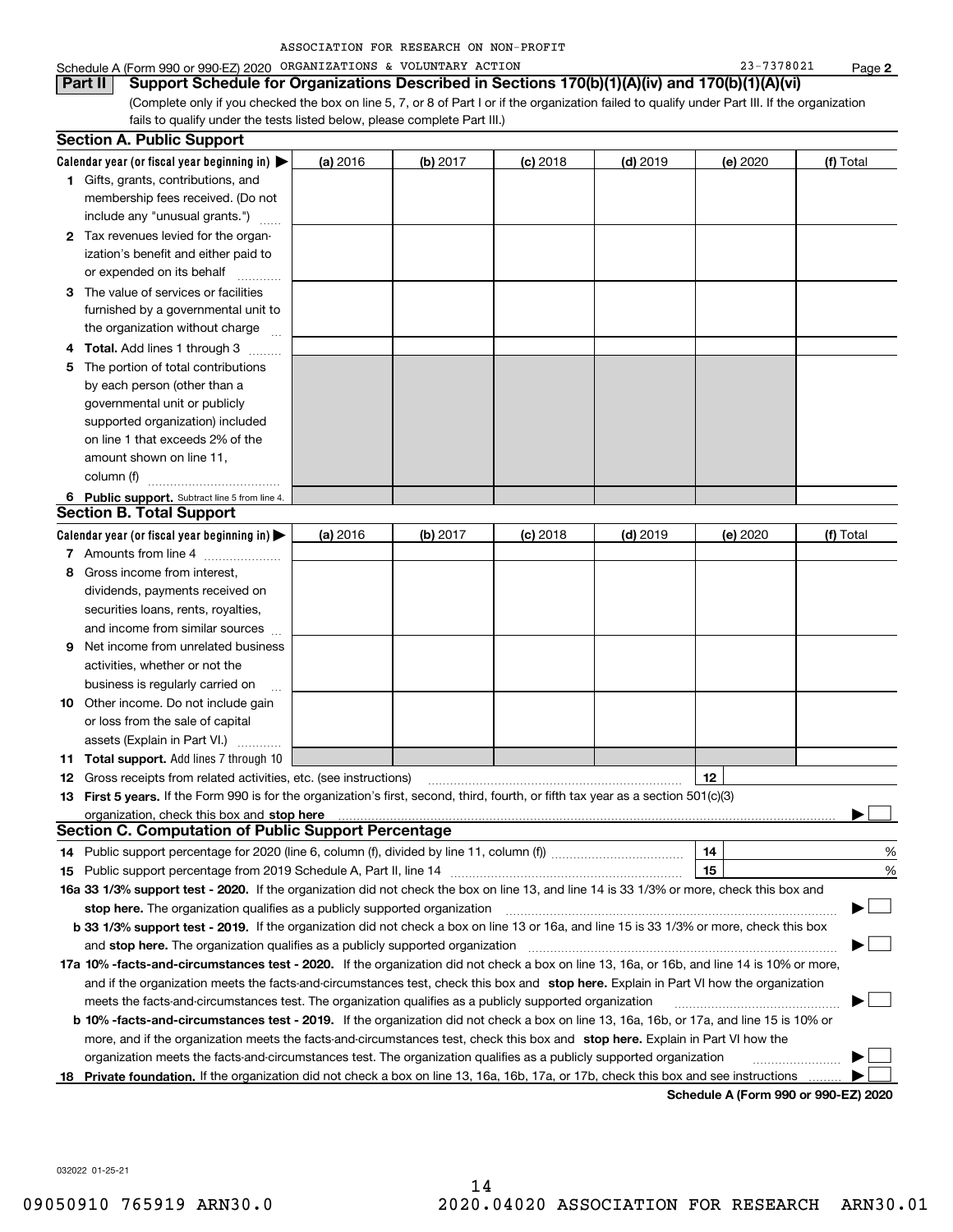### **Part III Support Schedule for Organizations Described in Section 509(a)(2)**

(Complete only if you checked the box on line 10 of Part I or if the organization failed to qualify under Part II. If the organization fails to qualify under the tests listed below, please complete Part II.)

### **8 Public support.** (Subtract line 7c from line 6.) **b** Amounts included on lines 2 and 3 received from other than disqualified persons that exceed the greater of \$5,000 or 1% of the amount on line 13 for the year  $\ldots$ ............... **13 Total support.** (Add lines 9, 10c, 11, and 12.) 032023 01-25-21 **Calendar year (or fiscal year beginning in) | Calendar year (or fiscal year beginning in) | (a)** 2016 **| (b)** 2017 **| (c)** 2018 **| (d)** 2019 **| (e)** 2020 **| (f) 1**Gifts, grants, contributions, and **2** Gross receipts from admissions, **3** Gross receipts from activities that **4**Tax revenues levied for the organ-**5** The value of services or facilities **6 Total.** Add lines 1 through 5  $\,\ldots\ldots\,$ **7a**Amounts included on lines 1, 2, and **c** Add lines 7a and 7b  $\ldots$   $\ldots$   $\ldots$  ... **(a)** 2016 **| (b)** 2017 **| (c)** 2018 **| (d)** 2019 **| (e)** 2020 **| (f) 9** Amounts from line 6  $^{10}$ **10a**Gross income from interest, **b** Unrelated business taxable income **c** Add lines 10a and 10b  $^{100}$ **11** Net income from unrelated business **12** Other income. Do not include gain **14 First 5 years.**  If the Form 990 is for the organization's first, second, third, fourth, or fifth tax year as a section 501(c)(3) organization, **stop here** check this box and | **151615161718 2019** Investment income percentage from Schedule A, Part III, line 17 ~~~~~~~~~~~~~~~~~~**19a 33 1/3% support tests - 2020.** If the organization did not check the box on line 14, and line 15 is more than 33 1/3%, and line 17 is not **20Private foundation.**  If the organization did not check a box on line 14, 19a, or 19b, check this box and see instructions | Investment income percentage for 2020 (line 10c, column (f), divided by line 13, column (f)) **1718b 33 1/3% support tests - 2019.** If the organization did not check a box on line 14 or line 19a, and line 16 is more than 33 1/3%, and more than 33 1/3%, check this box and stop here. The organization qualifies as a publicly supported organization *manimumment* line 18 is not more than 33 1/3%, check this box and stop here. The organization qualifies as a publicly supported organization  $\Box$ **Schedule A (Form 990 or 990-EZ) 2020** (less section 511 taxes) from businesses acquired after June 30, 1975 (a) 2016 16 **| (b)** 2017 **| (c)** 2018 **| (d)** 2019 **| (e)** 2020 **| (f)** Total membership fees received. (Do not include any "unusual grants.") merchandise sold or services performed, or facilities furnished in any activity that is related to the organization's tax-exempt purpose are not an unrelated trade or business under section 513  $\quad$ ization's benefit and either paid to or expended on its behalf  $^{+}_{-}, \dots$ furnished by a governmental unit to the organization without charge 3 received from disqualified persons (a) 2016 16 **| (b)** 2017 **| (c)** 2018 **| (d)** 2019 **| (e)** 2020 **| (f)** Total dividends, payments received on securities loans, rents, royalties, and income from similar sources activities not included in line 10b, whether or not the business is regularly carried on or loss from the sale of capital assets (Explain in Part VI.) ............ Public support percentage for 2020 (line 8, column (f), divided by line 13, column (f)) Public support percentage from 2019 Schedule A, Part III, line 15 % 80.81 $\ldots$  | 16 |  $81.81\quad\%$  $\ldots$  | 17 | 18.27 %  $\ldots$  | 18 |  $\ldots$  | 17.72 % **Section A. Public Support Section B. Total Support Section C. Computation of Public Support Percentage Section D. Computation of Investment Income Percentage**  $\mathcal{L}^{\text{max}}$  $\boxed{\mathbf{X}}$  $\mathcal{L}^{\text{max}}$  $\mathcal{L}^{\text{max}}$  $540,836.$  961,285. 1,055,535. 282,477. 367,319. 3,207,452. 357,912. 424,157. 340,160. 412,230. 182,170. 1,716,629. 898,748. 1,385,442. 1,395,695. 694,707. 549,489. 4,924,081. 898,748. 1,385,442. 1,395,695. 694,707. 549,489. 4,924,081.  $\mathbf{0}$ . 0. $\overline{\mathbf{0}}$ . 4,924,081. 267,683. 266,035. 170,900. 204,621. 204,166. 1,113,405. 267,683. 266,035. 170,900. 204,621. 204,166. 1,113,405. 3,023. 15,425. 3,749. 2,850. 31,100. 56,147. 6,093,633. 81.8118.2717.721,169,454. 1,666,902. 1,570,344. 902,178. 784,755.

15

09050910 765919 ARN30.0 2020.04020 ASSOCIATION FOR RESEARCH ARN30.01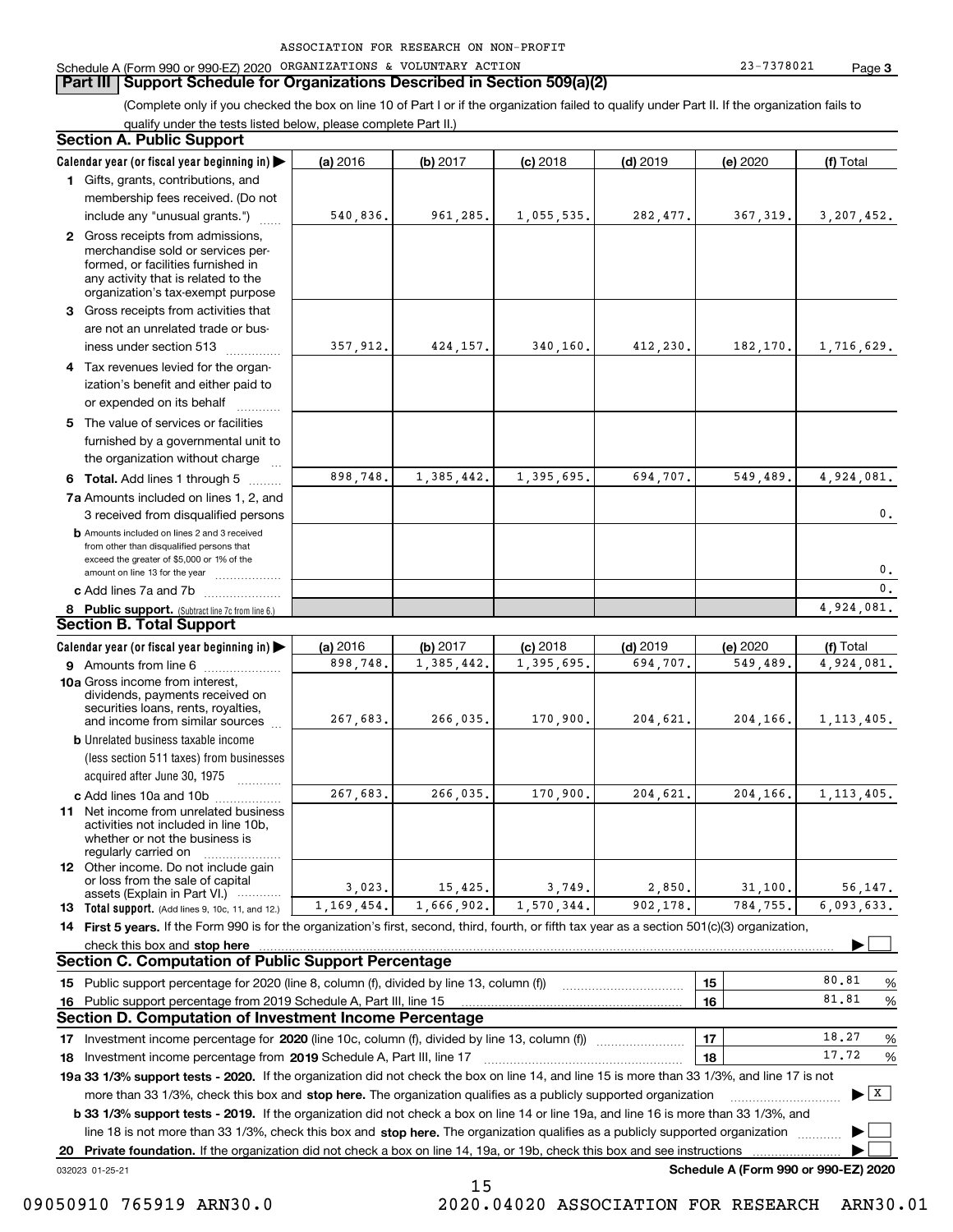**1**

**2**

**3a**

**3b**

**3c**

**4a**

**4b**

**4c**

**5a**

**5b5c**

**6**

**7**

**8**

**9a**

**9b**

**9c**

**10a**

**10b**

**YesNo**

# **Part IV Supporting Organizations**

(Complete only if you checked a box in line 12 on Part I. If you checked box 12a, Part I, complete Sections A and B. If you checked box 12b, Part I, complete Sections A and C. If you checked box 12c, Part I, complete Sections A, D, and E. If you checked box 12d, Part I, complete Sections A and D, and complete Part V.)

### **Section A. All Supporting Organizations**

- **1** Are all of the organization's supported organizations listed by name in the organization's governing documents? If "No," describe in **Part VI** how the supported organizations are designated. If designated by *class or purpose, describe the designation. If historic and continuing relationship, explain.*
- **2** Did the organization have any supported organization that does not have an IRS determination of status under section 509(a)(1) or (2)? If "Yes," explain in Part VI how the organization determined that the supported *organization was described in section 509(a)(1) or (2).*
- **3a** Did the organization have a supported organization described in section 501(c)(4), (5), or (6)? If "Yes," answer *lines 3b and 3c below.*
- **b** Did the organization confirm that each supported organization qualified under section 501(c)(4), (5), or (6) and satisfied the public support tests under section 509(a)(2)? If "Yes," describe in **Part VI** when and how the *organization made the determination.*
- **c**Did the organization ensure that all support to such organizations was used exclusively for section 170(c)(2)(B) purposes? If "Yes," explain in **Part VI** what controls the organization put in place to ensure such use.
- **4a***If* Was any supported organization not organized in the United States ("foreign supported organization")? *"Yes," and if you checked box 12a or 12b in Part I, answer lines 4b and 4c below.*
- **b** Did the organization have ultimate control and discretion in deciding whether to make grants to the foreign supported organization? If "Yes," describe in **Part VI** how the organization had such control and discretion *despite being controlled or supervised by or in connection with its supported organizations.*
- **c** Did the organization support any foreign supported organization that does not have an IRS determination under sections 501(c)(3) and 509(a)(1) or (2)? If "Yes," explain in **Part VI** what controls the organization used *to ensure that all support to the foreign supported organization was used exclusively for section 170(c)(2)(B) purposes.*
- **5a** Did the organization add, substitute, or remove any supported organizations during the tax year? If "Yes," answer lines 5b and 5c below (if applicable). Also, provide detail in **Part VI,** including (i) the names and EIN *numbers of the supported organizations added, substituted, or removed; (ii) the reasons for each such action; (iii) the authority under the organization's organizing document authorizing such action; and (iv) how the action was accomplished (such as by amendment to the organizing document).*
- **b** Type I or Type II only. Was any added or substituted supported organization part of a class already designated in the organization's organizing document?
- **cSubstitutions only.**  Was the substitution the result of an event beyond the organization's control?
- **6** Did the organization provide support (whether in the form of grants or the provision of services or facilities) to **Part VI.** *If "Yes," provide detail in* support or benefit one or more of the filing organization's supported organizations? anyone other than (i) its supported organizations, (ii) individuals that are part of the charitable class benefited by one or more of its supported organizations, or (iii) other supporting organizations that also
- **7**Did the organization provide a grant, loan, compensation, or other similar payment to a substantial contributor *If "Yes," complete Part I of Schedule L (Form 990 or 990-EZ).* regard to a substantial contributor? (as defined in section 4958(c)(3)(C)), a family member of a substantial contributor, or a 35% controlled entity with
- **8** Did the organization make a loan to a disqualified person (as defined in section 4958) not described in line 7? *If "Yes," complete Part I of Schedule L (Form 990 or 990-EZ).*
- **9a** Was the organization controlled directly or indirectly at any time during the tax year by one or more in section 509(a)(1) or (2))? If "Yes," *provide detail in* <code>Part VI.</code> disqualified persons, as defined in section 4946 (other than foundation managers and organizations described
- **b**the supporting organization had an interest? If "Yes," provide detail in P**art VI**. Did one or more disqualified persons (as defined in line 9a) hold a controlling interest in any entity in which
- **c**Did a disqualified person (as defined in line 9a) have an ownership interest in, or derive any personal benefit from, assets in which the supporting organization also had an interest? If "Yes," provide detail in P**art VI.**
- **10a** Was the organization subject to the excess business holdings rules of section 4943 because of section supporting organizations)? If "Yes," answer line 10b below. 4943(f) (regarding certain Type II supporting organizations, and all Type III non-functionally integrated
- **b** Did the organization have any excess business holdings in the tax year? (Use Schedule C, Form 4720, to *determine whether the organization had excess business holdings.)*

16

032024 01-25-21

**Schedule A (Form 990 or 990-EZ) 2020**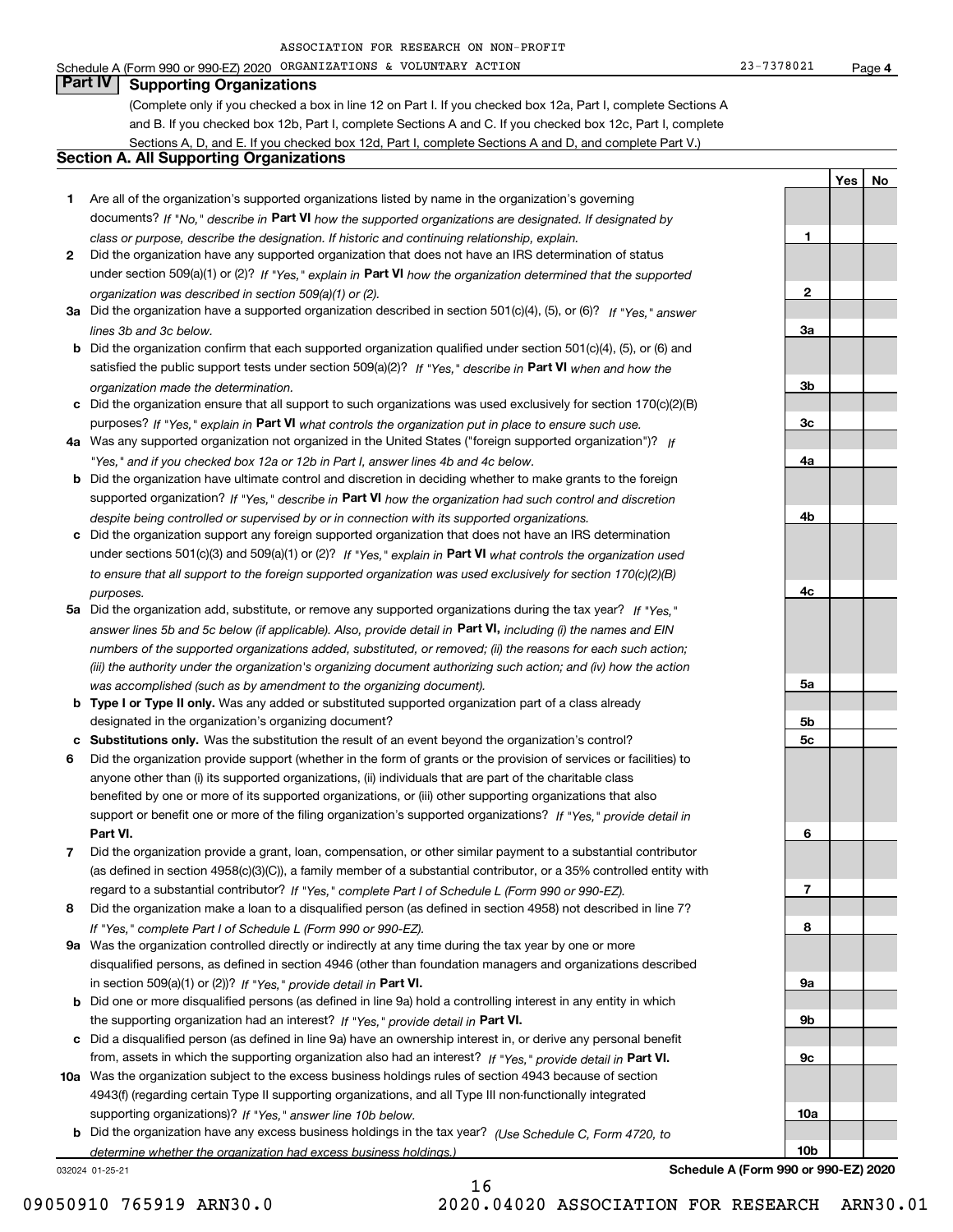032025 01-25-21 **Yes No 11** Has the organization accepted a gift or contribution from any of the following persons? **a**A person who directly or indirectly controls, either alone or together with persons described in lines 11b and **b** A family member of a person described in line 11a above? **c** A 35% controlled entity of a person described in line 11a or 11b above? If "Yes" to line 11a, 11b, or 11c, provide **11a11bPart VI. 11c Yes No 12** Did the organization operate for the benefit of any supported organization other than the supported directors, or trustees at all times during the tax year? If "No," describe in **Part VI** how the supported organization(s) **12Part VI**  *how providing such benefit carried out the purposes of the supported organization(s) that operated,* **Yes No 1** Were a majority of the organization's directors or trustees during the tax year also a majority of the directors or trustees of each of the organization's supported organization(s)? If "No," describe in **Part VI** how control **1Yes No 1** Did the organization provide to each of its supported organizations, by the last day of the fifth month of the **2** Were any of the organization's officers, directors, or trustees either (i) appointed or elected by the supported **3123**organization(s) or (ii) serving on the governing body of a supported organization? If "No," explain in **Part VI** how income or assets at all times during the tax year? If "Yes," describe in **Part VI** the role the organization's **12Answer lines 2a and 2b below. Yes No** Activities Test. **3**Check the box next to the method that the organization used to satisfy the Integral Part Test during the year (see instructions). **abclinupy** The organization satisfied the Activities Test. Complete line 2 below. The organization is the parent of each of its supported organizations. *Complete* line 3 *below.* The organization supported a governmental entity. *Describe in* Part **VI** *how you supported a governmental entity (see instruction<u>s).</u>* **a** Did substantially all of the organization's activities during the tax year directly further the exempt purposes of **b** Did the activities described in line 2a, above, constitute activities that, but for the organization's involvement, **a** Did the organization have the power to regularly appoint or elect a majority of the officers, directors, or **b** Did the organization exercise a substantial degree of direction over the policies, programs, and activities of each the supported organization(s) to which the organization was responsive? If "Yes," then in **Part VI identify those supported organizations and explain**  *how these activities directly furthered their exempt purposes,* **2a 2b3a3bPart VI**  *the reasons for the organization's position that its supported organization(s) would have engaged in* Parent of Supported Organizations. Answer lines 3a and 3b below. trustees of each of the supported organizations? If "Yes" or "No" provide details in **Part VI.** of its supported organizations? If "Yes," describe in Part VI the role played by the organization in this regard. **Schedule A (Form 990 or 990-EZ) 2020** *detail in effectively operated, supervised, or controlled the organization's activities. If the organization had more than one supported organization, describe how the powers to appoint and/or remove officers, directors, or trustees were allocated among the supported organizations and what conditions or restrictions, if any, applied to such powers during the tax year. If "Yes," explain in* organization(s) that operated, supervised, or controlled the supporting organization? *supervised, or controlled the supporting organization. or management of the supporting organization was vested in the same persons that controlled or managed the supported organization(s). the organization maintained a close and continuous working relationship with the supported organization(s). supported organizations played in this regard. how the organization was responsive to those supported organizations, and how the organization determined that these activities constituted substantially all of its activities.* one or more of the organization's supported organization(s) would have been engaged in? If "Yes," e*xplain in these activities but for the organization's involvement.* 11c below, the governing body of a supported organization? Did the governing body, members of the governing body, officers acting in their official capacity, or membership of one or more supported organizations have the power to regularly appoint or elect at least a majority of the organization's officers, organization's tax year, (i) a written notice describing the type and amount of support provided during the prior tax year, (ii) a copy of the Form 990 that was most recently filed as of the date of notification, and (iii) copies of the organization's governing documents in effect on the date of notification, to the extent not previously provided? By reason of the relationship described in line 2, above, did the organization's supported organizations have a significant voice in the organization's investment policies and in directing the use of the organization's **Part IV Supporting Organizations** *(continued)* **Section B. Type I Supporting Organizations Section C. Type II Supporting Organizations Section D. All Type III Supporting Organizations Section E. Type III Functionally Integrated Supporting Organizations**  $\mathcal{L}^{\text{max}}$  $\mathcal{L}^{\text{max}}$ 

17

09050910 765919 ARN30.0 2020.04020 ASSOCIATION FOR RESEARCH ARN30.01

**5**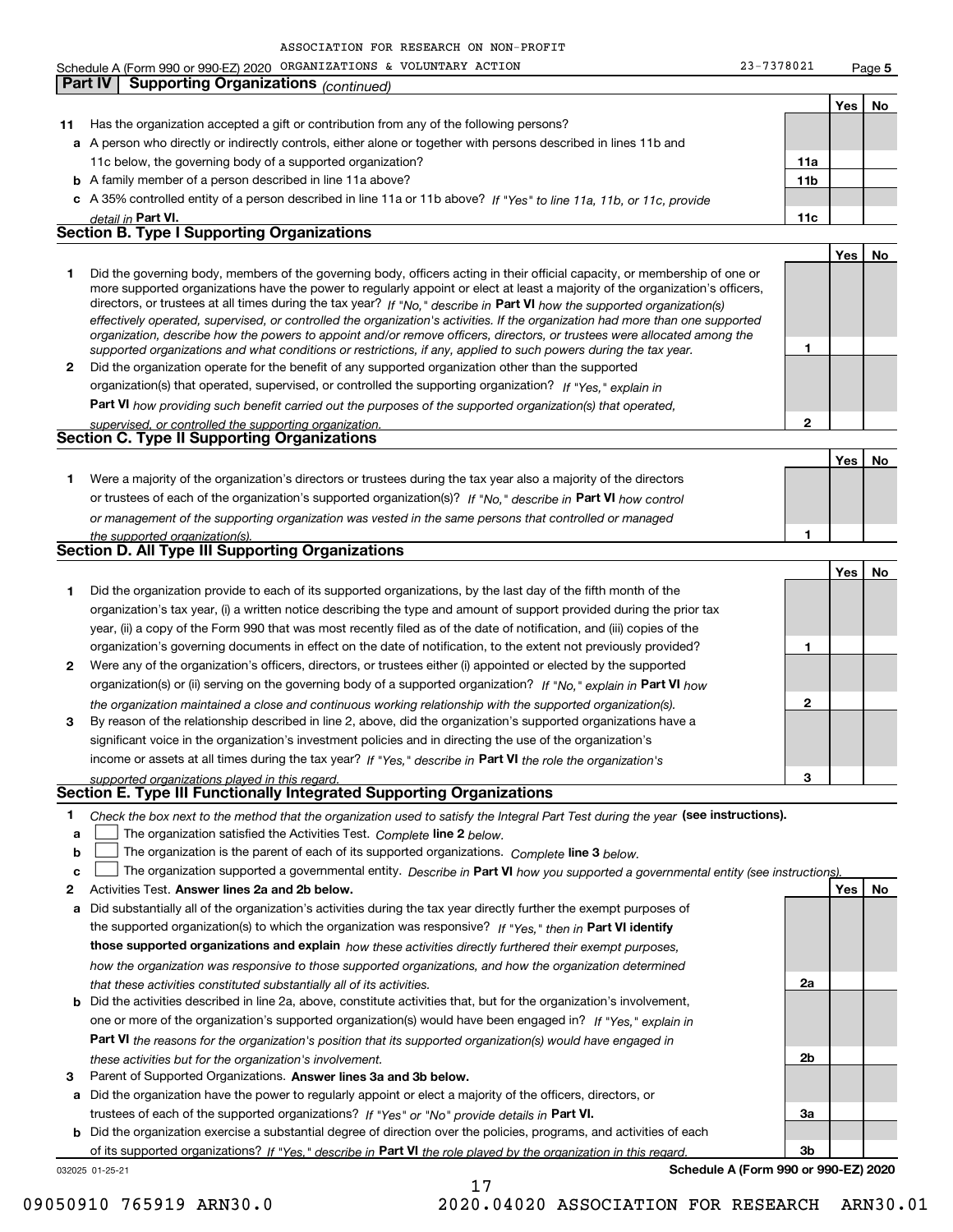| ASSOCIATION FOR RESEARCH ON NON-PROFIT |  |
|----------------------------------------|--|
|----------------------------------------|--|

|              | <b>Part V</b><br>Type III Non-Functionally Integrated 509(a)(3) Supporting Organizations                                                       |                |                |                                |
|--------------|------------------------------------------------------------------------------------------------------------------------------------------------|----------------|----------------|--------------------------------|
| 1            | Check here if the organization satisfied the Integral Part Test as a qualifying trust on Nov. 20, 1970 (explain in Part VI). See instructions. |                |                |                                |
|              | All other Type III non-functionally integrated supporting organizations must complete Sections A through E.                                    |                |                |                                |
|              | Section A - Adjusted Net Income                                                                                                                |                | (A) Prior Year | (B) Current Year<br>(optional) |
| 1            | Net short-term capital gain                                                                                                                    | 1              |                |                                |
| $\mathbf{2}$ | Recoveries of prior-year distributions                                                                                                         | $\mathbf{2}$   |                |                                |
| 3            | Other gross income (see instructions)                                                                                                          | 3              |                |                                |
| 4            | Add lines 1 through 3.                                                                                                                         | 4              |                |                                |
| 5            | Depreciation and depletion                                                                                                                     | 5              |                |                                |
| 6            | Portion of operating expenses paid or incurred for production or                                                                               |                |                |                                |
|              | collection of gross income or for management, conservation, or                                                                                 |                |                |                                |
|              | maintenance of property held for production of income (see instructions)                                                                       | 6              |                |                                |
| 7            | Other expenses (see instructions)                                                                                                              | $\overline{7}$ |                |                                |
| 8            | Adjusted Net Income (subtract lines 5, 6, and 7 from line 4)                                                                                   | 8              |                |                                |
|              | <b>Section B - Minimum Asset Amount</b>                                                                                                        |                | (A) Prior Year | (B) Current Year<br>(optional) |
| 1            | Aggregate fair market value of all non-exempt-use assets (see                                                                                  |                |                |                                |
|              | instructions for short tax year or assets held for part of year):                                                                              |                |                |                                |
|              | a Average monthly value of securities                                                                                                          | 1a             |                |                                |
|              | <b>b</b> Average monthly cash balances                                                                                                         | 1b             |                |                                |
|              | c Fair market value of other non-exempt-use assets                                                                                             | 1c             |                |                                |
|              | <b>d</b> Total (add lines 1a, 1b, and 1c)                                                                                                      | 1d             |                |                                |
|              | e Discount claimed for blockage or other factors                                                                                               |                |                |                                |
|              | (explain in detail in <b>Part VI</b> ):                                                                                                        |                |                |                                |
| $\mathbf{2}$ | Acquisition indebtedness applicable to non-exempt-use assets                                                                                   | $\mathbf{2}$   |                |                                |
| 3            | Subtract line 2 from line 1d.                                                                                                                  | 3              |                |                                |
| 4            | Cash deemed held for exempt use. Enter 0.015 of line 3 (for greater amount,                                                                    |                |                |                                |
|              | see instructions).                                                                                                                             | 4              |                |                                |
| 5            | Net value of non-exempt-use assets (subtract line 4 from line 3)                                                                               | 5              |                |                                |
| 6            | Multiply line 5 by 0.035.                                                                                                                      | 6              |                |                                |
| 7            | Recoveries of prior-year distributions                                                                                                         | 7              |                |                                |
| 8            | Minimum Asset Amount (add line 7 to line 6)                                                                                                    | 8              |                |                                |
|              | <b>Section C - Distributable Amount</b>                                                                                                        |                |                | <b>Current Year</b>            |
| 1            | Adjusted net income for prior year (from Section A, line 8, column A)                                                                          | 1              |                |                                |
| 2            | Enter 0.85 of line 1.                                                                                                                          | $\mathbf{2}$   |                |                                |
| з            | Minimum asset amount for prior year (from Section B, line 8, column A)                                                                         | 3              |                |                                |
| 4            | Enter greater of line 2 or line 3.                                                                                                             | 4              |                |                                |
| 5            | Income tax imposed in prior year                                                                                                               | 5              |                |                                |
| 6            | <b>Distributable Amount.</b> Subtract line 5 from line 4, unless subject to                                                                    |                |                |                                |
|              | emergency temporary reduction (see instructions).                                                                                              | 6              |                |                                |

**7**Check here if the current year is the organization's first as a non-functionally integrated Type III supporting organization (see instructions).

**Schedule A (Form 990 or 990-EZ) 2020**

032026 01-25-21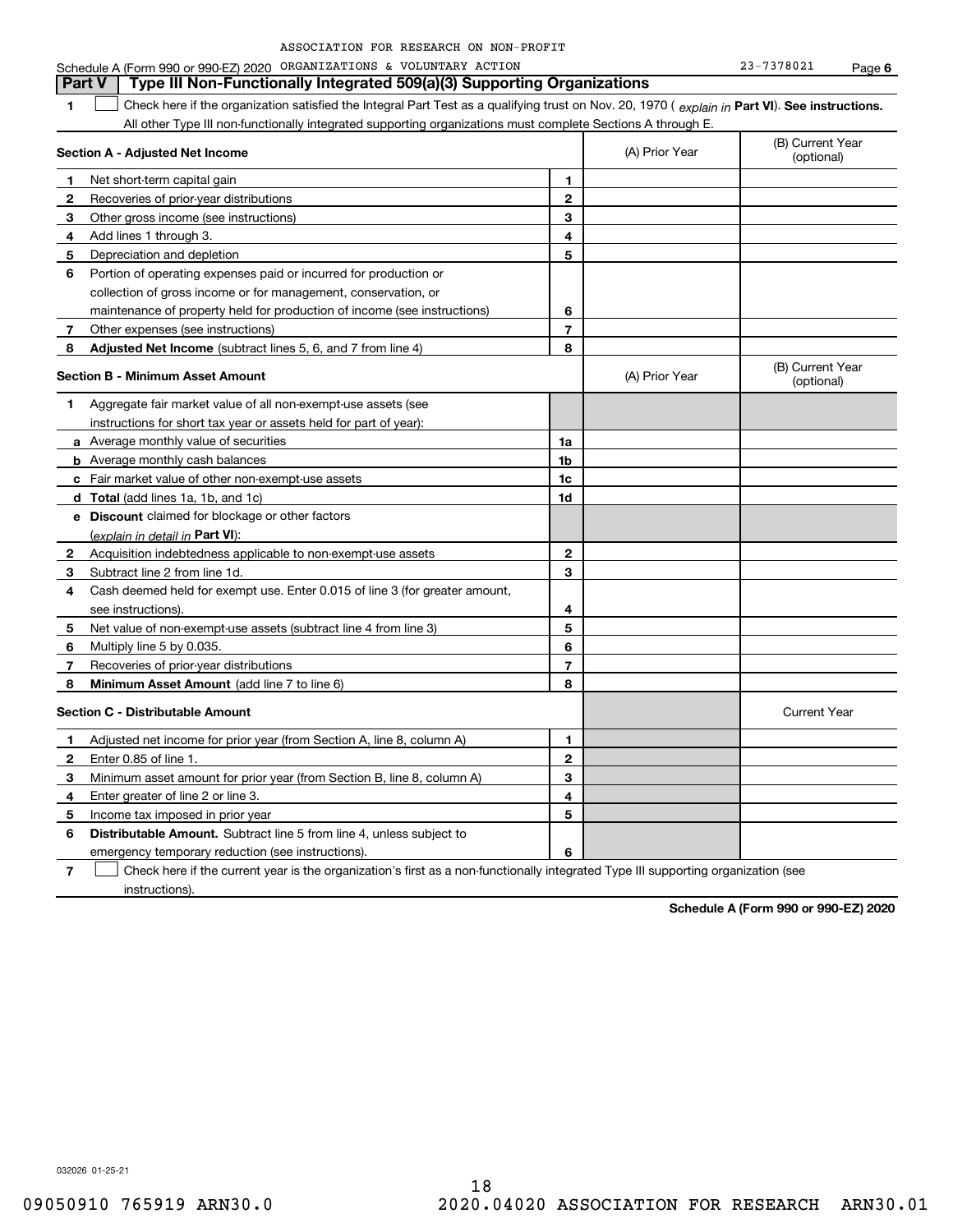|               | Schedule A (Form 990 or 990-EZ) 2020 ORGANIZATIONS & VOLUNTARY ACTION                      |                                    |                                               |    | 23-7378021                                       | Page 7 |
|---------------|--------------------------------------------------------------------------------------------|------------------------------------|-----------------------------------------------|----|--------------------------------------------------|--------|
| <b>Part V</b> | Type III Non-Functionally Integrated 509(a)(3) Supporting Organizations                    |                                    | (continued)                                   |    |                                                  |        |
|               | <b>Section D - Distributions</b>                                                           |                                    |                                               |    | <b>Current Year</b>                              |        |
| 1             | Amounts paid to supported organizations to accomplish exempt purposes                      |                                    |                                               | 1  |                                                  |        |
| $\mathbf{2}$  | Amounts paid to perform activity that directly furthers exempt purposes of supported       |                                    |                                               |    |                                                  |        |
|               | organizations, in excess of income from activity                                           |                                    |                                               | 2  |                                                  |        |
| 3             | Administrative expenses paid to accomplish exempt purposes of supported organizations      |                                    |                                               | 3  |                                                  |        |
| 4             | Amounts paid to acquire exempt-use assets                                                  |                                    |                                               | 4  |                                                  |        |
| 5             | Qualified set-aside amounts (prior IRS approval required - provide details in Part VI)     |                                    |                                               | 5  |                                                  |        |
| 6             | Other distributions ( <i>describe in</i> Part VI). See instructions.                       |                                    |                                               | 6  |                                                  |        |
| 7             | <b>Total annual distributions.</b> Add lines 1 through 6.                                  |                                    |                                               | 7  |                                                  |        |
| 8             | Distributions to attentive supported organizations to which the organization is responsive |                                    |                                               |    |                                                  |        |
|               | (provide details in Part VI). See instructions.                                            |                                    |                                               | 8  |                                                  |        |
| 9             | Distributable amount for 2020 from Section C, line 6                                       |                                    |                                               | 9  |                                                  |        |
| 10            | Line 8 amount divided by line 9 amount                                                     |                                    |                                               | 10 |                                                  |        |
|               | <b>Section E - Distribution Allocations</b> (see instructions)                             | (i)<br><b>Excess Distributions</b> | (ii)<br><b>Underdistributions</b><br>Pre-2020 |    | (iii)<br><b>Distributable</b><br>Amount for 2020 |        |
| 1             | Distributable amount for 2020 from Section C, line 6                                       |                                    |                                               |    |                                                  |        |
| $\mathbf{2}$  | Underdistributions, if any, for years prior to 2020 (reason-                               |                                    |                                               |    |                                                  |        |
|               | able cause required - explain in Part VI). See instructions.                               |                                    |                                               |    |                                                  |        |
| 3             | Excess distributions carryover, if any, to 2020                                            |                                    |                                               |    |                                                  |        |
|               | <b>a</b> From 2015                                                                         |                                    |                                               |    |                                                  |        |
|               | <b>b</b> From $2016$                                                                       |                                    |                                               |    |                                                  |        |
|               | $c$ From 2017                                                                              |                                    |                                               |    |                                                  |        |
|               | $d$ From 2018                                                                              |                                    |                                               |    |                                                  |        |
|               | e From 2019                                                                                |                                    |                                               |    |                                                  |        |
|               | f Total of lines 3a through 3e                                                             |                                    |                                               |    |                                                  |        |
|               | g Applied to underdistributions of prior years                                             |                                    |                                               |    |                                                  |        |
|               | <b>h</b> Applied to 2020 distributable amount                                              |                                    |                                               |    |                                                  |        |
| л.            | Carryover from 2015 not applied (see instructions)                                         |                                    |                                               |    |                                                  |        |
|               | Remainder. Subtract lines 3g, 3h, and 3i from line 3f.                                     |                                    |                                               |    |                                                  |        |
| 4             | Distributions for 2020 from Section D.                                                     |                                    |                                               |    |                                                  |        |
|               | \$<br>line $7:$                                                                            |                                    |                                               |    |                                                  |        |
|               | <b>a</b> Applied to underdistributions of prior years                                      |                                    |                                               |    |                                                  |        |
|               | <b>b</b> Applied to 2020 distributable amount                                              |                                    |                                               |    |                                                  |        |
|               | <b>c</b> Remainder. Subtract lines 4a and 4b from line 4.                                  |                                    |                                               |    |                                                  |        |
|               | Remaining underdistributions for years prior to 2020, if                                   |                                    |                                               |    |                                                  |        |
|               | any. Subtract lines 3g and 4a from line 2. For result greater                              |                                    |                                               |    |                                                  |        |
|               | than zero, explain in Part VI. See instructions.                                           |                                    |                                               |    |                                                  |        |
| 6             | Remaining underdistributions for 2020. Subtract lines 3h                                   |                                    |                                               |    |                                                  |        |
|               | and 4b from line 1. For result greater than zero, explain in                               |                                    |                                               |    |                                                  |        |
|               | <b>Part VI.</b> See instructions.                                                          |                                    |                                               |    |                                                  |        |
| 7             | Excess distributions carryover to 2021. Add lines 3j                                       |                                    |                                               |    |                                                  |        |
|               | and 4c.                                                                                    |                                    |                                               |    |                                                  |        |
| 8             | Breakdown of line 7:                                                                       |                                    |                                               |    |                                                  |        |
|               | a Excess from 2016                                                                         |                                    |                                               |    |                                                  |        |
|               | <b>b</b> Excess from 2017                                                                  |                                    |                                               |    |                                                  |        |
|               | c Excess from 2018                                                                         |                                    |                                               |    |                                                  |        |
|               | d Excess from 2019                                                                         |                                    |                                               |    |                                                  |        |
|               | e Excess from 2020                                                                         |                                    |                                               |    |                                                  |        |
|               |                                                                                            |                                    |                                               |    |                                                  |        |

**Schedule A (Form 990 or 990-EZ) 2020**

032027 01-25-21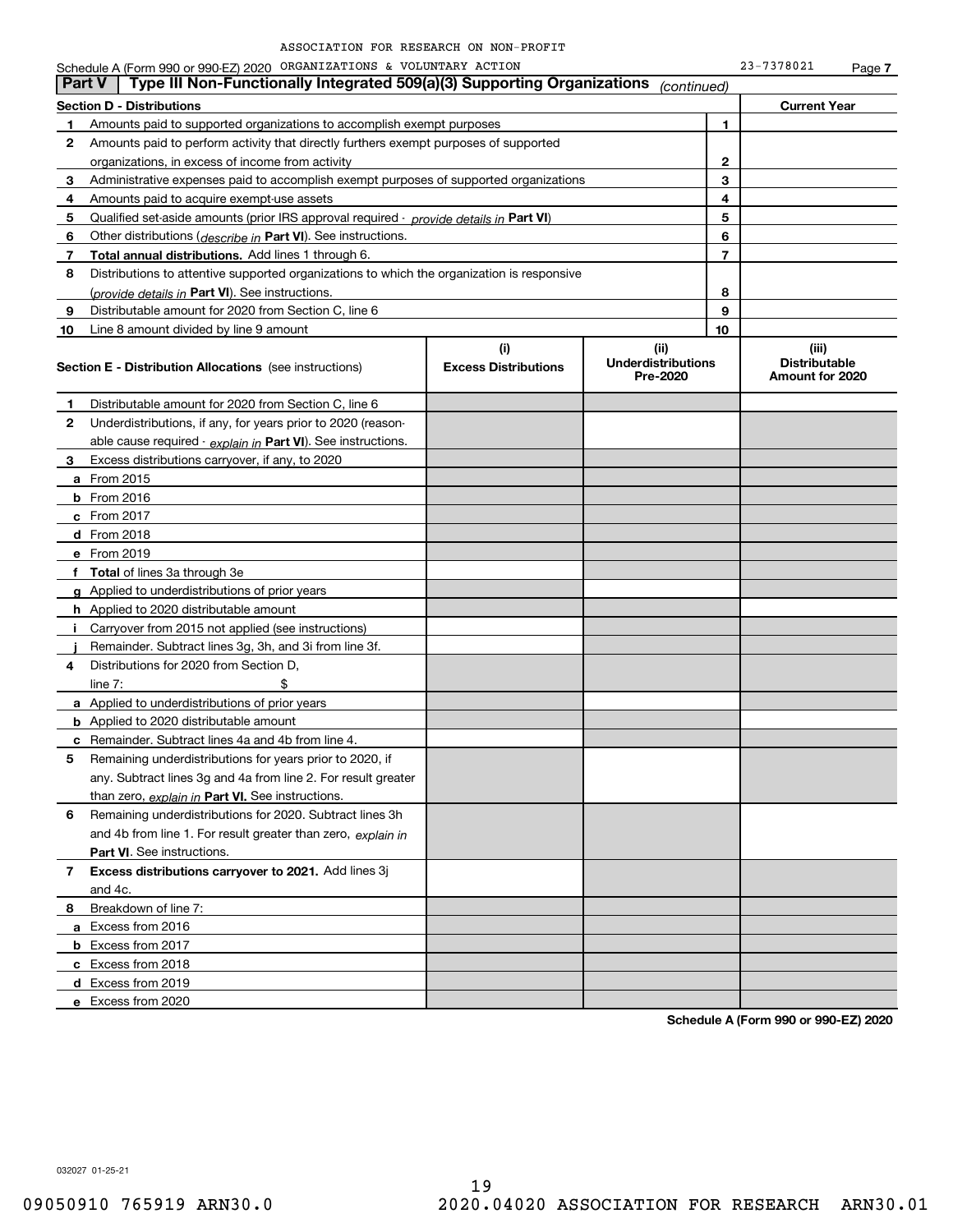|                 | Schedule A (Form 990 or 990-EZ) 2020 ORGANIZATIONS & VOLUNTARY ACTION                                                                                                                                                                                                                                                                                                                                                                                                                                                                                                | 23-7378021                           | Page 8 |
|-----------------|----------------------------------------------------------------------------------------------------------------------------------------------------------------------------------------------------------------------------------------------------------------------------------------------------------------------------------------------------------------------------------------------------------------------------------------------------------------------------------------------------------------------------------------------------------------------|--------------------------------------|--------|
| <b>Part VI</b>  | Supplemental Information. Provide the explanations required by Part II, line 10; Part II, line 17a or 17b; Part III, line 12;<br>Part IV, Section A, lines 1, 2, 3b, 3c, 4b, 4c, 5a, 6, 9a, 9b, 9c, 11a, 11b, and 11c; Part IV, Section B, lines 1 and 2; Part IV, Section C,<br>line 1; Part IV, Section D, lines 2 and 3; Part IV, Section E, lines 1c, 2a, 2b, 3a, and 3b; Part V, line 1; Part V, Section B, line 1e; Part V,<br>Section D, lines 5, 6, and 8; and Part V, Section E, lines 2, 5, and 6. Also complete this part for any additional information. |                                      |        |
|                 | (See instructions.)                                                                                                                                                                                                                                                                                                                                                                                                                                                                                                                                                  |                                      |        |
|                 |                                                                                                                                                                                                                                                                                                                                                                                                                                                                                                                                                                      |                                      |        |
|                 |                                                                                                                                                                                                                                                                                                                                                                                                                                                                                                                                                                      |                                      |        |
|                 |                                                                                                                                                                                                                                                                                                                                                                                                                                                                                                                                                                      |                                      |        |
|                 |                                                                                                                                                                                                                                                                                                                                                                                                                                                                                                                                                                      |                                      |        |
|                 |                                                                                                                                                                                                                                                                                                                                                                                                                                                                                                                                                                      |                                      |        |
|                 |                                                                                                                                                                                                                                                                                                                                                                                                                                                                                                                                                                      |                                      |        |
|                 |                                                                                                                                                                                                                                                                                                                                                                                                                                                                                                                                                                      |                                      |        |
|                 |                                                                                                                                                                                                                                                                                                                                                                                                                                                                                                                                                                      |                                      |        |
|                 |                                                                                                                                                                                                                                                                                                                                                                                                                                                                                                                                                                      |                                      |        |
|                 |                                                                                                                                                                                                                                                                                                                                                                                                                                                                                                                                                                      |                                      |        |
|                 |                                                                                                                                                                                                                                                                                                                                                                                                                                                                                                                                                                      |                                      |        |
|                 |                                                                                                                                                                                                                                                                                                                                                                                                                                                                                                                                                                      |                                      |        |
|                 |                                                                                                                                                                                                                                                                                                                                                                                                                                                                                                                                                                      |                                      |        |
|                 |                                                                                                                                                                                                                                                                                                                                                                                                                                                                                                                                                                      |                                      |        |
|                 |                                                                                                                                                                                                                                                                                                                                                                                                                                                                                                                                                                      |                                      |        |
|                 |                                                                                                                                                                                                                                                                                                                                                                                                                                                                                                                                                                      |                                      |        |
|                 |                                                                                                                                                                                                                                                                                                                                                                                                                                                                                                                                                                      |                                      |        |
|                 |                                                                                                                                                                                                                                                                                                                                                                                                                                                                                                                                                                      |                                      |        |
|                 |                                                                                                                                                                                                                                                                                                                                                                                                                                                                                                                                                                      |                                      |        |
|                 |                                                                                                                                                                                                                                                                                                                                                                                                                                                                                                                                                                      |                                      |        |
|                 |                                                                                                                                                                                                                                                                                                                                                                                                                                                                                                                                                                      |                                      |        |
|                 |                                                                                                                                                                                                                                                                                                                                                                                                                                                                                                                                                                      |                                      |        |
|                 |                                                                                                                                                                                                                                                                                                                                                                                                                                                                                                                                                                      |                                      |        |
|                 |                                                                                                                                                                                                                                                                                                                                                                                                                                                                                                                                                                      |                                      |        |
|                 |                                                                                                                                                                                                                                                                                                                                                                                                                                                                                                                                                                      |                                      |        |
|                 |                                                                                                                                                                                                                                                                                                                                                                                                                                                                                                                                                                      |                                      |        |
|                 |                                                                                                                                                                                                                                                                                                                                                                                                                                                                                                                                                                      |                                      |        |
|                 |                                                                                                                                                                                                                                                                                                                                                                                                                                                                                                                                                                      |                                      |        |
|                 |                                                                                                                                                                                                                                                                                                                                                                                                                                                                                                                                                                      |                                      |        |
|                 |                                                                                                                                                                                                                                                                                                                                                                                                                                                                                                                                                                      |                                      |        |
|                 |                                                                                                                                                                                                                                                                                                                                                                                                                                                                                                                                                                      |                                      |        |
| 032028 01-25-21 |                                                                                                                                                                                                                                                                                                                                                                                                                                                                                                                                                                      | Schedule A (Form 990 or 990-EZ) 2020 |        |

20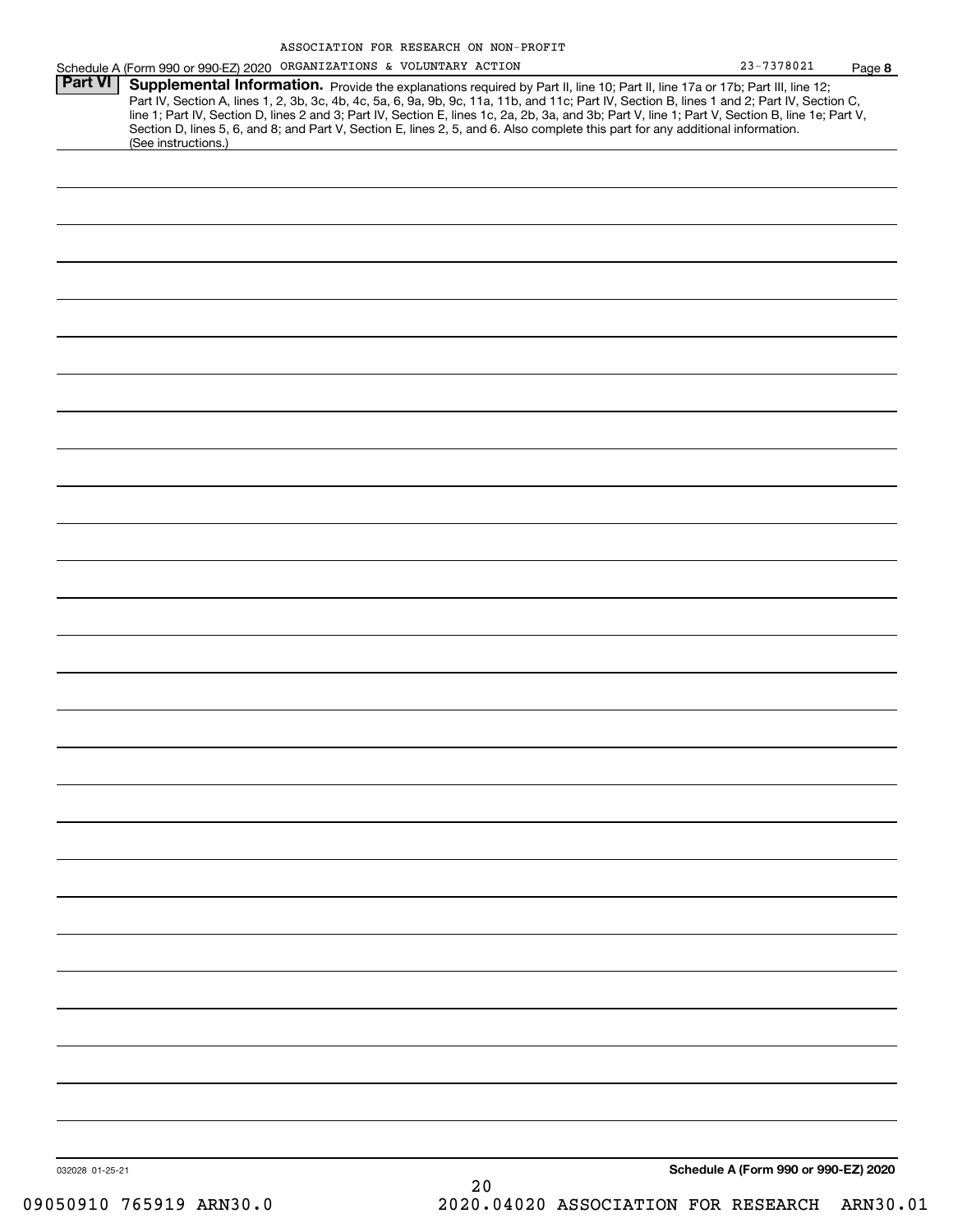Department of the Treasury **(Form 990, 990-EZ, or 990-PF)**

Internal Revenue Service Name of the organization

|  |  | ** PUBLIC DISCLOSURE COPY ** |  |  |
|--|--|------------------------------|--|--|
|--|--|------------------------------|--|--|

# **Schedule B Schedule of Contributors**

**| Attach to Form 990, Form 990-EZ, or Form 990-PF. | Go to www.irs.gov/Form990 for the latest information.** OMB No. 1545-0047

**2020**

**Employer identification number**

| ORGANIZATIONS & VOLUNTARY ACTION      | 23-7378021 |
|---------------------------------------|------------|
| <b>Organization type</b> (check one): |            |

| Filers of:         | Section:                                                                  |
|--------------------|---------------------------------------------------------------------------|
| Form 990 or 990-EZ | x<br>$501(c)$ $3$ ) (enter number) organization                           |
|                    | 4947(a)(1) nonexempt charitable trust not treated as a private foundation |
|                    | 527 political organization                                                |
| Form 990-PF        | 501(c)(3) exempt private foundation                                       |
|                    | 4947(a)(1) nonexempt charitable trust treated as a private foundation     |
|                    | 501(c)(3) taxable private foundation                                      |

Check if your organization is covered by the **General Rule** or a **Special Rule. Note:**  Only a section 501(c)(7), (8), or (10) organization can check boxes for both the General Rule and a Special Rule. See instructions.

### **General Rule**

 $\overline{X}$  For an organization filing Form 990, 990-EZ, or 990-PF that received, during the year, contributions totaling \$5,000 or more (in money or property) from any one contributor. Complete Parts I and II. See instructions for determining a contributor's total contributions.

### **Special Rules**

| For an organization described in section 501(c)(3) filing Form 990 or 990-EZ that met the 33 1/3% support test of the regulations under               |
|-------------------------------------------------------------------------------------------------------------------------------------------------------|
| sections 509(a)(1) and 170(b)(1)(A)(vi), that checked Schedule A (Form 990 or 990-EZ), Part II, line 13, 16a, or 16b, and that received from          |
| any one contributor, during the year, total contributions of the greater of (1) \$5,000; or (2) 2% of the amount on (i) Form 990, Part VIII, line 1h; |
| or (ii) Form 990-EZ, line 1. Complete Parts I and II.                                                                                                 |

For an organization described in section 501(c)(7), (8), or (10) filing Form 990 or 990-EZ that received from any one contributor, during the year, total contributions of more than \$1,000 exclusively for religious, charitable, scientific, literary, or educational purposes, or for the prevention of cruelty to children or animals. Complete Parts I (entering "N/A" in column (b) instead of the contributor name and address), II, and III.  $\mathcal{L}^{\text{max}}$ 

purpose. Don't complete any of the parts unless the **General Rule** applies to this organization because it received *nonexclusively* year, contributions <sub>exclusively</sub> for religious, charitable, etc., purposes, but no such contributions totaled more than \$1,000. If this box is checked, enter here the total contributions that were received during the year for an  $\;$ exclusively religious, charitable, etc., For an organization described in section 501(c)(7), (8), or (10) filing Form 990 or 990-EZ that received from any one contributor, during the religious, charitable, etc., contributions totaling \$5,000 or more during the year  $\Box$ — $\Box$   $\Box$  $\mathcal{L}^{\text{max}}$ 

**Caution:**  An organization that isn't covered by the General Rule and/or the Special Rules doesn't file Schedule B (Form 990, 990-EZ, or 990-PF),  **must** but it answer "No" on Part IV, line 2, of its Form 990; or check the box on line H of its Form 990-EZ or on its Form 990-PF, Part I, line 2, to certify that it doesn't meet the filing requirements of Schedule B (Form 990, 990-EZ, or 990-PF).

**For Paperwork Reduction Act Notice, see the instructions for Form 990, 990-EZ, or 990-PF. Schedule B (Form 990, 990-EZ, or 990-PF) (2020)** LHA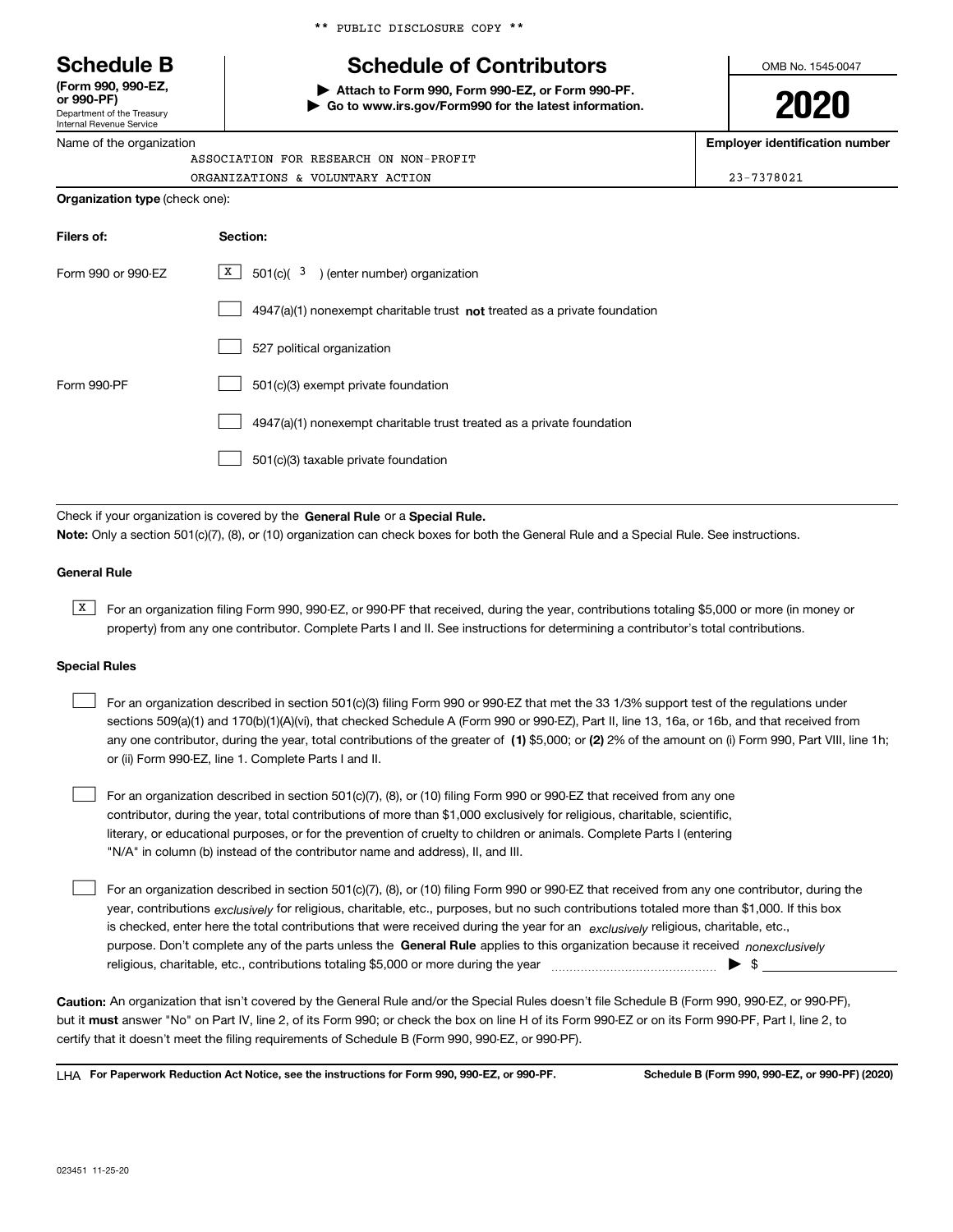| Schedule B (Form 990. 990-EZ. or 990-PF) (2020) | Page |  |
|-------------------------------------------------|------|--|
|-------------------------------------------------|------|--|

|                | Schedule B (Form 990, 990-EZ, or 990-PF) (2020)<br>Name of organization                        |                                   | Page 2<br><b>Employer identification number</b>                                                   |
|----------------|------------------------------------------------------------------------------------------------|-----------------------------------|---------------------------------------------------------------------------------------------------|
|                | ASSOCIATION FOR RESEARCH ON NON-PROFIT                                                         |                                   |                                                                                                   |
|                | ORGANIZATIONS & VOLUNTARY ACTION                                                               |                                   | 23-7378021                                                                                        |
| Part I         | Contributors (see instructions). Use duplicate copies of Part I if additional space is needed. |                                   |                                                                                                   |
| (a)<br>No.     | (b)<br>Name, address, and ZIP + 4                                                              | (c)<br><b>Total contributions</b> | (d)<br>Type of contribution                                                                       |
| 1              |                                                                                                | \$                                | х<br>Person<br>Payroll<br>Noncash<br>5,000.<br>(Complete Part II for<br>noncash contributions.)   |
| (a)<br>No.     | (b)<br>Name, address, and ZIP + 4                                                              | (c)<br><b>Total contributions</b> | (d)<br>Type of contribution                                                                       |
| $\overline{a}$ |                                                                                                | \$                                | х<br>Person<br>Payroll<br>Noncash<br>240,000.<br>(Complete Part II for<br>noncash contributions.) |
| (a)<br>No.     | (b)<br>Name, address, and ZIP + 4                                                              | (c)<br><b>Total contributions</b> | (d)<br>Type of contribution                                                                       |
|                |                                                                                                | \$                                | Person<br>Payroll<br>Noncash<br>(Complete Part II for<br>noncash contributions.)                  |
| (a)<br>No.     | (b)<br>Name, address, and ZIP + 4                                                              | (c)<br><b>Total contributions</b> | (d)<br>Type of contribution                                                                       |
|                |                                                                                                | \$                                | Person<br>Payroll<br>Noncash<br>(Complete Part II for<br>noncash contributions.)                  |
| (a)<br>No.     | (b)<br>Name, address, and ZIP + 4                                                              | (c)<br><b>Total contributions</b> | (d)<br>Type of contribution                                                                       |
|                |                                                                                                | \$                                | Person<br>Payroll<br>Noncash<br>(Complete Part II for<br>noncash contributions.)                  |
| (a)<br>No.     | (b)<br>Name, address, and ZIP + 4                                                              | (c)<br><b>Total contributions</b> | (d)<br>Type of contribution                                                                       |
|                |                                                                                                | \$                                | Person<br>Payroll<br>Noncash<br>(Complete Part II for<br>noncash contributions.)                  |

023452 11-25-20 **Schedule B (Form 990, 990-EZ, or 990-PF) (2020)**

22

09050910 765919 ARN30.0 2020.04020 ASSOCIATION FOR RESEARCH ARN30.01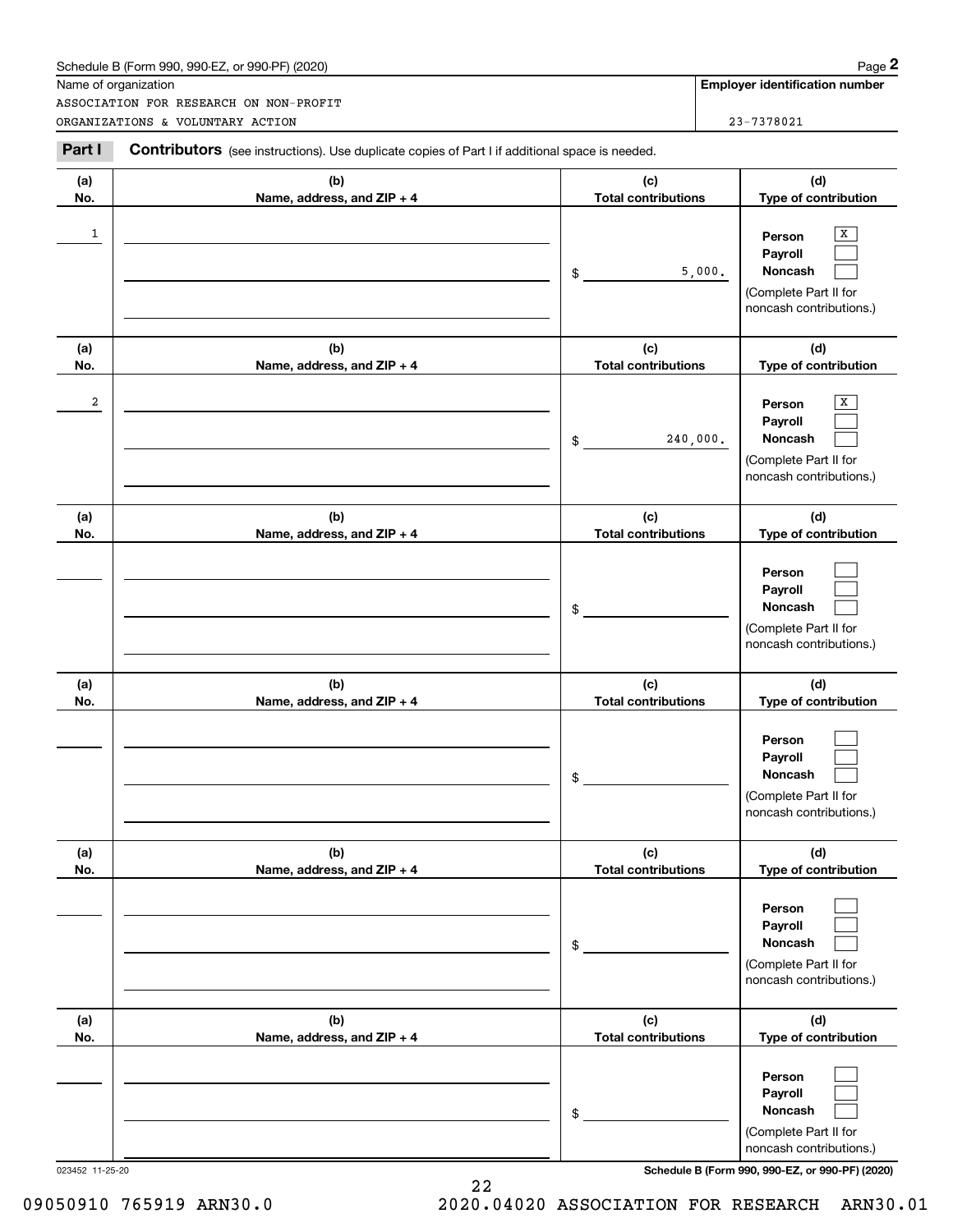|                              | Name of organization<br>ASSOCIATION FOR RESEARCH ON NON-PROFIT                                      |                                                 | <b>Employer identification number</b> |
|------------------------------|-----------------------------------------------------------------------------------------------------|-------------------------------------------------|---------------------------------------|
|                              | ORGANIZATIONS & VOLUNTARY ACTION                                                                    |                                                 | 23-7378021                            |
| Part II                      | Noncash Property (see instructions). Use duplicate copies of Part II if additional space is needed. |                                                 |                                       |
| (a)<br>No.<br>from<br>Part I | (b)<br>Description of noncash property given                                                        | (c)<br>FMV (or estimate)<br>(See instructions.) | (d)<br>Date received                  |
|                              |                                                                                                     | \$                                              |                                       |
| (a)<br>No.<br>from<br>Part I | (b)<br>Description of noncash property given                                                        | (c)<br>FMV (or estimate)<br>(See instructions.) | (d)<br>Date received                  |
|                              |                                                                                                     | \$                                              |                                       |
| (a)<br>No.<br>from<br>Part I | (b)<br>Description of noncash property given                                                        | (c)<br>FMV (or estimate)<br>(See instructions.) | (d)<br>Date received                  |
|                              |                                                                                                     | \$                                              |                                       |
| (a)<br>No.<br>from<br>Part I | (b)<br>Description of noncash property given                                                        | (c)<br>FMV (or estimate)<br>(See instructions.) | (d)<br>Date received                  |
|                              |                                                                                                     | \$                                              |                                       |
| (a)<br>No.<br>from<br>Part I | (b)<br>Description of noncash property given                                                        | (c)<br>FMV (or estimate)<br>(See instructions.) | (d)<br>Date received                  |
|                              |                                                                                                     | \$                                              |                                       |
| (a)<br>No.<br>from<br>Part I | (b)<br>Description of noncash property given                                                        | (c)<br>FMV (or estimate)<br>(See instructions.) | (d)<br>Date received                  |
|                              |                                                                                                     |                                                 |                                       |

23

023453 11-25-20 **Schedule B (Form 990, 990-EZ, or 990-PF) (2020)**

## 09050910 765919 ARN30.0 2020.04020 ASSOCIATION FOR RESEARCH ARN30.01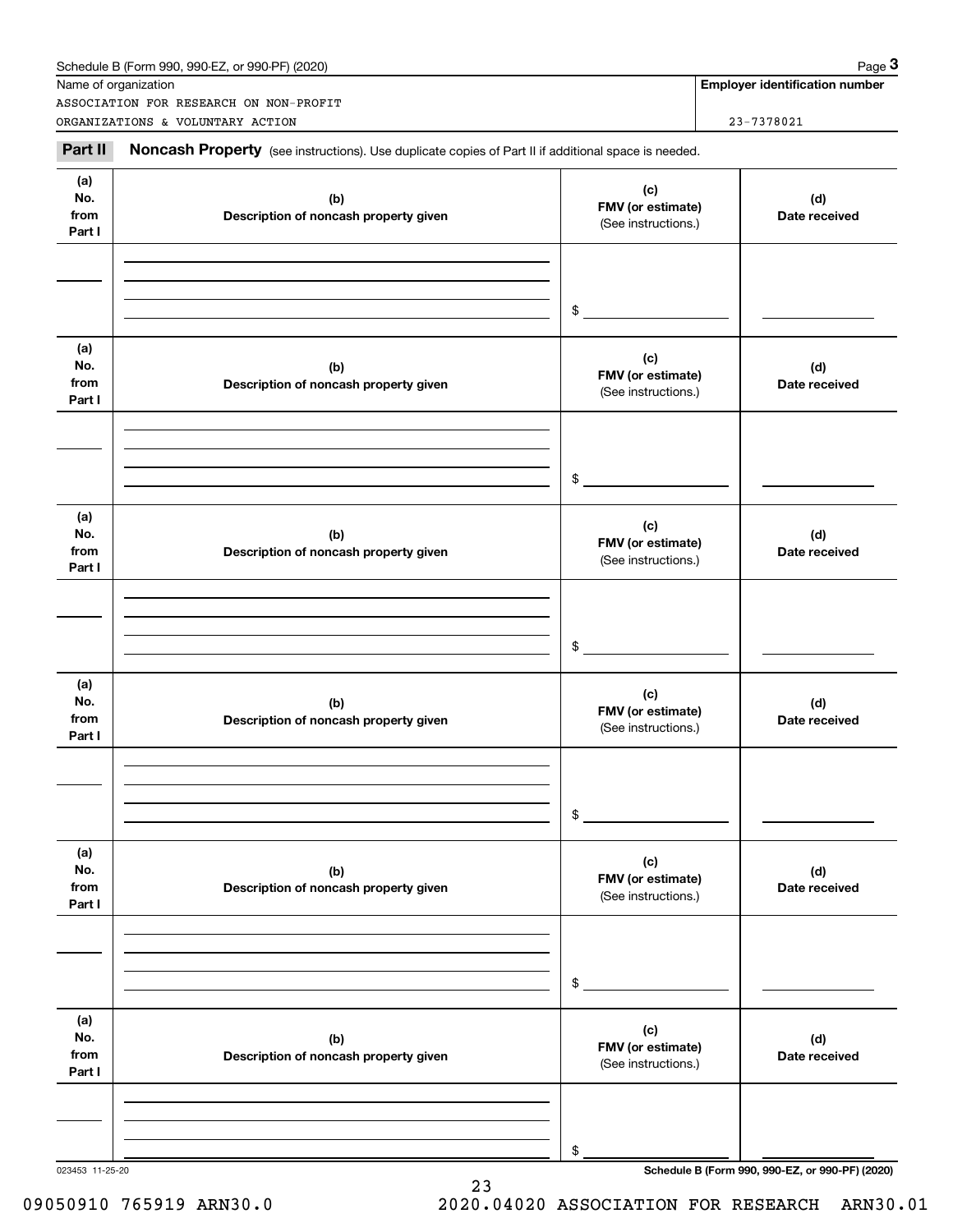|                           | Schedule B (Form 990, 990-EZ, or 990-PF) (2020)                                                                                                                                                                                                                              |                      |                                          | Page 4                                          |  |  |  |
|---------------------------|------------------------------------------------------------------------------------------------------------------------------------------------------------------------------------------------------------------------------------------------------------------------------|----------------------|------------------------------------------|-------------------------------------------------|--|--|--|
| Name of organization      |                                                                                                                                                                                                                                                                              |                      |                                          | <b>Employer identification number</b>           |  |  |  |
|                           | ASSOCIATION FOR RESEARCH ON NON-PROFIT                                                                                                                                                                                                                                       |                      |                                          |                                                 |  |  |  |
|                           | ORGANIZATIONS & VOLUNTARY ACTION                                                                                                                                                                                                                                             |                      |                                          | 23-7378021                                      |  |  |  |
| Part III                  | Exclusively religious, charitable, etc., contributions to organizations described in section 501(c)(7), (8), or (10) that total more than \$1,000 for the year<br>from any one contributor. Complete columns (a) through (e) and the following line entry. For organizations |                      |                                          |                                                 |  |  |  |
|                           | completing Part III, enter the total of exclusively religious, charitable, etc., contributions of \$1,000 or less for the year. (Enter this info. once.) \\$                                                                                                                 |                      |                                          |                                                 |  |  |  |
|                           | Use duplicate copies of Part III if additional space is needed.                                                                                                                                                                                                              |                      |                                          |                                                 |  |  |  |
| (a) No.<br>from<br>Part I | (b) Purpose of gift                                                                                                                                                                                                                                                          | (c) Use of gift      |                                          | (d) Description of how gift is held             |  |  |  |
|                           |                                                                                                                                                                                                                                                                              |                      |                                          |                                                 |  |  |  |
|                           |                                                                                                                                                                                                                                                                              |                      |                                          |                                                 |  |  |  |
|                           |                                                                                                                                                                                                                                                                              | (e) Transfer of gift |                                          |                                                 |  |  |  |
|                           |                                                                                                                                                                                                                                                                              |                      |                                          |                                                 |  |  |  |
|                           | Transferee's name, address, and $ZIP + 4$                                                                                                                                                                                                                                    |                      |                                          | Relationship of transferor to transferee        |  |  |  |
|                           |                                                                                                                                                                                                                                                                              |                      |                                          |                                                 |  |  |  |
|                           |                                                                                                                                                                                                                                                                              |                      |                                          |                                                 |  |  |  |
| (a) No.<br>from           | (b) Purpose of gift                                                                                                                                                                                                                                                          | (c) Use of gift      |                                          | (d) Description of how gift is held             |  |  |  |
| Part I                    |                                                                                                                                                                                                                                                                              |                      |                                          |                                                 |  |  |  |
|                           |                                                                                                                                                                                                                                                                              |                      |                                          |                                                 |  |  |  |
|                           |                                                                                                                                                                                                                                                                              |                      |                                          |                                                 |  |  |  |
|                           | (e) Transfer of gift                                                                                                                                                                                                                                                         |                      |                                          |                                                 |  |  |  |
|                           | Transferee's name, address, and ZIP + 4                                                                                                                                                                                                                                      |                      | Relationship of transferor to transferee |                                                 |  |  |  |
|                           |                                                                                                                                                                                                                                                                              |                      |                                          |                                                 |  |  |  |
|                           |                                                                                                                                                                                                                                                                              |                      |                                          |                                                 |  |  |  |
|                           |                                                                                                                                                                                                                                                                              |                      |                                          |                                                 |  |  |  |
| (a) No.<br>from<br>Part I | (b) Purpose of gift                                                                                                                                                                                                                                                          | (c) Use of gift      |                                          | (d) Description of how gift is held             |  |  |  |
|                           |                                                                                                                                                                                                                                                                              |                      |                                          |                                                 |  |  |  |
|                           |                                                                                                                                                                                                                                                                              |                      |                                          |                                                 |  |  |  |
|                           |                                                                                                                                                                                                                                                                              |                      |                                          |                                                 |  |  |  |
|                           | (e) Transfer of gift                                                                                                                                                                                                                                                         |                      |                                          |                                                 |  |  |  |
|                           | Transferee's name, address, and ZIP + 4                                                                                                                                                                                                                                      |                      |                                          | Relationship of transferor to transferee        |  |  |  |
|                           |                                                                                                                                                                                                                                                                              |                      |                                          |                                                 |  |  |  |
|                           |                                                                                                                                                                                                                                                                              |                      |                                          |                                                 |  |  |  |
| (a) No.<br>from           |                                                                                                                                                                                                                                                                              |                      |                                          |                                                 |  |  |  |
| Part I                    | (b) Purpose of gift                                                                                                                                                                                                                                                          | (c) Use of gift      |                                          | (d) Description of how gift is held             |  |  |  |
|                           |                                                                                                                                                                                                                                                                              |                      |                                          |                                                 |  |  |  |
|                           |                                                                                                                                                                                                                                                                              |                      |                                          |                                                 |  |  |  |
|                           | (e) Transfer of gift                                                                                                                                                                                                                                                         |                      |                                          |                                                 |  |  |  |
|                           |                                                                                                                                                                                                                                                                              |                      |                                          |                                                 |  |  |  |
|                           | Transferee's name, address, and $ZIP + 4$                                                                                                                                                                                                                                    |                      |                                          | Relationship of transferor to transferee        |  |  |  |
|                           |                                                                                                                                                                                                                                                                              |                      |                                          |                                                 |  |  |  |
|                           |                                                                                                                                                                                                                                                                              |                      |                                          |                                                 |  |  |  |
| 023454 11-25-20           |                                                                                                                                                                                                                                                                              |                      |                                          | Schedule B (Form 990, 990-EZ, or 990-PF) (2020) |  |  |  |
|                           |                                                                                                                                                                                                                                                                              | 24                   |                                          |                                                 |  |  |  |

# 09050910 765919 ARN30.0 2020.04020 ASSOCIATION FOR RESEARCH ARN30.01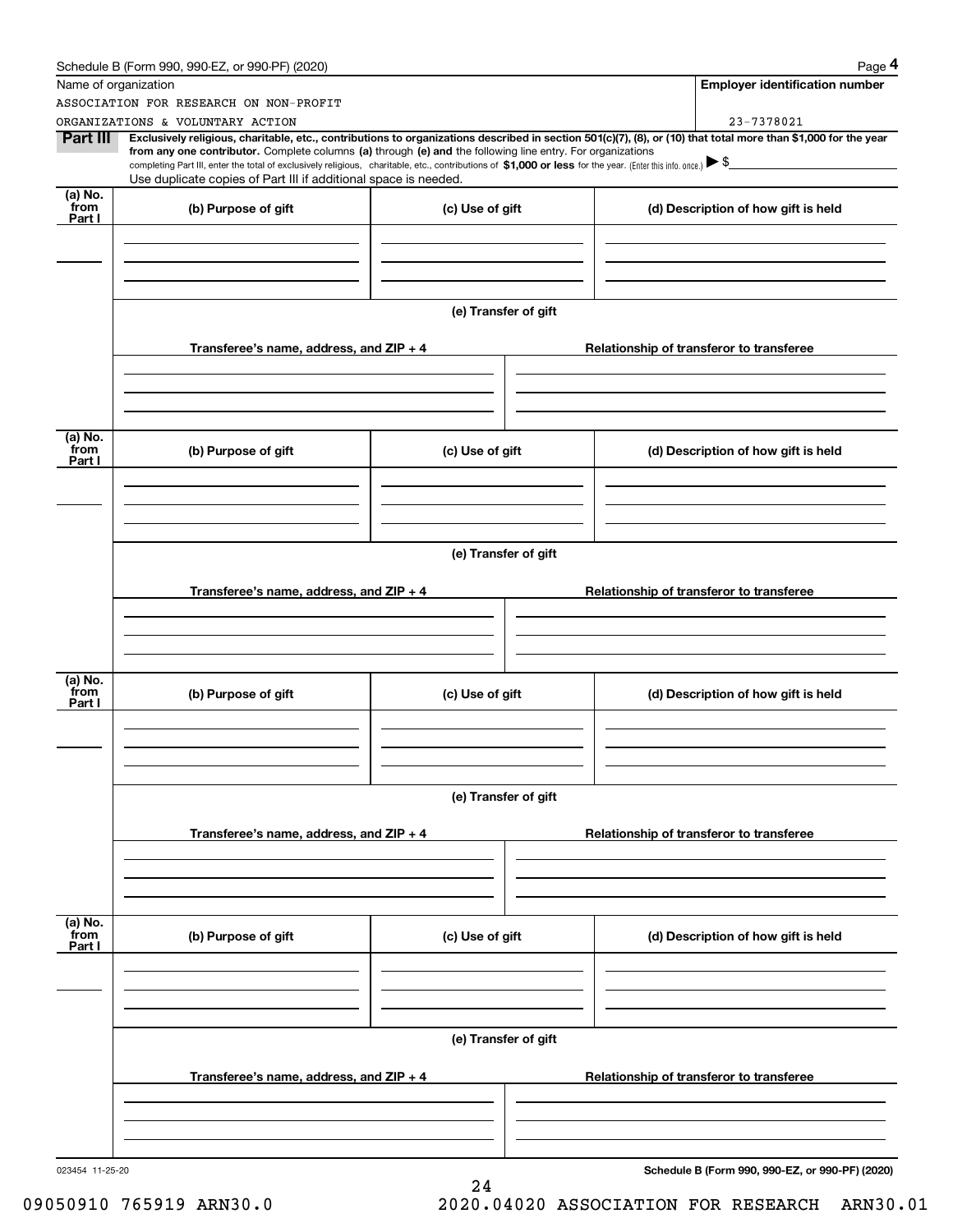|          | <b>SCHEDULE D</b>                                      |                                                                                                                                                                                                                               | <b>Supplemental Financial Statements</b>                                                        |                                                    |                | OMB No. 1545-0047                     |
|----------|--------------------------------------------------------|-------------------------------------------------------------------------------------------------------------------------------------------------------------------------------------------------------------------------------|-------------------------------------------------------------------------------------------------|----------------------------------------------------|----------------|---------------------------------------|
|          | (Form 990)                                             |                                                                                                                                                                                                                               | Complete if the organization answered "Yes" on Form 990,                                        |                                                    |                |                                       |
|          |                                                        |                                                                                                                                                                                                                               | Part IV, line 6, 7, 8, 9, 10, 11a, 11b, 11c, 11d, 11e, 11f, 12a, or 12b.<br>Attach to Form 990. |                                                    |                | Open to Public                        |
|          | Department of the Treasury<br>Internal Revenue Service | Go to www.irs.gov/Form990 for instructions and the latest information.                                                                                                                                                        |                                                                                                 |                                                    |                | <b>Inspection</b>                     |
|          | Name of the organization                               | ASSOCIATION FOR RESEARCH ON NON-PROFIT                                                                                                                                                                                        |                                                                                                 |                                                    |                | <b>Employer identification number</b> |
|          |                                                        | ORGANIZATIONS & VOLUNTARY ACTION                                                                                                                                                                                              |                                                                                                 |                                                    |                | 23-7378021                            |
| Part I   |                                                        | Organizations Maintaining Donor Advised Funds or Other Similar Funds or Accounts. Complete if the                                                                                                                             |                                                                                                 |                                                    |                |                                       |
|          |                                                        | organization answered "Yes" on Form 990, Part IV, line 6.                                                                                                                                                                     | (a) Donor advised funds                                                                         |                                                    |                | (b) Funds and other accounts          |
|          |                                                        |                                                                                                                                                                                                                               |                                                                                                 |                                                    |                |                                       |
| 1        |                                                        | Aggregate value of contributions to (during year)                                                                                                                                                                             |                                                                                                 |                                                    |                |                                       |
| 2<br>з   |                                                        |                                                                                                                                                                                                                               |                                                                                                 |                                                    |                |                                       |
| 4        |                                                        |                                                                                                                                                                                                                               |                                                                                                 |                                                    |                |                                       |
| 5        |                                                        | Did the organization inform all donors and donor advisors in writing that the assets held in donor advised funds                                                                                                              |                                                                                                 |                                                    |                |                                       |
|          |                                                        |                                                                                                                                                                                                                               |                                                                                                 |                                                    |                | Yes<br>No                             |
| 6        |                                                        | Did the organization inform all grantees, donors, and donor advisors in writing that grant funds can be used only                                                                                                             |                                                                                                 |                                                    |                |                                       |
|          |                                                        | for charitable purposes and not for the benefit of the donor or donor advisor, or for any other purpose conferring                                                                                                            |                                                                                                 |                                                    |                |                                       |
|          | impermissible private benefit?                         |                                                                                                                                                                                                                               |                                                                                                 |                                                    |                | Yes<br>No.                            |
| Part II  |                                                        | Conservation Easements. Complete if the organization answered "Yes" on Form 990, Part IV, line 7.                                                                                                                             |                                                                                                 |                                                    |                |                                       |
| 1.       |                                                        | Purpose(s) of conservation easements held by the organization (check all that apply).                                                                                                                                         |                                                                                                 |                                                    |                |                                       |
|          |                                                        | Preservation of land for public use (for example, recreation or education)                                                                                                                                                    |                                                                                                 | Preservation of a historically important land area |                |                                       |
|          |                                                        | Protection of natural habitat                                                                                                                                                                                                 |                                                                                                 | Preservation of a certified historic structure     |                |                                       |
|          |                                                        | Preservation of open space                                                                                                                                                                                                    |                                                                                                 |                                                    |                |                                       |
| 2        |                                                        | Complete lines 2a through 2d if the organization held a qualified conservation contribution in the form of a conservation easement on the last                                                                                |                                                                                                 |                                                    |                |                                       |
| а        | day of the tax year.                                   |                                                                                                                                                                                                                               |                                                                                                 |                                                    | 2a             | Held at the End of the Tax Year       |
| b        |                                                        | Total acreage restricted by conservation easements                                                                                                                                                                            |                                                                                                 |                                                    | 2 <sub>b</sub> |                                       |
|          |                                                        | Number of conservation easements on a certified historic structure included in (a) manufacture included in (a)                                                                                                                |                                                                                                 |                                                    | 2 <sub>c</sub> |                                       |
|          |                                                        | d Number of conservation easements included in (c) acquired after 7/25/06, and not on a historic structure                                                                                                                    |                                                                                                 |                                                    |                |                                       |
|          |                                                        | listed in the National Register [111] Marshall Register [11] Marshall Register [11] Marshall Register [11] Marshall Register [11] Marshall Register [11] Marshall Register [11] Marshall Register [11] Marshall Register [11] |                                                                                                 |                                                    | 2d             |                                       |
| 3        |                                                        | Number of conservation easements modified, transferred, released, extinguished, or terminated by the organization during the tax                                                                                              |                                                                                                 |                                                    |                |                                       |
|          | vear                                                   |                                                                                                                                                                                                                               |                                                                                                 |                                                    |                |                                       |
| 4        |                                                        | Number of states where property subject to conservation easement is located >                                                                                                                                                 |                                                                                                 |                                                    |                |                                       |
| 5        |                                                        | Does the organization have a written policy regarding the periodic monitoring, inspection, handling of                                                                                                                        |                                                                                                 |                                                    |                |                                       |
|          |                                                        | violations, and enforcement of the conservation easements it holds?                                                                                                                                                           |                                                                                                 |                                                    |                | Yes<br>No                             |
| 6        |                                                        | Staff and volunteer hours devoted to monitoring, inspecting, handling of violations, and enforcing conservation easements during the year                                                                                     |                                                                                                 |                                                    |                |                                       |
|          |                                                        |                                                                                                                                                                                                                               |                                                                                                 |                                                    |                |                                       |
| 7        |                                                        | Amount of expenses incurred in monitoring, inspecting, handling of violations, and enforcing conservation easements during the year                                                                                           |                                                                                                 |                                                    |                |                                       |
|          | $\blacktriangleright$ \$                               |                                                                                                                                                                                                                               |                                                                                                 |                                                    |                |                                       |
| 8        |                                                        | Does each conservation easement reported on line 2(d) above satisfy the requirements of section 170(h)(4)(B)(i)                                                                                                               |                                                                                                 |                                                    |                | Yes                                   |
| 9        |                                                        | In Part XIII, describe how the organization reports conservation easements in its revenue and expense statement and                                                                                                           |                                                                                                 |                                                    |                | No                                    |
|          |                                                        | balance sheet, and include, if applicable, the text of the footnote to the organization's financial statements that describes the                                                                                             |                                                                                                 |                                                    |                |                                       |
|          |                                                        | organization's accounting for conservation easements.                                                                                                                                                                         |                                                                                                 |                                                    |                |                                       |
| Part III |                                                        | Organizations Maintaining Collections of Art, Historical Treasures, or Other Similar Assets.                                                                                                                                  |                                                                                                 |                                                    |                |                                       |
|          |                                                        | Complete if the organization answered "Yes" on Form 990, Part IV, line 8.                                                                                                                                                     |                                                                                                 |                                                    |                |                                       |
|          |                                                        | 1a If the organization elected, as permitted under FASB ASC 958, not to report in its revenue statement and balance sheet works                                                                                               |                                                                                                 |                                                    |                |                                       |
|          |                                                        | of art, historical treasures, or other similar assets held for public exhibition, education, or research in furtherance of public                                                                                             |                                                                                                 |                                                    |                |                                       |
|          |                                                        | service, provide in Part XIII the text of the footnote to its financial statements that describes these items.                                                                                                                |                                                                                                 |                                                    |                |                                       |
|          |                                                        | <b>b</b> If the organization elected, as permitted under FASB ASC 958, to report in its revenue statement and balance sheet works of                                                                                          |                                                                                                 |                                                    |                |                                       |
|          |                                                        | art, historical treasures, or other similar assets held for public exhibition, education, or research in furtherance of public service,                                                                                       |                                                                                                 |                                                    |                |                                       |
|          |                                                        | provide the following amounts relating to these items:                                                                                                                                                                        |                                                                                                 |                                                    |                |                                       |
|          | $\left( 1\right)$                                      | Revenue included on Form 990, Part VIII, line 1 [2000] [2000] [2000] [2000] [2000] [2000] [2000] [2000] [2000                                                                                                                 |                                                                                                 |                                                    |                |                                       |
|          |                                                        | (ii) Assets included in Form 990, Part X                                                                                                                                                                                      |                                                                                                 |                                                    |                | $\bullet$ \$                          |
| 2        |                                                        | If the organization received or held works of art, historical treasures, or other similar assets for financial gain, provide                                                                                                  |                                                                                                 |                                                    |                |                                       |
|          |                                                        | the following amounts required to be reported under FASB ASC 958 relating to these items:                                                                                                                                     |                                                                                                 |                                                    |                |                                       |
| а        |                                                        |                                                                                                                                                                                                                               |                                                                                                 |                                                    | \$             |                                       |
|          |                                                        |                                                                                                                                                                                                                               |                                                                                                 |                                                    |                |                                       |
|          |                                                        | LHA For Paperwork Reduction Act Notice, see the Instructions for Form 990.                                                                                                                                                    |                                                                                                 |                                                    |                | Schedule D (Form 990) 2020            |
|          | 032051 12-01-20                                        |                                                                                                                                                                                                                               | っに                                                                                              |                                                    |                |                                       |

| ر ہے |  |  |  |              |  |
|------|--|--|--|--------------|--|
|      |  |  |  | 0 01020 1001 |  |

09050910 765919 ARN30.0 2020.04020 ASSOCIATION FOR RESEARCH ARN30.01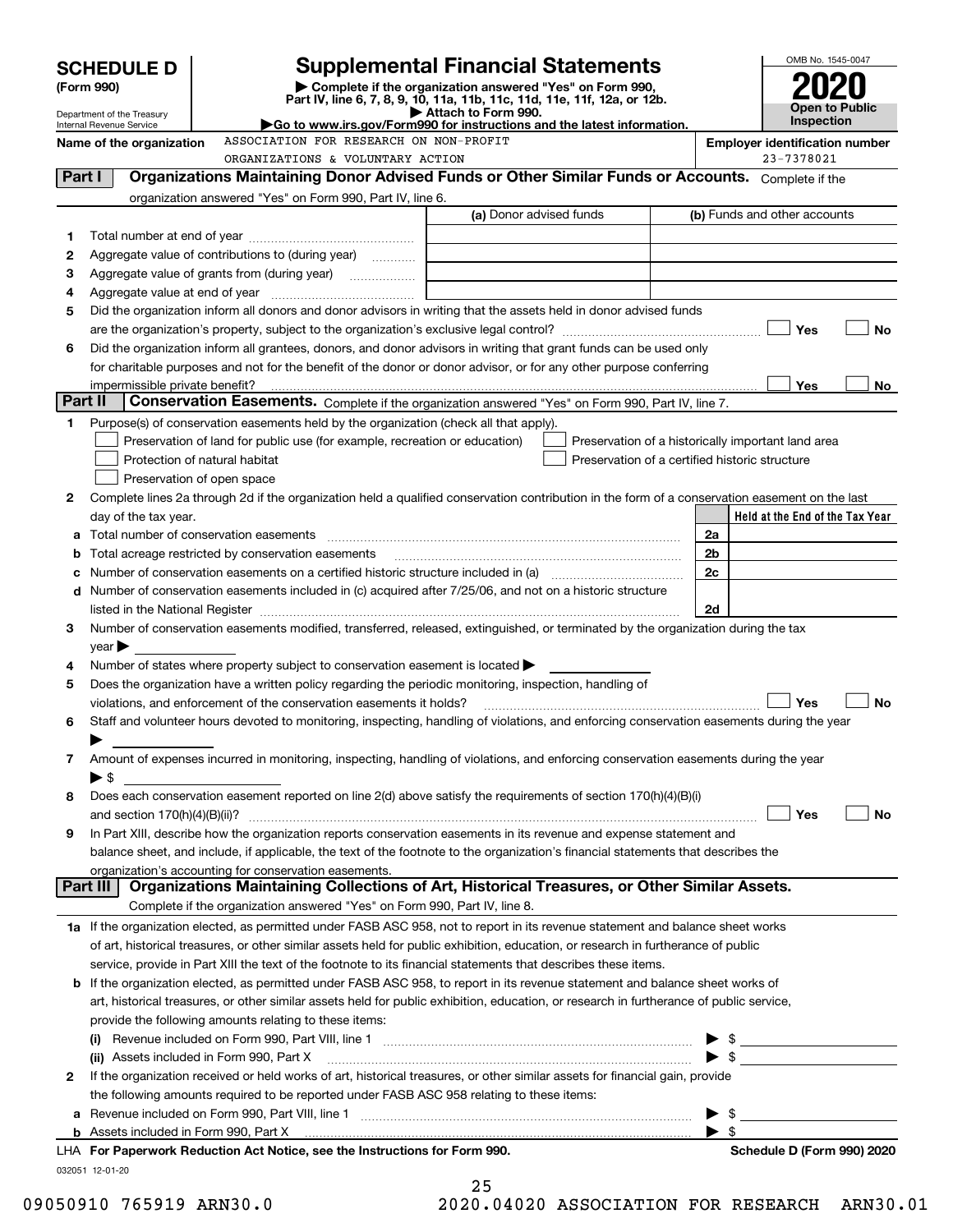|               |                                                                                                                                                                                                                                                                                                                                        | ASSOCIATION FOR RESEARCH ON NON-PROFIT |                |                                                                                                                                                                                                                                     |         |                                              |            |                |     |         |
|---------------|----------------------------------------------------------------------------------------------------------------------------------------------------------------------------------------------------------------------------------------------------------------------------------------------------------------------------------------|----------------------------------------|----------------|-------------------------------------------------------------------------------------------------------------------------------------------------------------------------------------------------------------------------------------|---------|----------------------------------------------|------------|----------------|-----|---------|
|               | Schedule D (Form 990) 2020                                                                                                                                                                                                                                                                                                             | ORGANIZATIONS & VOLUNTARY ACTION       |                |                                                                                                                                                                                                                                     |         |                                              | 23-7378021 |                |     | Page 2  |
|               | Part III<br>Organizations Maintaining Collections of Art, Historical Treasures, or Other Similar Assets (continued)                                                                                                                                                                                                                    |                                        |                |                                                                                                                                                                                                                                     |         |                                              |            |                |     |         |
| 3             | Using the organization's acquisition, accession, and other records, check any of the following that make significant use of its                                                                                                                                                                                                        |                                        |                |                                                                                                                                                                                                                                     |         |                                              |            |                |     |         |
|               | collection items (check all that apply):                                                                                                                                                                                                                                                                                               |                                        |                |                                                                                                                                                                                                                                     |         |                                              |            |                |     |         |
| a             | Public exhibition                                                                                                                                                                                                                                                                                                                      | d                                      |                | Loan or exchange program                                                                                                                                                                                                            |         |                                              |            |                |     |         |
| b             | Scholarly research                                                                                                                                                                                                                                                                                                                     | e                                      |                | Other <b>Community</b> Change of the Community of the Community of the Community of the Community of the Community of the Community of the Community of the Community of the Community of the Community of the Community of the Com |         |                                              |            |                |     |         |
| c             | Preservation for future generations                                                                                                                                                                                                                                                                                                    |                                        |                |                                                                                                                                                                                                                                     |         |                                              |            |                |     |         |
| 4             | Provide a description of the organization's collections and explain how they further the organization's exempt purpose in Part XIII.                                                                                                                                                                                                   |                                        |                |                                                                                                                                                                                                                                     |         |                                              |            |                |     |         |
| 5             | During the year, did the organization solicit or receive donations of art, historical treasures, or other similar assets                                                                                                                                                                                                               |                                        |                |                                                                                                                                                                                                                                     |         |                                              |            |                |     |         |
|               | to be sold to raise funds rather than to be maintained as part of the organization's collection?                                                                                                                                                                                                                                       |                                        |                |                                                                                                                                                                                                                                     |         |                                              |            | Yes            |     | No      |
|               | Part IV<br>Escrow and Custodial Arrangements. Complete if the organization answered "Yes" on Form 990, Part IV, line 9, or                                                                                                                                                                                                             |                                        |                |                                                                                                                                                                                                                                     |         |                                              |            |                |     |         |
|               | reported an amount on Form 990, Part X, line 21.                                                                                                                                                                                                                                                                                       |                                        |                |                                                                                                                                                                                                                                     |         |                                              |            |                |     |         |
|               |                                                                                                                                                                                                                                                                                                                                        |                                        |                |                                                                                                                                                                                                                                     |         |                                              |            |                |     |         |
|               | 1a Is the organization an agent, trustee, custodian or other intermediary for contributions or other assets not included                                                                                                                                                                                                               |                                        |                |                                                                                                                                                                                                                                     |         |                                              |            |                |     |         |
|               |                                                                                                                                                                                                                                                                                                                                        |                                        |                |                                                                                                                                                                                                                                     |         |                                              |            | Yes            |     | No      |
|               | b If "Yes," explain the arrangement in Part XIII and complete the following table:                                                                                                                                                                                                                                                     |                                        |                |                                                                                                                                                                                                                                     |         |                                              |            |                |     |         |
|               |                                                                                                                                                                                                                                                                                                                                        |                                        |                |                                                                                                                                                                                                                                     |         |                                              |            | Amount         |     |         |
| с             | Beginning balance <b>contract the contract of the contract of the contract of the contract of the contract of the contract of the contract of the contract of the contract of the contract of the contract of the contract of th</b>                                                                                                   |                                        |                |                                                                                                                                                                                                                                     |         | 1c                                           |            |                |     |         |
| d             | Additions during the year manufactured and an account of the state of the state of the state of the state of the state of the state of the state of the state of the state of the state of the state of the state of the state                                                                                                         |                                        |                |                                                                                                                                                                                                                                     |         | 1d                                           |            |                |     |         |
| е             | Distributions during the year manufactured and continuum control of the year manufactured and control of the year manufactured and control of the year manufactured and control of the year manufactured and control of the ye                                                                                                         |                                        |                |                                                                                                                                                                                                                                     |         | 1e                                           |            |                |     |         |
| f             |                                                                                                                                                                                                                                                                                                                                        |                                        |                |                                                                                                                                                                                                                                     |         | 1f                                           |            |                |     |         |
|               | 2a Did the organization include an amount on Form 990, Part X, line 21, for escrow or custodial account liability?                                                                                                                                                                                                                     |                                        |                |                                                                                                                                                                                                                                     |         |                                              |            | Yes            |     | No      |
|               | <b>b</b> If "Yes," explain the arrangement in Part XIII. Check here if the explanation has been provided on Part XIII                                                                                                                                                                                                                  |                                        |                |                                                                                                                                                                                                                                     |         |                                              |            |                |     |         |
| <b>Part V</b> | Endowment Funds. Complete if the organization answered "Yes" on Form 990, Part IV, line 10.                                                                                                                                                                                                                                            |                                        |                |                                                                                                                                                                                                                                     |         |                                              |            |                |     |         |
|               |                                                                                                                                                                                                                                                                                                                                        | (a) Current year                       | (b) Prior year | (c) Two years back                                                                                                                                                                                                                  |         | (d) Three years back $ $ (e) Four years back |            |                |     |         |
| 1a            | Beginning of year balance                                                                                                                                                                                                                                                                                                              | 20,449.                                | 20,449.        |                                                                                                                                                                                                                                     | 20,449. | 20,449.                                      |            |                |     | 20,449. |
| b             |                                                                                                                                                                                                                                                                                                                                        |                                        |                |                                                                                                                                                                                                                                     |         |                                              |            |                |     |         |
| c             | Net investment earnings, gains, and losses                                                                                                                                                                                                                                                                                             |                                        |                |                                                                                                                                                                                                                                     |         |                                              |            |                |     |         |
| d             | Grants or scholarships                                                                                                                                                                                                                                                                                                                 |                                        |                |                                                                                                                                                                                                                                     |         |                                              |            |                |     |         |
|               | <b>e</b> Other expenditures for facilities                                                                                                                                                                                                                                                                                             |                                        |                |                                                                                                                                                                                                                                     |         |                                              |            |                |     |         |
|               | and programs                                                                                                                                                                                                                                                                                                                           |                                        |                |                                                                                                                                                                                                                                     |         |                                              |            |                |     |         |
|               |                                                                                                                                                                                                                                                                                                                                        |                                        |                |                                                                                                                                                                                                                                     |         |                                              |            |                |     |         |
|               |                                                                                                                                                                                                                                                                                                                                        | 20,449.                                | 20,449.        |                                                                                                                                                                                                                                     | 20,449. | 20,449.                                      |            |                |     | 20,449. |
| g             | End of year balance                                                                                                                                                                                                                                                                                                                    |                                        |                |                                                                                                                                                                                                                                     |         |                                              |            |                |     |         |
| 2             | Provide the estimated percentage of the current year end balance (line 1g, column (a)) held as:                                                                                                                                                                                                                                        |                                        |                |                                                                                                                                                                                                                                     |         |                                              |            |                |     |         |
| a             | Board designated or quasi-endowment >                                                                                                                                                                                                                                                                                                  |                                        | %              |                                                                                                                                                                                                                                     |         |                                              |            |                |     |         |
| b             |                                                                                                                                                                                                                                                                                                                                        | %                                      |                |                                                                                                                                                                                                                                     |         |                                              |            |                |     |         |
|               | Term endowment $\begin{picture}(180,170)(0,0) \put(0,0){\line(1,0){10}} \put(150,0){\line(1,0){10}} \put(150,0){\line(1,0){10}} \put(150,0){\line(1,0){10}} \put(150,0){\line(1,0){10}} \put(150,0){\line(1,0){10}} \put(150,0){\line(1,0){10}} \put(150,0){\line(1,0){10}} \put(150,0){\line(1,0){10}} \put(150,0){\line(1,0){10}} \$ | %                                      |                |                                                                                                                                                                                                                                     |         |                                              |            |                |     |         |
|               | The percentages on lines 2a, 2b, and 2c should equal 100%.                                                                                                                                                                                                                                                                             |                                        |                |                                                                                                                                                                                                                                     |         |                                              |            |                |     |         |
|               | 3a Are there endowment funds not in the possession of the organization that are held and administered for the organization                                                                                                                                                                                                             |                                        |                |                                                                                                                                                                                                                                     |         |                                              |            |                |     |         |
|               | by:                                                                                                                                                                                                                                                                                                                                    |                                        |                |                                                                                                                                                                                                                                     |         |                                              |            |                | Yes | No      |
|               |                                                                                                                                                                                                                                                                                                                                        |                                        |                |                                                                                                                                                                                                                                     |         |                                              |            | 3a(i)          |     | х       |
|               | (ii) Related organizations <b>constructions</b> and construction of the construction of the construction of the construction of the construction of the construction of the construction of the construction of the construction of                                                                                                    |                                        |                |                                                                                                                                                                                                                                     |         |                                              |            | 3a(ii)         |     | Χ       |
|               |                                                                                                                                                                                                                                                                                                                                        |                                        |                |                                                                                                                                                                                                                                     |         |                                              |            | 3b             |     |         |
| 4             | Describe in Part XIII the intended uses of the organization's endowment funds.                                                                                                                                                                                                                                                         |                                        |                |                                                                                                                                                                                                                                     |         |                                              |            |                |     |         |
|               | Land, Buildings, and Equipment.<br><b>Part VI</b>                                                                                                                                                                                                                                                                                      |                                        |                |                                                                                                                                                                                                                                     |         |                                              |            |                |     |         |
|               | Complete if the organization answered "Yes" on Form 990, Part IV, line 11a. See Form 990, Part X, line 10.                                                                                                                                                                                                                             |                                        |                |                                                                                                                                                                                                                                     |         |                                              |            |                |     |         |
|               | Description of property                                                                                                                                                                                                                                                                                                                | (a) Cost or other                      |                | (b) Cost or other                                                                                                                                                                                                                   |         | (c) Accumulated                              |            | (d) Book value |     |         |
|               |                                                                                                                                                                                                                                                                                                                                        | basis (investment)                     |                | basis (other)                                                                                                                                                                                                                       |         | depreciation                                 |            |                |     |         |
|               |                                                                                                                                                                                                                                                                                                                                        |                                        |                |                                                                                                                                                                                                                                     |         |                                              |            |                |     |         |
|               |                                                                                                                                                                                                                                                                                                                                        |                                        |                |                                                                                                                                                                                                                                     |         |                                              |            |                |     |         |
|               |                                                                                                                                                                                                                                                                                                                                        |                                        |                |                                                                                                                                                                                                                                     |         |                                              |            |                |     |         |
|               |                                                                                                                                                                                                                                                                                                                                        |                                        |                |                                                                                                                                                                                                                                     |         |                                              |            |                |     |         |
|               |                                                                                                                                                                                                                                                                                                                                        |                                        |                | 18,491.                                                                                                                                                                                                                             |         | 16,609.                                      |            |                |     | 1,882.  |
|               |                                                                                                                                                                                                                                                                                                                                        |                                        |                | 500.                                                                                                                                                                                                                                |         | 500.                                         |            |                |     | 0.      |
|               | Total. Add lines 1a through 1e. (Column (d) must equal Form 990. Part X. column (B). line 10c.)                                                                                                                                                                                                                                        |                                        |                |                                                                                                                                                                                                                                     |         | ▶                                            |            |                |     | 1,882.  |

**Schedule D (Form 990) 2020**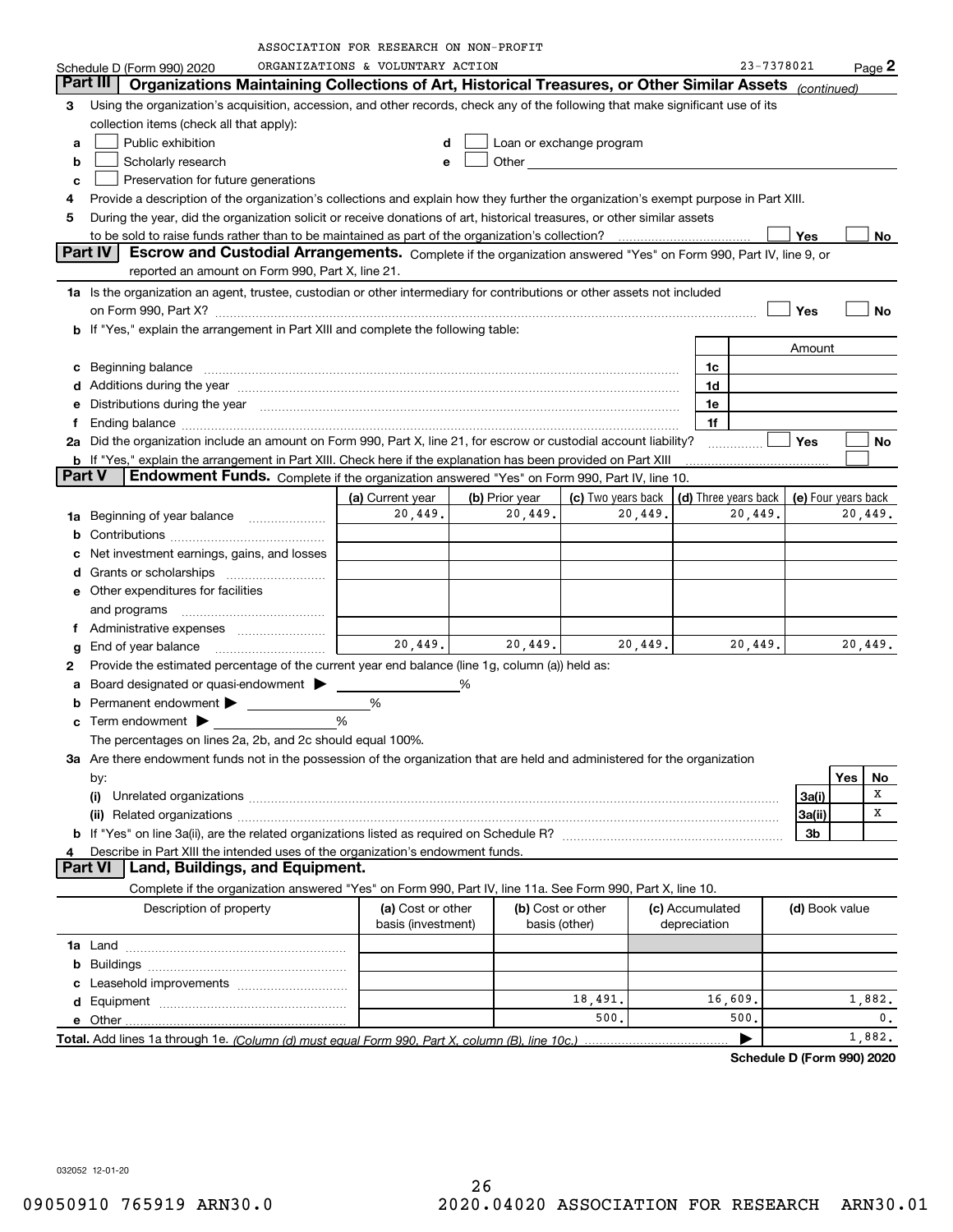| ASSOCIATION FOR RESEARCH ON NON-PROFIT |  |  |
|----------------------------------------|--|--|
|                                        |  |  |

|             | Schedule D (Form 990) 2020                                                                                        | ORGANIZATIONS & VOLUNTARY ACTION |                                                           | 23-7378021     | Page $3$ |
|-------------|-------------------------------------------------------------------------------------------------------------------|----------------------------------|-----------------------------------------------------------|----------------|----------|
|             | Part VII Investments - Other Securities.                                                                          |                                  |                                                           |                |          |
|             | Complete if the organization answered "Yes" on Form 990, Part IV, line 11b. See Form 990, Part X, line 12.        |                                  |                                                           |                |          |
|             | (a) Description of security or category (including name of security)                                              | (b) Book value                   | (c) Method of valuation: Cost or end-of-year market value |                |          |
|             |                                                                                                                   |                                  |                                                           |                |          |
|             |                                                                                                                   |                                  |                                                           |                |          |
| $(3)$ Other |                                                                                                                   |                                  |                                                           |                |          |
| (A)         |                                                                                                                   |                                  |                                                           |                |          |
| (B)         |                                                                                                                   |                                  |                                                           |                |          |
| (C)         |                                                                                                                   |                                  |                                                           |                |          |
| (D)         |                                                                                                                   |                                  |                                                           |                |          |
| (E)         |                                                                                                                   |                                  |                                                           |                |          |
| (F)         |                                                                                                                   |                                  |                                                           |                |          |
| (G)         |                                                                                                                   |                                  |                                                           |                |          |
| (H)         |                                                                                                                   |                                  |                                                           |                |          |
|             | Total. (Col. (b) must equal Form 990, Part X, col. (B) line 12.) $\blacktriangleright$                            |                                  |                                                           |                |          |
|             | Part VIII Investments - Program Related.                                                                          |                                  |                                                           |                |          |
|             | Complete if the organization answered "Yes" on Form 990, Part IV, line 11c. See Form 990, Part X, line 13.        |                                  |                                                           |                |          |
|             | (a) Description of investment                                                                                     | (b) Book value                   | (c) Method of valuation: Cost or end-of-year market value |                |          |
| (1)         |                                                                                                                   |                                  |                                                           |                |          |
| (2)         |                                                                                                                   |                                  |                                                           |                |          |
| (3)         |                                                                                                                   |                                  |                                                           |                |          |
| (4)         |                                                                                                                   |                                  |                                                           |                |          |
| (5)         |                                                                                                                   |                                  |                                                           |                |          |
| (6)         |                                                                                                                   |                                  |                                                           |                |          |
| (7)         |                                                                                                                   |                                  |                                                           |                |          |
| (8)         |                                                                                                                   |                                  |                                                           |                |          |
| (9)         |                                                                                                                   |                                  |                                                           |                |          |
|             | Total. (Col. (b) must equal Form 990, Part X, col. (B) line 13.)                                                  |                                  |                                                           |                |          |
| Part IX     | <b>Other Assets.</b>                                                                                              |                                  |                                                           |                |          |
|             | Complete if the organization answered "Yes" on Form 990, Part IV, line 11d. See Form 990, Part X, line 15.        |                                  |                                                           |                |          |
|             |                                                                                                                   | (a) Description                  |                                                           | (b) Book value |          |
| (1)         |                                                                                                                   |                                  |                                                           |                |          |
| (2)         |                                                                                                                   |                                  |                                                           |                |          |
| (3)         |                                                                                                                   |                                  |                                                           |                |          |
| (4)         |                                                                                                                   |                                  |                                                           |                |          |
| (5)         |                                                                                                                   |                                  |                                                           |                |          |
| (6)         |                                                                                                                   |                                  |                                                           |                |          |
| (7)         |                                                                                                                   |                                  |                                                           |                |          |
| (8)         |                                                                                                                   |                                  |                                                           |                |          |
| (9)         |                                                                                                                   |                                  |                                                           |                |          |
| Part X      | <b>Other Liabilities.</b>                                                                                         |                                  |                                                           |                |          |
|             | Complete if the organization answered "Yes" on Form 990, Part IV, line 11e or 11f. See Form 990, Part X, line 25. |                                  |                                                           |                |          |
| 1.          | (a) Description of liability                                                                                      |                                  |                                                           | (b) Book value |          |
| (1)         | Federal income taxes                                                                                              |                                  |                                                           |                |          |
| (2)         | FUNDS HELD ON BEHALF OF OTHERS                                                                                    |                                  |                                                           |                | 44,975.  |
| (3)         | REFUNDABLE ADVANCE OF PPP FUNDS                                                                                   |                                  |                                                           |                | 37.742.  |
| (4)         |                                                                                                                   |                                  |                                                           |                |          |
| (5)         |                                                                                                                   |                                  |                                                           |                |          |
| (6)         |                                                                                                                   |                                  |                                                           |                |          |
| (7)         |                                                                                                                   |                                  |                                                           |                |          |
| (8)         |                                                                                                                   |                                  |                                                           |                |          |
| (9)         |                                                                                                                   |                                  |                                                           |                |          |
|             |                                                                                                                   |                                  |                                                           |                | 82,717.  |
|             | Total. (Column (b) must equal Form 990. Part X, col. (B) line 25.)                                                |                                  |                                                           |                |          |

**2.** Liability for uncertain tax positions. In Part XIII, provide the text of the footnote to the organization's financial statements that reports the organization's liability for uncertain tax positions under FASB ASC 740. Check here if the text of the footnote has been provided in Part XIII

**Schedule D (Form 990) 2020**

 $\mathcal{L}^{\text{max}}$ 

032053 12-01-20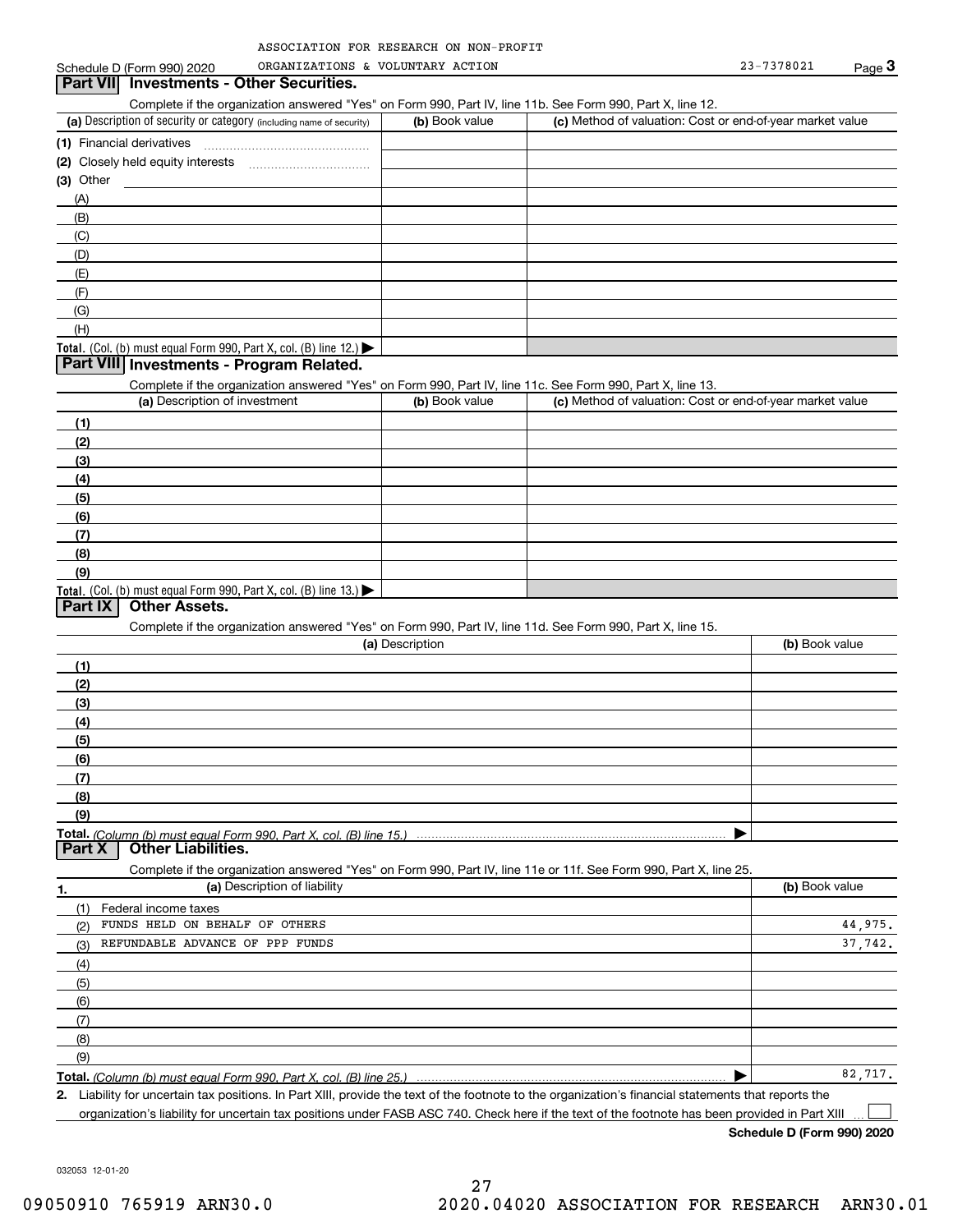|    | ASSOCIATION FOR RESEARCH ON NON-PROFIT                                                                                                                                                                                             |                |          |                |            |
|----|------------------------------------------------------------------------------------------------------------------------------------------------------------------------------------------------------------------------------------|----------------|----------|----------------|------------|
|    | ORGANIZATIONS & VOLUNTARY ACTION<br>Schedule D (Form 990) 2020                                                                                                                                                                     |                |          | 23-7378021     | Page 4     |
|    | Part XI<br>Reconciliation of Revenue per Audited Financial Statements With Revenue per Return.                                                                                                                                     |                |          |                |            |
|    | Complete if the organization answered "Yes" on Form 990, Part IV, line 12a.                                                                                                                                                        |                |          |                |            |
| 1  | Total revenue, gains, and other support per audited financial statements                                                                                                                                                           |                |          | $\blacksquare$ | 1,168,248. |
| 2  | Amounts included on line 1 but not on Form 990, Part VIII, line 12:                                                                                                                                                                |                |          |                |            |
| a  | Net unrealized gains (losses) on investments [11] matter contracts and the unrealized gains (losses) on investments                                                                                                                | 2a             | 117,443. |                |            |
| b  |                                                                                                                                                                                                                                    | 2 <sub>b</sub> | 266,050. |                |            |
| с  |                                                                                                                                                                                                                                    | 2c             |          |                |            |
|    | Other (Describe in Part XIII.)                                                                                                                                                                                                     | 2d             |          |                |            |
| е  | Add lines 2a through 2d                                                                                                                                                                                                            |                |          | 2e             | 383,493.   |
| 3  | Subtract line 2e from line 1                                                                                                                                                                                                       |                |          | 3              | 784,755.   |
| 4  | Amounts included on Form 990, Part VIII, line 12, but not on line 1:                                                                                                                                                               |                |          |                |            |
| a  | Investment expenses not included on Form 990, Part VIII, line 7b [1000000000000000000000000000000000                                                                                                                               | 4a             |          |                |            |
| b  | Other (Describe in Part XIII.)                                                                                                                                                                                                     | 4b             |          |                |            |
| C. | Add lines 4a and 4b                                                                                                                                                                                                                |                |          | 4с             | 0.         |
|    |                                                                                                                                                                                                                                    |                |          | 5              | 784,755.   |
|    | Part XII   Reconciliation of Expenses per Audited Financial Statements With Expenses per Return.                                                                                                                                   |                |          |                |            |
|    | Complete if the organization answered "Yes" on Form 990, Part IV, line 12a.                                                                                                                                                        |                |          |                |            |
| 1  | Total expenses and losses per audited financial statements                                                                                                                                                                         |                |          | $\blacksquare$ | 1,028,407. |
| 2  | Amounts included on line 1 but not on Form 990, Part IX, line 25:                                                                                                                                                                  |                |          |                |            |
| a  |                                                                                                                                                                                                                                    | 2a             | 266.050. |                |            |
| b  | Prior year adjustments [111] Prior year adjustments [11] measure material measurements [11] measurements and t                                                                                                                     | 2b             |          |                |            |
| c  |                                                                                                                                                                                                                                    | 2 <sub>c</sub> |          |                |            |
| d  |                                                                                                                                                                                                                                    | 2d             |          |                |            |
| е  | Add lines 2a through 2d <b>contained a contained a contained a contained a</b> contained a contained a contained a contained a contained a contact a contact a contact a contact a contact a contact a contact a contact a contact |                |          | <b>2e</b>      | 266,050.   |
| 3  |                                                                                                                                                                                                                                    |                |          | 3              | 762,357.   |
| 4  | Amounts included on Form 990, Part IX, line 25, but not on line 1:                                                                                                                                                                 |                |          |                |            |
| a  |                                                                                                                                                                                                                                    | 4a             |          |                |            |
| b  | Other (Describe in Part XIII.)                                                                                                                                                                                                     | 4 <sub>b</sub> |          |                |            |
|    | Add lines 4a and 4b                                                                                                                                                                                                                |                |          | 4c             | 0.         |
| 5  |                                                                                                                                                                                                                                    |                |          | 5              | 762,357.   |
|    | Part XIII Supplemental Information.                                                                                                                                                                                                |                |          |                |            |
|    | <u>is a sure of top there is the there is to put to the twe</u> op the                                                                                                                                                             |                |          |                |            |

Provide the descriptions required for Part II, lines 3, 5, and 9; Part III, lines 1a and 4; Part IV, lines 1b and 2b; Part V, line 4; Part X, line 2; Part XI, lines 2d and 4b; and Part XII, lines 2d and 4b. Also complete this part to provide any additional information.

PART V, LINE 4:

ARNOVA'S ENDOWMENT CONSISTS SOLEY OF ONE DONOR RESTRICTED FUND THAT WAS

ESTABLISHED TO SUPPORT SCHOLARSHIPS. AS REQUIRED BY GENERALLY ACCEPTED

ACCOUNTING PRINCIPLES, NET ASSETS ASSOCIATED WITH THE ENDOWMENT FUND ARE

CLASSIFIED AND REPORTED BASED ON THE EXISTENCE OR ABSENCE OF DONOR-IMPOSED

RESTRICTIONS.

PART XI LINE 2B - DONATED SERVICES AND USE OF FACILITIES

PROFESSIONAL EDITORIAL SERVICES RELATED TO THE PUBLICATION OF THE NVSQ ARE

PROVIDED BY VOLUNTEERS WHO CONTRIBUTE THEIR TIME TO ARNOVA. ARNOVA ALSO

RECEIVED IN-KIND SERVICES RELATED TO AN INTERNATIONAL CONFERENCE HELD

DURING 2019. THE ORGANIZATION HAS VALUED AND RECORDED THESE SERVICES,

032054 12-01-20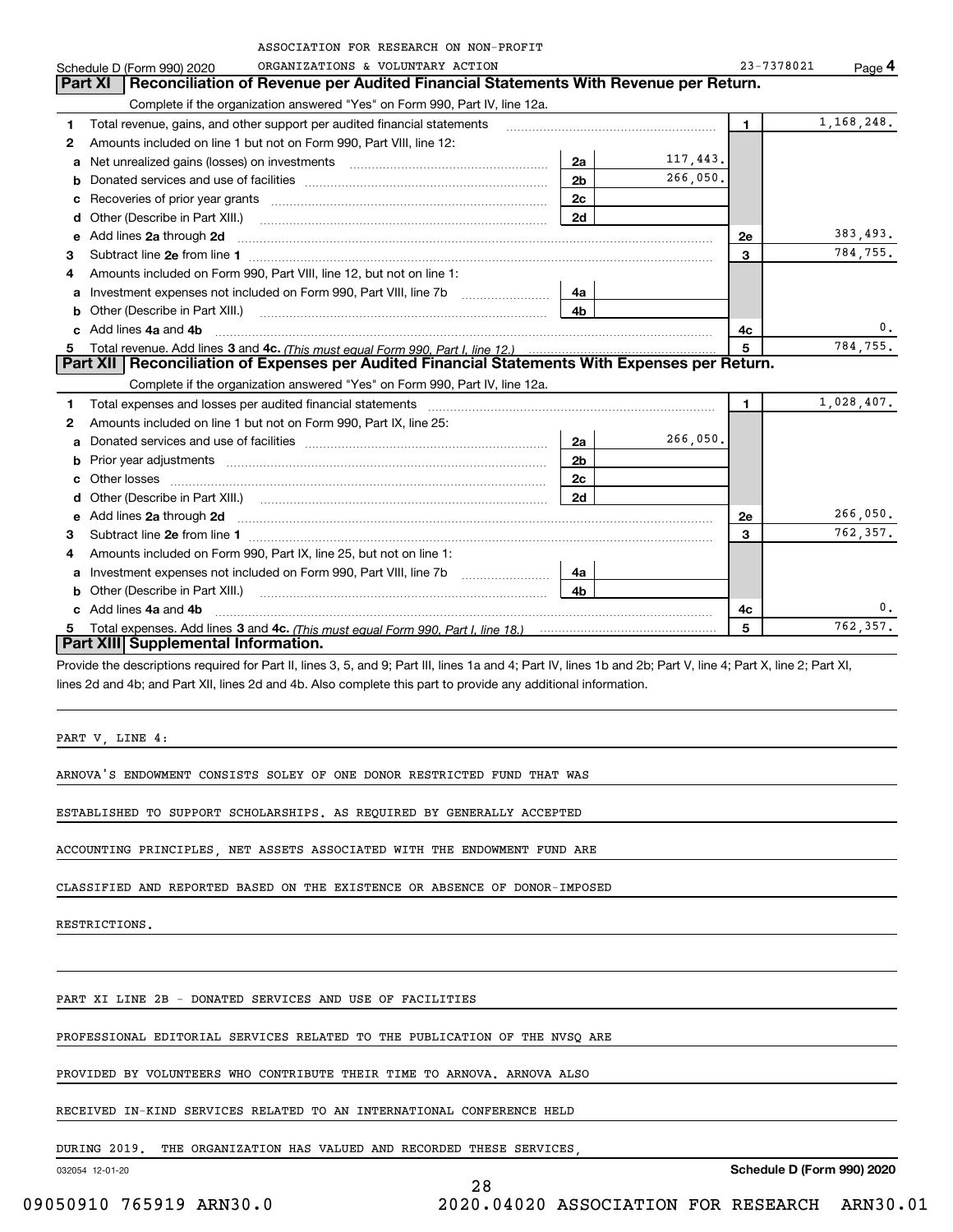*(continued)* **Part XIII Supplemental Information** 

WHICH MEET THE CRITERIA FOR RECOGNITION AND ARE NECESSARY FOR IT TO CARRY

OUT ITS PROGRAMS. DURING THE YEAR ENDING DECEMBER 31, 2019, THE VALUE OF

CONTRIBUTED SERVICES AMOUNT IS \$263,700, AND HAS APPROPRIATELY BEEN

EXCLUDED FROM THE REVENUES AND EXPENSES REPORTED ON THE FORM 990.

**Schedule D (Form 990) 2020**

032055 12-01-20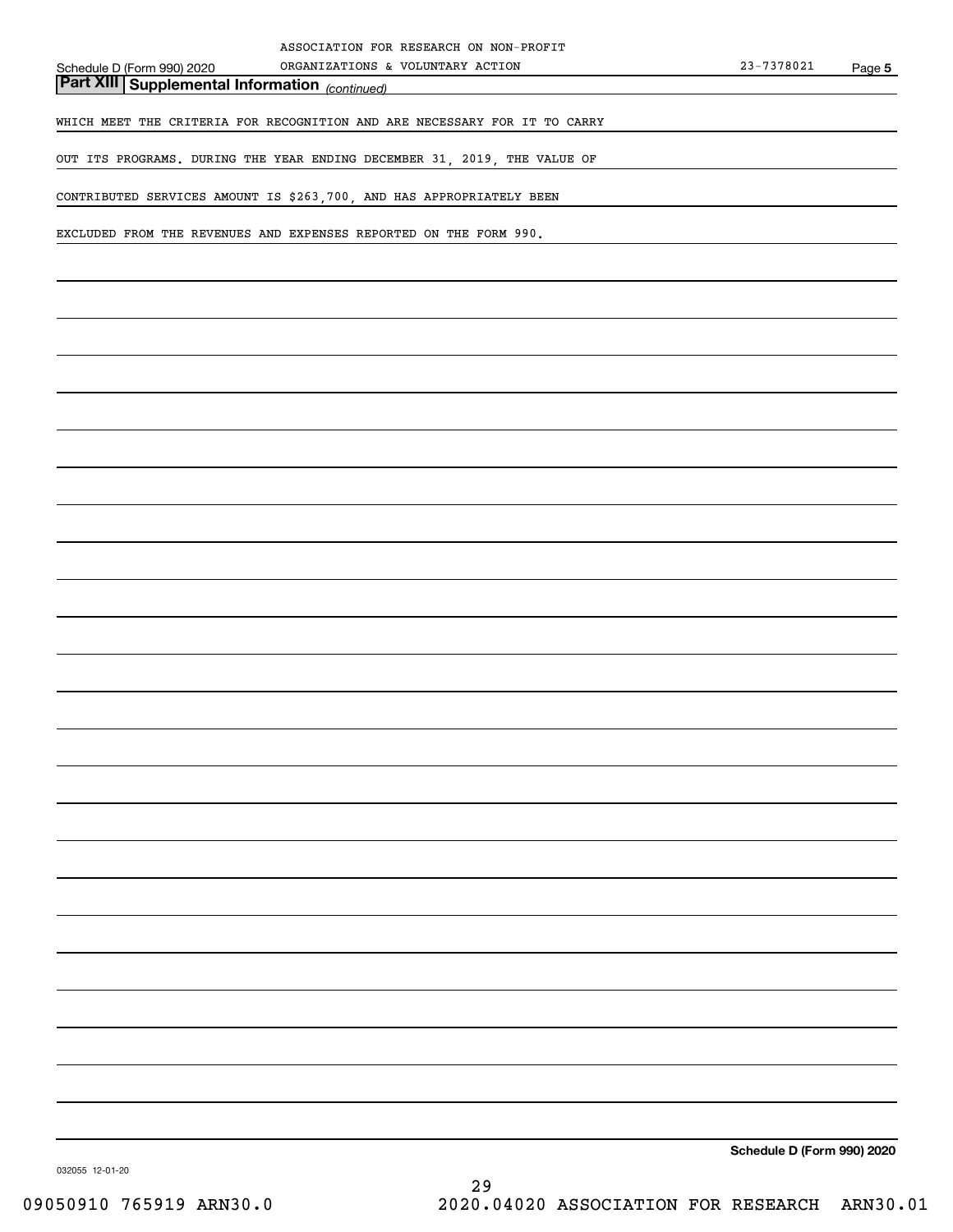| <b>SCHEDULE F</b>                                                                                    |               |                              | <b>Statement of Activities Outside the United States</b>                                                                                |                   |                               |            | OMB No. 1545-0047                     |
|------------------------------------------------------------------------------------------------------|---------------|------------------------------|-----------------------------------------------------------------------------------------------------------------------------------------|-------------------|-------------------------------|------------|---------------------------------------|
| (Form 990)<br>Complete if the organization answered "Yes" on Form 990, Part IV, line 14b, 15, or 16. |               |                              |                                                                                                                                         |                   |                               |            |                                       |
| Department of the Treasury                                                                           |               |                              | Attach to Form 990.                                                                                                                     |                   |                               |            | <b>Open to Public</b>                 |
| Internal Revenue Service                                                                             |               |                              | Go to www.irs.gov/Form990 for instructions and the latest information.                                                                  |                   |                               | Inspection |                                       |
| Name of the organization                                                                             |               |                              |                                                                                                                                         |                   |                               |            | <b>Employer identification number</b> |
| ASSOCIATION FOR RESEARCH ON NON-PROFIT                                                               |               |                              |                                                                                                                                         |                   |                               |            |                                       |
| ORGANIZATIONS & VOLUNTARY ACTION<br>Part I                                                           |               |                              | General Information on Activities Outside the United States. Complete if the organization answered "Yes" on                             |                   | 23-7378021                    |            |                                       |
| Form 990, Part IV, line 14b.                                                                         |               |                              |                                                                                                                                         |                   |                               |            |                                       |
| 1.                                                                                                   |               |                              | For grantmakers. Does the organization maintain records to substantiate the amount of its grants and other assistance,                  |                   |                               |            |                                       |
|                                                                                                      |               |                              | the grantees' eligibility for the grants or assistance, and the selection criteria used to award the grants or assistance?              |                   |                               |            | Yes<br>No                             |
| 2<br>United States.                                                                                  |               |                              | For grantmakers. Describe in Part V the organization's procedures for monitoring the use of its grants and other assistance outside the |                   |                               |            |                                       |
|                                                                                                      |               |                              | Activities per Region. (The following Part I, line 3 table can be duplicated if additional space is needed.)                            |                   |                               |            |                                       |
| (a) Region                                                                                           | (b) Number of | (c) Number of                | (d) Activities conducted in the region                                                                                                  |                   | (e) If activity listed in (d) |            | (f) Total                             |
|                                                                                                      | offices       | employees,<br>agents, and    | (by type) (such as, fundraising, pro-                                                                                                   |                   | is a program service,         |            | expenditures                          |
|                                                                                                      | in the region | independent                  | gram services, investments, grants to                                                                                                   |                   | describe specific type        |            | for and<br>investments                |
|                                                                                                      |               | contractors<br>in the region | recipients located in the region)                                                                                                       |                   | of service(s) in the region   |            | in the region                         |
| SUB-SAHARAN AFRICA -                                                                                 |               |                              |                                                                                                                                         |                   |                               |            |                                       |
| ANGOLA, BENIN,                                                                                       |               |                              |                                                                                                                                         |                   |                               |            |                                       |
| BOTSWANA, BURKINA                                                                                    |               |                              | NONPROFIT AND PHILANTHROPY                                                                                                              | EDUCATIONAL AND   |                               |            |                                       |
| FASO,                                                                                                |               |                              | CONFERENCE                                                                                                                              | KNOWLEDGE SHARING |                               |            | 58,144.                               |
|                                                                                                      |               |                              |                                                                                                                                         |                   |                               |            |                                       |
|                                                                                                      |               |                              |                                                                                                                                         |                   |                               |            |                                       |
|                                                                                                      |               |                              | NONPROFIT AND PHILANTHROPY                                                                                                              | EDUCATIONAL AND   |                               |            |                                       |
| <b>EUROPE</b>                                                                                        |               |                              | CONFERENCE                                                                                                                              | KNOWLEDGE SHARING |                               |            | 1,000.                                |
|                                                                                                      |               |                              |                                                                                                                                         |                   |                               |            |                                       |
|                                                                                                      |               |                              |                                                                                                                                         |                   |                               |            |                                       |
|                                                                                                      |               |                              |                                                                                                                                         |                   |                               |            |                                       |
|                                                                                                      |               |                              |                                                                                                                                         |                   |                               |            |                                       |
|                                                                                                      |               |                              |                                                                                                                                         |                   |                               |            |                                       |
|                                                                                                      |               |                              |                                                                                                                                         |                   |                               |            |                                       |
|                                                                                                      |               |                              |                                                                                                                                         |                   |                               |            |                                       |
|                                                                                                      |               |                              |                                                                                                                                         |                   |                               |            |                                       |
|                                                                                                      |               |                              |                                                                                                                                         |                   |                               |            |                                       |
|                                                                                                      |               |                              |                                                                                                                                         |                   |                               |            |                                       |
|                                                                                                      |               |                              |                                                                                                                                         |                   |                               |            |                                       |
|                                                                                                      |               |                              |                                                                                                                                         |                   |                               |            |                                       |
|                                                                                                      |               |                              |                                                                                                                                         |                   |                               |            |                                       |
|                                                                                                      |               |                              |                                                                                                                                         |                   |                               |            |                                       |
|                                                                                                      |               |                              |                                                                                                                                         |                   |                               |            |                                       |
|                                                                                                      |               |                              |                                                                                                                                         |                   |                               |            |                                       |
|                                                                                                      |               |                              |                                                                                                                                         |                   |                               |            |                                       |
|                                                                                                      |               |                              |                                                                                                                                         |                   |                               |            |                                       |
|                                                                                                      |               |                              |                                                                                                                                         |                   |                               |            |                                       |
|                                                                                                      |               |                              |                                                                                                                                         |                   |                               |            |                                       |
|                                                                                                      |               |                              |                                                                                                                                         |                   |                               |            |                                       |
|                                                                                                      |               |                              |                                                                                                                                         |                   |                               |            |                                       |
|                                                                                                      |               |                              |                                                                                                                                         |                   |                               |            |                                       |
|                                                                                                      |               |                              |                                                                                                                                         |                   |                               |            |                                       |
| <b>3 a</b> Subtotal                                                                                  | 0             | $\mathbf 0$                  |                                                                                                                                         |                   |                               |            | 59,144.                               |
| <b>b</b> Total from continuation                                                                     | 0             | 0                            |                                                                                                                                         |                   |                               |            |                                       |
| sheets to Part I                                                                                     |               |                              |                                                                                                                                         |                   |                               |            | 0.                                    |
| c Totals (add lines 3a<br>and 3b)                                                                    | 0             | 0                            |                                                                                                                                         |                   |                               |            | 59,144.                               |
|                                                                                                      |               |                              |                                                                                                                                         |                   |                               |            |                                       |

**For Paperwork Reduction Act Notice, see the Instructions for Form 990. Schedule F (Form 990) 2020** LHA

032071 12-03-20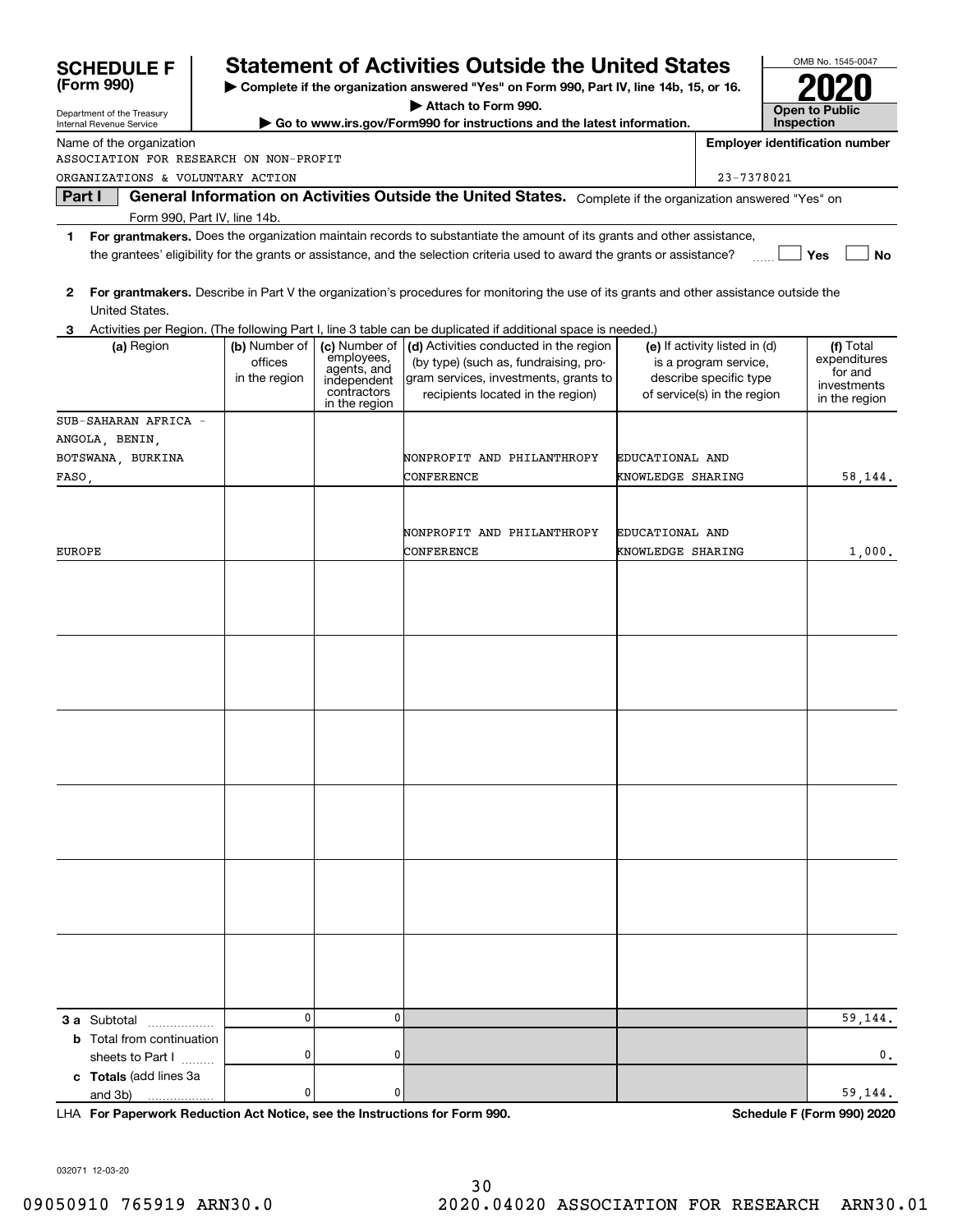|  | ASSOCIATION FOR RESEARCH ON NON-PROFIT |  |  |  |  |
|--|----------------------------------------|--|--|--|--|
|--|----------------------------------------|--|--|--|--|

Part II | Grants and Other Assistance to Organizations or Entities Outside the United States. Complete if the organization answered "Yes" on Form 990, Part IV, line 15, for any recipient who received more than \$5,000. Part II can be duplicated if additional space is needed.

| $\mathbf{1}$<br>(a) Name of organization | (b) IRS code section<br>and EIN (if applicable)                                                                                                                                              | (c) Region | (d) Purpose of<br>grant                                                                                                                 | (e) Amount<br>of cash grant | (f) Manner of<br>cash disbursement | (g) Amount of<br>noncash<br>assistance | (h) Description<br>of noncash<br>assistance | (i) Method of<br>valuation (book, FMV,<br>appraisal, other) |  |
|------------------------------------------|----------------------------------------------------------------------------------------------------------------------------------------------------------------------------------------------|------------|-----------------------------------------------------------------------------------------------------------------------------------------|-----------------------------|------------------------------------|----------------------------------------|---------------------------------------------|-------------------------------------------------------------|--|
|                                          |                                                                                                                                                                                              |            |                                                                                                                                         |                             |                                    |                                        |                                             |                                                             |  |
|                                          |                                                                                                                                                                                              |            |                                                                                                                                         |                             |                                    |                                        |                                             |                                                             |  |
|                                          |                                                                                                                                                                                              |            |                                                                                                                                         |                             |                                    |                                        |                                             |                                                             |  |
|                                          |                                                                                                                                                                                              |            |                                                                                                                                         |                             |                                    |                                        |                                             |                                                             |  |
|                                          |                                                                                                                                                                                              |            |                                                                                                                                         |                             |                                    |                                        |                                             |                                                             |  |
|                                          |                                                                                                                                                                                              |            |                                                                                                                                         |                             |                                    |                                        |                                             |                                                             |  |
|                                          |                                                                                                                                                                                              |            |                                                                                                                                         |                             |                                    |                                        |                                             |                                                             |  |
|                                          |                                                                                                                                                                                              |            |                                                                                                                                         |                             |                                    |                                        |                                             |                                                             |  |
|                                          |                                                                                                                                                                                              |            |                                                                                                                                         |                             |                                    |                                        |                                             |                                                             |  |
|                                          |                                                                                                                                                                                              |            |                                                                                                                                         |                             |                                    |                                        |                                             |                                                             |  |
|                                          |                                                                                                                                                                                              |            |                                                                                                                                         |                             |                                    |                                        |                                             |                                                             |  |
|                                          |                                                                                                                                                                                              |            |                                                                                                                                         |                             |                                    |                                        |                                             |                                                             |  |
|                                          |                                                                                                                                                                                              |            |                                                                                                                                         |                             |                                    |                                        |                                             |                                                             |  |
|                                          |                                                                                                                                                                                              |            |                                                                                                                                         |                             |                                    |                                        |                                             |                                                             |  |
|                                          |                                                                                                                                                                                              |            |                                                                                                                                         |                             |                                    |                                        |                                             |                                                             |  |
|                                          |                                                                                                                                                                                              |            |                                                                                                                                         |                             |                                    |                                        |                                             |                                                             |  |
| $\mathbf{2}$                             |                                                                                                                                                                                              |            | Enter total number of recipient organizations listed above that are recognized as charities by the foreign country, recognized as a tax |                             |                                    |                                        |                                             |                                                             |  |
|                                          | exempt 501(c)(3) organization by the IRS, or for which the grantee or counsel has provided a section 501(c)(3) equivalency letter<br>3 Enter total number of other organizations or entities |            |                                                                                                                                         |                             |                                    |                                        |                                             |                                                             |  |

**Schedule F (Form 990) 2020**

**2**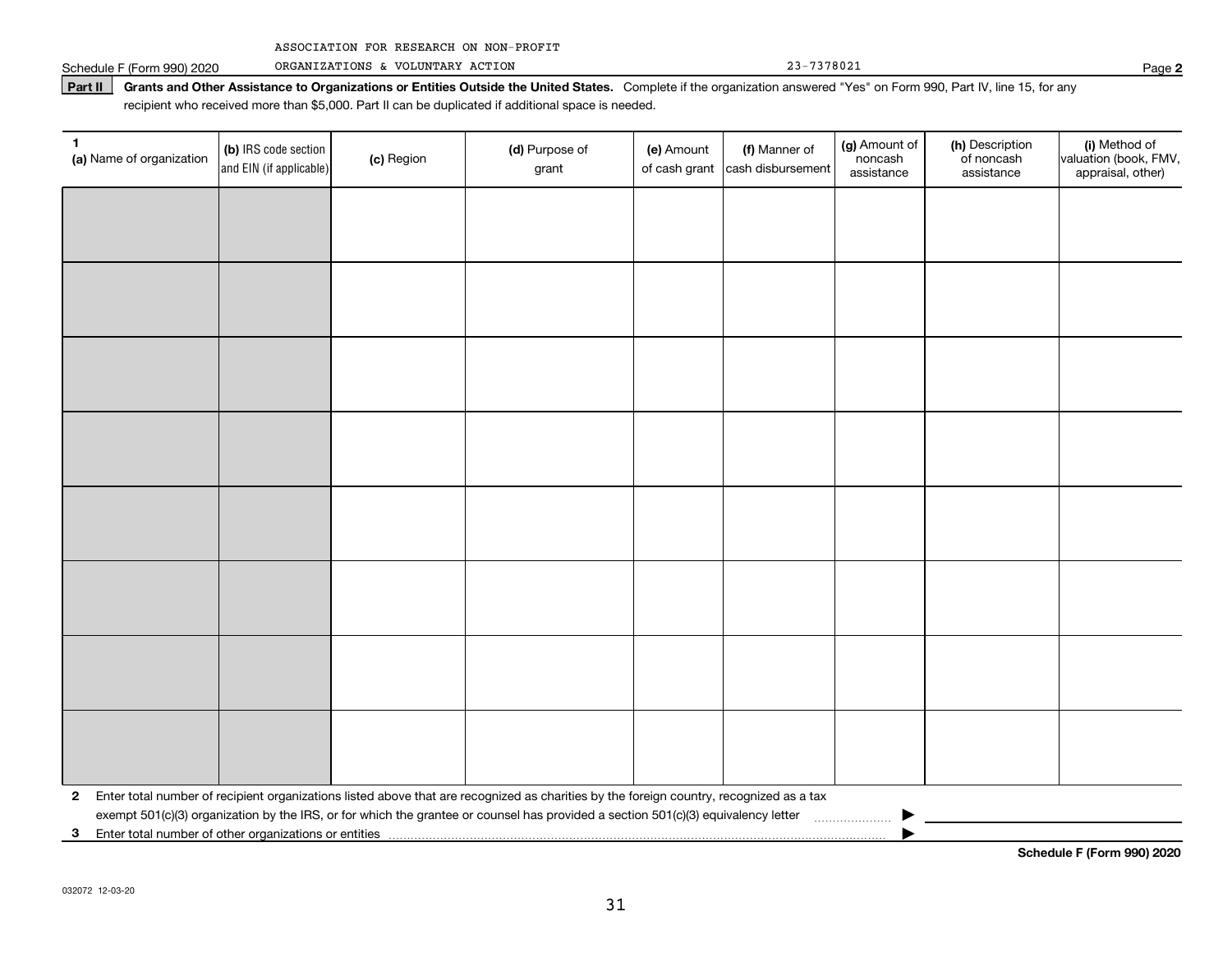| ASSOCIATION FOR RESEARCH ON NON-PROFIT |  |  |  |  |
|----------------------------------------|--|--|--|--|
|----------------------------------------|--|--|--|--|

| Part III Grants and Other Assistance to Individuals Outside the United States. Complete if the organization answered "Yes" on Form 990, Part IV, line 16.<br>Part III can be duplicated if additional space is needed. |                             |                             |                                    |                                        |                                          |                                                                |
|------------------------------------------------------------------------------------------------------------------------------------------------------------------------------------------------------------------------|-----------------------------|-----------------------------|------------------------------------|----------------------------------------|------------------------------------------|----------------------------------------------------------------|
| (b) Region                                                                                                                                                                                                             | (c) Number of<br>recipients | (d) Amount of<br>cash grant | (e) Manner of<br>cash disbursement | (f) Amount of<br>noncash<br>assistance | (g) Description of<br>noncash assistance | (h) Method of<br>valuation<br>(book, FMV,<br>appraisal, other) |
|                                                                                                                                                                                                                        |                             |                             |                                    |                                        |                                          |                                                                |
|                                                                                                                                                                                                                        |                             |                             |                                    |                                        |                                          |                                                                |
|                                                                                                                                                                                                                        |                             |                             |                                    |                                        |                                          |                                                                |
|                                                                                                                                                                                                                        |                             |                             |                                    |                                        |                                          |                                                                |
|                                                                                                                                                                                                                        |                             |                             |                                    |                                        |                                          |                                                                |
|                                                                                                                                                                                                                        |                             |                             |                                    |                                        |                                          |                                                                |
|                                                                                                                                                                                                                        |                             |                             |                                    |                                        |                                          |                                                                |
|                                                                                                                                                                                                                        |                             |                             |                                    |                                        |                                          |                                                                |
|                                                                                                                                                                                                                        |                             |                             |                                    |                                        |                                          |                                                                |
|                                                                                                                                                                                                                        |                             |                             |                                    |                                        |                                          |                                                                |
|                                                                                                                                                                                                                        |                             |                             |                                    |                                        |                                          |                                                                |

**Schedule F (Form 990) 2020**

**3**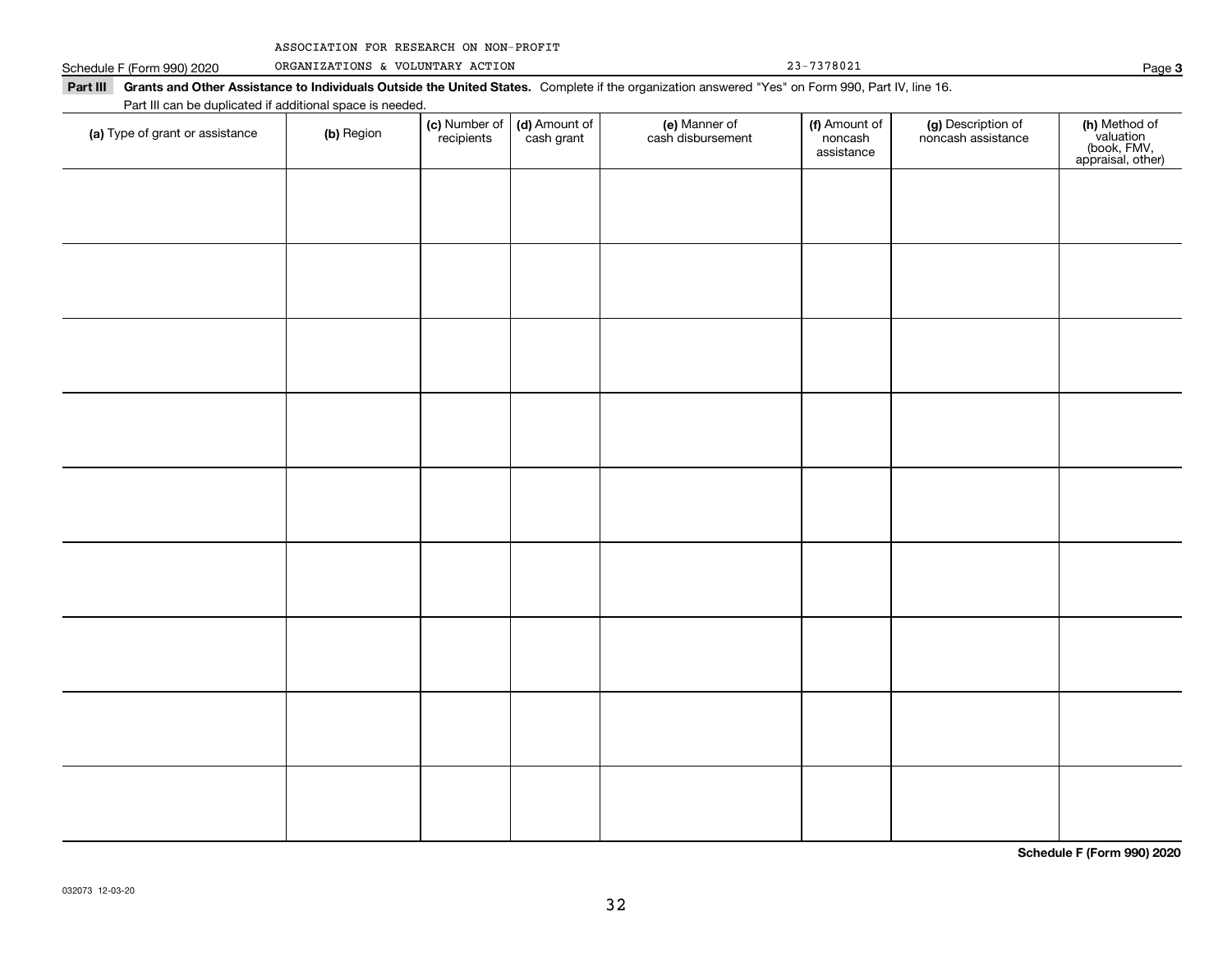| <b>Part IV</b> | <b>Foreign Forms</b>                                                                                           |     |                |
|----------------|----------------------------------------------------------------------------------------------------------------|-----|----------------|
|                |                                                                                                                |     |                |
| 1              | Was the organization a U.S. transferor of property to a foreign corporation during the tax year? If "Yes."     |     |                |
|                | the organization may be required to file Form 926, Return by a U.S. Transferor of Property to a Foreign        |     |                |
|                |                                                                                                                | Yes | X<br><b>No</b> |
| $\mathbf{2}$   | Did the organization have an interest in a foreign trust during the tax year? If "Yes," the organization may   |     |                |
|                | be required to separately file Form 3520, Annual Return To Report Transactions With Foreign Trusts and         |     |                |
|                | Receipt of Certain Foreign Gifts, and/or Form 3520-A, Annual Information Return of Foreign Trust With a        |     |                |
|                |                                                                                                                | Yes | x<br>No        |
| 3              | Did the organization have an ownership interest in a foreign corporation during the tax year? If "Yes."        |     |                |
|                | the organization may be required to file Form 5471, Information Return of U.S. Persons With Respect to         |     |                |
|                |                                                                                                                | Yes | x<br>No        |
| 4              | Was the organization a direct or indirect shareholder of a passive foreign investment company or a             |     |                |
|                | qualified electing fund during the tax year? If "Yes," the organization may be required to file Form 8621,     |     |                |
|                | Information Return by a Shareholder of a Passive Foreign Investment Company or Qualified Electing              |     |                |
|                | Fund (see Instructions for Form 8621) manufactured control to the control of the control of the control of the | Yes | x<br><b>No</b> |
| 5              | Did the organization have an ownership interest in a foreign partnership during the tax year? If "Yes."        |     |                |
|                | the organization may be required to file Form 8865, Return of U.S. Persons With Respect to Certain             |     |                |
|                | Foreign Partnerships (see Instructions for Form 8865) manufactured continuum continuum continuum continuum con | Yes | X<br>No        |
| 6              | Did the organization have any operations in or related to any boycotting countries during the tax year? If     |     |                |
|                | "Yes," the organization may be required to separately file Form 5713, International Boycott Report (see        |     |                |
|                |                                                                                                                | Yes |                |
|                |                                                                                                                |     |                |

**Schedule F (Form 990) 2020**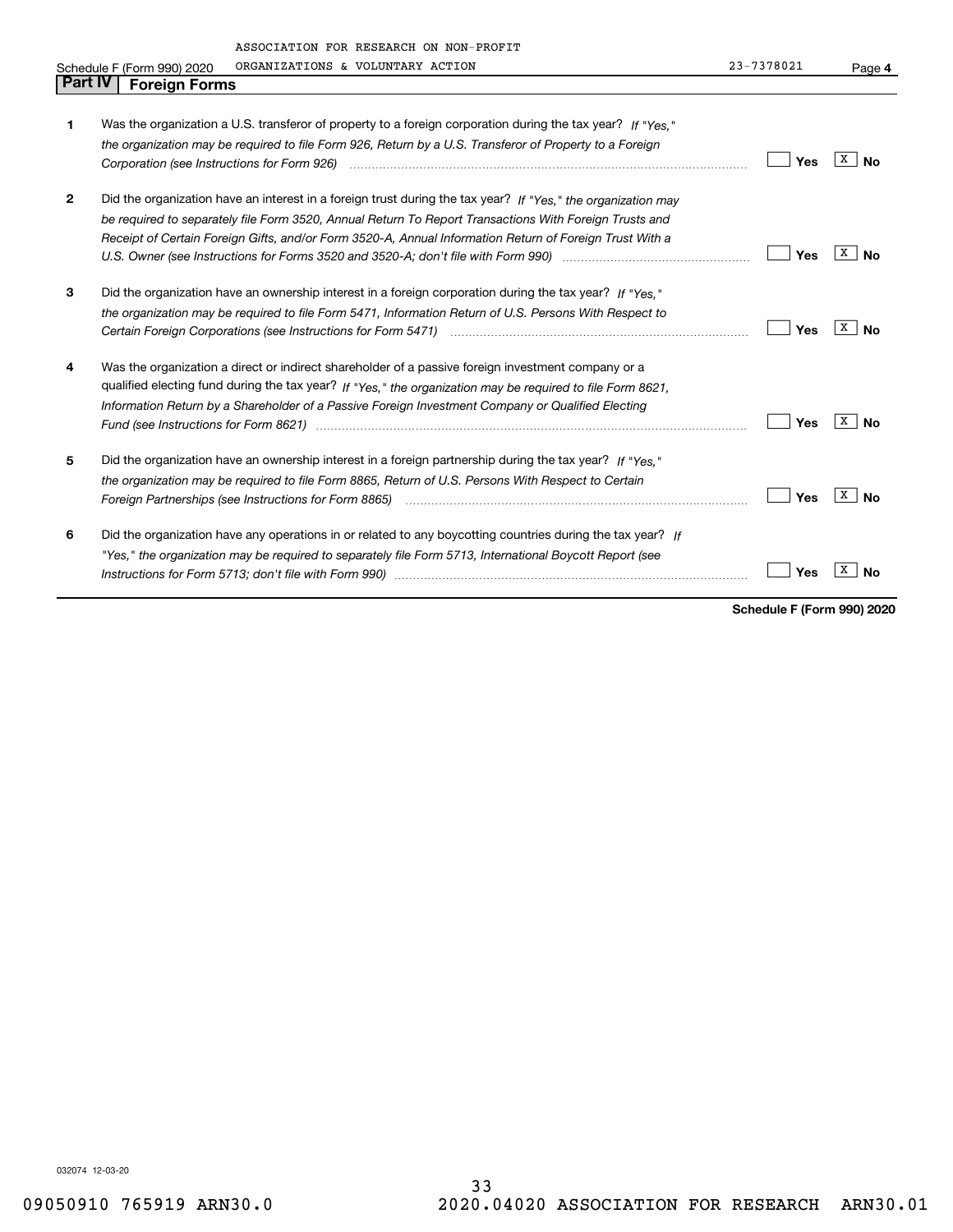| ASSOCIATION FOR RESEARCH ON NON-PROFIT |  |  |
|----------------------------------------|--|--|
|                                        |  |  |

|                 | Schedule F (Form 990) 2020      | ORGANIZATIONS & VOLUNTARY ACTION                                                                                                      | $23 - 7378021$<br>Page 5   |
|-----------------|---------------------------------|---------------------------------------------------------------------------------------------------------------------------------------|----------------------------|
| <b>Part V</b>   | <b>Supplemental Information</b> |                                                                                                                                       |                            |
|                 |                                 | Provide the information required by Part I, line 2 (monitoring of funds); Part I, line 3, column (f) (accounting method; amounts of   |                            |
|                 |                                 | investments vs. expenditures per region); Part II, line 1 (accounting method); Part III (accounting method); and Part III, column (c) |                            |
|                 |                                 | (estimated number of recipients), as applicable. Also complete this part to provide any additional information. See instructions.     |                            |
|                 |                                 |                                                                                                                                       |                            |
|                 |                                 |                                                                                                                                       |                            |
|                 |                                 |                                                                                                                                       |                            |
|                 |                                 |                                                                                                                                       |                            |
|                 |                                 |                                                                                                                                       |                            |
|                 |                                 |                                                                                                                                       |                            |
|                 |                                 |                                                                                                                                       |                            |
|                 |                                 |                                                                                                                                       |                            |
|                 |                                 |                                                                                                                                       |                            |
|                 |                                 |                                                                                                                                       |                            |
|                 |                                 |                                                                                                                                       |                            |
|                 |                                 |                                                                                                                                       |                            |
|                 |                                 |                                                                                                                                       |                            |
|                 |                                 |                                                                                                                                       |                            |
|                 |                                 |                                                                                                                                       |                            |
|                 |                                 |                                                                                                                                       |                            |
|                 |                                 |                                                                                                                                       |                            |
|                 |                                 |                                                                                                                                       |                            |
|                 |                                 |                                                                                                                                       |                            |
|                 |                                 |                                                                                                                                       |                            |
|                 |                                 |                                                                                                                                       |                            |
|                 |                                 |                                                                                                                                       |                            |
|                 |                                 |                                                                                                                                       |                            |
|                 |                                 |                                                                                                                                       |                            |
|                 |                                 |                                                                                                                                       |                            |
|                 |                                 |                                                                                                                                       |                            |
|                 |                                 |                                                                                                                                       |                            |
|                 |                                 |                                                                                                                                       |                            |
|                 |                                 |                                                                                                                                       |                            |
|                 |                                 |                                                                                                                                       |                            |
|                 |                                 |                                                                                                                                       |                            |
|                 |                                 |                                                                                                                                       |                            |
|                 |                                 |                                                                                                                                       |                            |
|                 |                                 |                                                                                                                                       |                            |
|                 |                                 |                                                                                                                                       |                            |
|                 |                                 |                                                                                                                                       |                            |
|                 |                                 |                                                                                                                                       |                            |
|                 |                                 |                                                                                                                                       |                            |
|                 |                                 |                                                                                                                                       |                            |
|                 |                                 |                                                                                                                                       |                            |
|                 |                                 |                                                                                                                                       |                            |
|                 |                                 |                                                                                                                                       |                            |
|                 |                                 |                                                                                                                                       |                            |
|                 |                                 |                                                                                                                                       |                            |
|                 |                                 |                                                                                                                                       |                            |
|                 |                                 |                                                                                                                                       |                            |
|                 |                                 |                                                                                                                                       |                            |
|                 |                                 |                                                                                                                                       |                            |
|                 |                                 |                                                                                                                                       |                            |
|                 |                                 |                                                                                                                                       |                            |
| 032075 12-03-20 |                                 |                                                                                                                                       | Schedule F (Form 990) 2020 |
|                 |                                 | 34                                                                                                                                    |                            |
|                 | −                               |                                                                                                                                       |                            |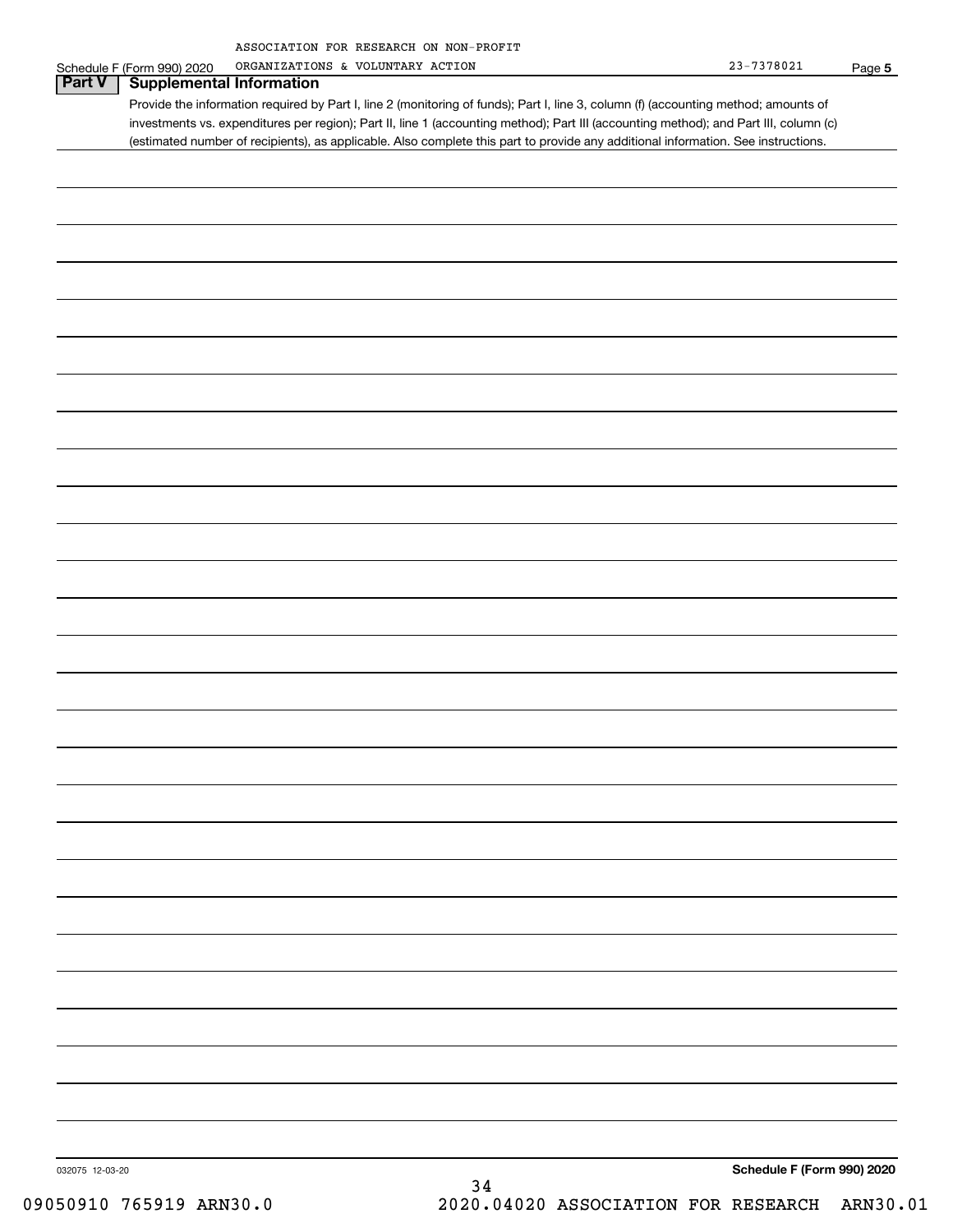| <b>Compensation Information</b><br><b>SCHEDULE J</b>                                |                                                                                                                                                                                                               |                                                                                                              |                                                                                                                        |  | OMB No. 1545-0047                     |     |    |  |  |
|-------------------------------------------------------------------------------------|---------------------------------------------------------------------------------------------------------------------------------------------------------------------------------------------------------------|--------------------------------------------------------------------------------------------------------------|------------------------------------------------------------------------------------------------------------------------|--|---------------------------------------|-----|----|--|--|
| (Form 990)<br>For certain Officers, Directors, Trustees, Key Employees, and Highest |                                                                                                                                                                                                               |                                                                                                              |                                                                                                                        |  |                                       |     |    |  |  |
|                                                                                     | <b>Compensated Employees</b>                                                                                                                                                                                  |                                                                                                              |                                                                                                                        |  |                                       |     |    |  |  |
|                                                                                     | Complete if the organization answered "Yes" on Form 990, Part IV, line 23.<br>Attach to Form 990.                                                                                                             |                                                                                                              |                                                                                                                        |  | Open to Public                        |     |    |  |  |
|                                                                                     | Department of the Treasury<br>Internal Revenue Service<br>Go to www.irs.gov/Form990 for instructions and the latest information.                                                                              |                                                                                                              |                                                                                                                        |  | <b>Inspection</b>                     |     |    |  |  |
|                                                                                     | Name of the organization<br>ASSOCIATION FOR RESEARCH ON NON-PROFIT                                                                                                                                            |                                                                                                              |                                                                                                                        |  | <b>Employer identification number</b> |     |    |  |  |
|                                                                                     |                                                                                                                                                                                                               | ORGANIZATIONS & VOLUNTARY ACTION                                                                             |                                                                                                                        |  | 23-7378021                            |     |    |  |  |
| <b>Questions Regarding Compensation</b><br>Part I                                   |                                                                                                                                                                                                               |                                                                                                              |                                                                                                                        |  |                                       |     |    |  |  |
|                                                                                     |                                                                                                                                                                                                               |                                                                                                              |                                                                                                                        |  |                                       | Yes | No |  |  |
|                                                                                     | <b>1a</b> Check the appropriate box(es) if the organization provided any of the following to or for a person listed on Form 990,                                                                              |                                                                                                              |                                                                                                                        |  |                                       |     |    |  |  |
|                                                                                     | Part VII, Section A, line 1a. Complete Part III to provide any relevant information regarding these items.                                                                                                    |                                                                                                              |                                                                                                                        |  |                                       |     |    |  |  |
|                                                                                     | First-class or charter travel                                                                                                                                                                                 |                                                                                                              | Housing allowance or residence for personal use                                                                        |  |                                       |     |    |  |  |
|                                                                                     | Travel for companions                                                                                                                                                                                         |                                                                                                              | Payments for business use of personal residence                                                                        |  |                                       |     |    |  |  |
|                                                                                     |                                                                                                                                                                                                               | Tax indemnification and gross-up payments                                                                    | Health or social club dues or initiation fees                                                                          |  |                                       |     |    |  |  |
|                                                                                     | Discretionary spending account                                                                                                                                                                                |                                                                                                              | Personal services (such as maid, chauffeur, chef)                                                                      |  |                                       |     |    |  |  |
|                                                                                     |                                                                                                                                                                                                               |                                                                                                              |                                                                                                                        |  |                                       |     |    |  |  |
|                                                                                     |                                                                                                                                                                                                               |                                                                                                              | <b>b</b> If any of the boxes on line 1a are checked, did the organization follow a written policy regarding payment or |  |                                       |     |    |  |  |
|                                                                                     |                                                                                                                                                                                                               |                                                                                                              | reimbursement or provision of all of the expenses described above? If "No," complete Part III to explain               |  | 1b                                    |     |    |  |  |
| 2                                                                                   |                                                                                                                                                                                                               |                                                                                                              | Did the organization require substantiation prior to reimbursing or allowing expenses incurred by all directors,       |  |                                       |     |    |  |  |
|                                                                                     |                                                                                                                                                                                                               |                                                                                                              | trustees, and officers, including the CEO/Executive Director, regarding the items checked on line 1a?                  |  | $\mathbf{2}$                          |     |    |  |  |
|                                                                                     |                                                                                                                                                                                                               |                                                                                                              |                                                                                                                        |  |                                       |     |    |  |  |
| з                                                                                   |                                                                                                                                                                                                               |                                                                                                              | Indicate which, if any, of the following the organization used to establish the compensation of the organization's     |  |                                       |     |    |  |  |
|                                                                                     |                                                                                                                                                                                                               |                                                                                                              | CEO/Executive Director. Check all that apply. Do not check any boxes for methods used by a related organization to     |  |                                       |     |    |  |  |
|                                                                                     |                                                                                                                                                                                                               | establish compensation of the CEO/Executive Director, but explain in Part III.                               |                                                                                                                        |  |                                       |     |    |  |  |
|                                                                                     | Compensation committee<br>Written employment contract                                                                                                                                                         |                                                                                                              |                                                                                                                        |  |                                       |     |    |  |  |
|                                                                                     |                                                                                                                                                                                                               | Independent compensation consultant                                                                          | Compensation survey or study                                                                                           |  |                                       |     |    |  |  |
|                                                                                     | Form 990 of other organizations                                                                                                                                                                               |                                                                                                              | Approval by the board or compensation committee                                                                        |  |                                       |     |    |  |  |
| 4                                                                                   |                                                                                                                                                                                                               | During the year, did any person listed on Form 990, Part VII, Section A, line 1a, with respect to the filing |                                                                                                                        |  |                                       |     |    |  |  |
|                                                                                     | organization or a related organization:                                                                                                                                                                       |                                                                                                              |                                                                                                                        |  |                                       |     |    |  |  |
|                                                                                     |                                                                                                                                                                                                               | Receive a severance payment or change-of-control payment?                                                    |                                                                                                                        |  | 4a                                    |     | х  |  |  |
| b                                                                                   |                                                                                                                                                                                                               | Participate in or receive payment from a supplemental nonqualified retirement plan?                          |                                                                                                                        |  | 4b                                    |     | X  |  |  |
| с                                                                                   |                                                                                                                                                                                                               |                                                                                                              |                                                                                                                        |  | 4c                                    |     | X  |  |  |
|                                                                                     | Participate in or receive payment from an equity-based compensation arrangement?<br>If "Yes" to any of lines 4a-c, list the persons and provide the applicable amounts for each item in Part III.             |                                                                                                              |                                                                                                                        |  |                                       |     |    |  |  |
|                                                                                     |                                                                                                                                                                                                               |                                                                                                              |                                                                                                                        |  |                                       |     |    |  |  |
|                                                                                     |                                                                                                                                                                                                               |                                                                                                              |                                                                                                                        |  |                                       |     |    |  |  |
|                                                                                     | Only section 501(c)(3), 501(c)(4), and 501(c)(29) organizations must complete lines 5-9.<br>For persons listed on Form 990, Part VII, Section A, line 1a, did the organization pay or accrue any compensation |                                                                                                              |                                                                                                                        |  |                                       |     |    |  |  |
|                                                                                     | contingent on the revenues of:                                                                                                                                                                                |                                                                                                              |                                                                                                                        |  |                                       |     |    |  |  |
| a                                                                                   |                                                                                                                                                                                                               |                                                                                                              |                                                                                                                        |  | 5а                                    |     | х  |  |  |
|                                                                                     |                                                                                                                                                                                                               |                                                                                                              |                                                                                                                        |  | <b>5b</b>                             |     | X  |  |  |
|                                                                                     |                                                                                                                                                                                                               | If "Yes" on line 5a or 5b, describe in Part III.                                                             |                                                                                                                        |  |                                       |     |    |  |  |
| 6                                                                                   |                                                                                                                                                                                                               |                                                                                                              | For persons listed on Form 990, Part VII, Section A, line 1a, did the organization pay or accrue any compensation      |  |                                       |     |    |  |  |
|                                                                                     | contingent on the net earnings of:                                                                                                                                                                            |                                                                                                              |                                                                                                                        |  |                                       |     |    |  |  |
| a                                                                                   |                                                                                                                                                                                                               |                                                                                                              |                                                                                                                        |  | 6a                                    |     | х  |  |  |
|                                                                                     |                                                                                                                                                                                                               |                                                                                                              |                                                                                                                        |  | 6b                                    |     | X  |  |  |
|                                                                                     |                                                                                                                                                                                                               | If "Yes" on line 6a or 6b, describe in Part III.                                                             |                                                                                                                        |  |                                       |     |    |  |  |
|                                                                                     | 7 For persons listed on Form 990, Part VII, Section A, line 1a, did the organization provide any nonfixed payments                                                                                            |                                                                                                              |                                                                                                                        |  |                                       |     |    |  |  |
|                                                                                     |                                                                                                                                                                                                               |                                                                                                              |                                                                                                                        |  | 7                                     |     | х  |  |  |
| 8                                                                                   |                                                                                                                                                                                                               |                                                                                                              | Were any amounts reported on Form 990, Part VII, paid or accrued pursuant to a contract that was subject to the        |  |                                       |     |    |  |  |
|                                                                                     | initial contract exception described in Regulations section 53.4958-4(a)(3)? If "Yes," describe in Part III                                                                                                   |                                                                                                              |                                                                                                                        |  |                                       |     | х  |  |  |
| 9                                                                                   |                                                                                                                                                                                                               | If "Yes" on line 8, did the organization also follow the rebuttable presumption procedure described in       |                                                                                                                        |  |                                       |     |    |  |  |
|                                                                                     |                                                                                                                                                                                                               |                                                                                                              |                                                                                                                        |  | 9                                     |     |    |  |  |
|                                                                                     |                                                                                                                                                                                                               | LHA For Paperwork Reduction Act Notice, see the Instructions for Form 990.                                   |                                                                                                                        |  | Schedule J (Form 990) 2020            |     |    |  |  |

032111 12-07-20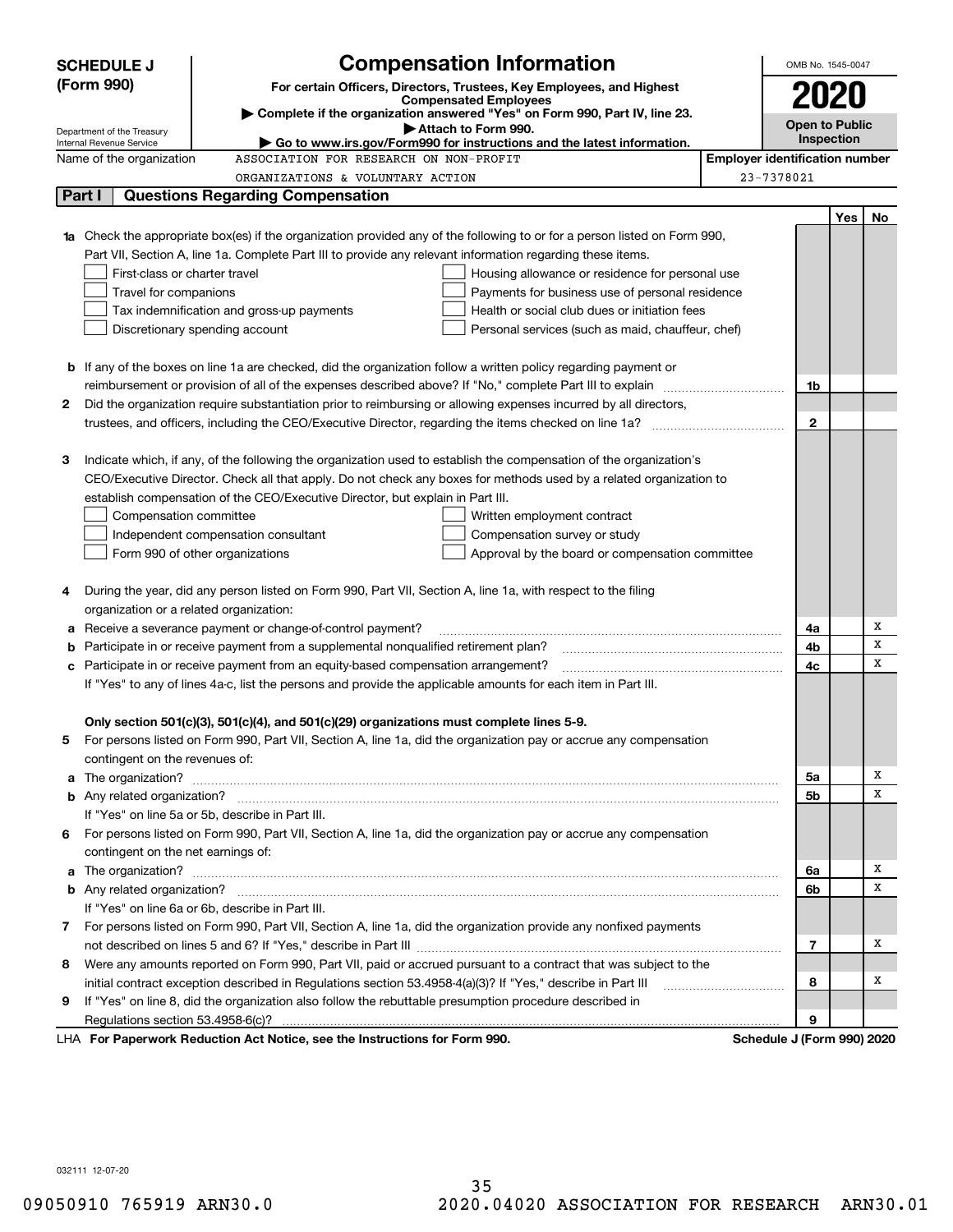ORGANIZATIONS & VOLUNTARY ACTION

**Part II Officers, Directors, Trustees, Key Employees, and Highest Compensated Employees.**  Schedule J (Form 990) 2020 Page Use duplicate copies if additional space is needed.

For each individual whose compensation must be reported on Schedule J, report compensation from the organization on row (i) and from related organizations, described in the instructions, on row (ii). Do not list any individuals that aren't listed on Form 990, Part VII.

**Note:**  The sum of columns (B)(i)-(iii) for each listed individual must equal the total amount of Form 990, Part VII, Section A, line 1a, applicable column (D) and (E) amounts for that individual.

| (A) Name and Title     |                    | (B) Breakdown of W-2 and/or 1099-MISC compensation |                                                                                                                          |               | (C) Retirement and | (D) Nontaxable                                             | (E) Total of columns | (F) Compensation |
|------------------------|--------------------|----------------------------------------------------|--------------------------------------------------------------------------------------------------------------------------|---------------|--------------------|------------------------------------------------------------|----------------------|------------------|
|                        |                    | (i) Base<br>compensation                           | other deferred<br>(ii) Bonus &<br>(iii) Other<br>compensation<br>incentive<br>reportable<br>compensation<br>compensation | benefits      | $(B)(i)-(D)$       | in column (B)<br>reported as deferred<br>on prior Form 990 |                      |                  |
| LYNNETTE COOK<br>(1)   | (i)                | $\mathfrak o$ .                                    | $\mathfrak o$ .                                                                                                          | $\mathbf 0$ . | $\mathfrak o$ .    | $\mathfrak o$ .                                            | $\mathbf{0}$ .       | $\mathbf 0$ .    |
| NEW EXECUTIVE DIRECTOR | <u>(ii)</u>        | 110,000.                                           | $\mathsf{0}$ .                                                                                                           | 0.            | $\mathsf{0}$ .     | 43,131.                                                    | 153,131.             | $\mathbf 0$ .    |
|                        | (i)                |                                                    |                                                                                                                          |               |                    |                                                            |                      |                  |
|                        | <u>(ii)</u>        |                                                    |                                                                                                                          |               |                    |                                                            |                      |                  |
|                        | $(\sf{i})$         |                                                    |                                                                                                                          |               |                    |                                                            |                      |                  |
|                        | <u>(ii)</u>        |                                                    |                                                                                                                          |               |                    |                                                            |                      |                  |
|                        | $(\sf{i})$         |                                                    |                                                                                                                          |               |                    |                                                            |                      |                  |
|                        | <u>(ii)</u>        |                                                    |                                                                                                                          |               |                    |                                                            |                      |                  |
|                        | $(\sf{i})$         |                                                    |                                                                                                                          |               |                    |                                                            |                      |                  |
|                        | <u>(ii)</u>        |                                                    |                                                                                                                          |               |                    |                                                            |                      |                  |
|                        | (i)                |                                                    |                                                                                                                          |               |                    |                                                            |                      |                  |
|                        | <u>(ii)</u><br>(i) |                                                    |                                                                                                                          |               |                    |                                                            |                      |                  |
|                        | <u>(ii)</u>        |                                                    |                                                                                                                          |               |                    |                                                            |                      |                  |
|                        | (i)                |                                                    |                                                                                                                          |               |                    |                                                            |                      |                  |
|                        | <u>(ii)</u>        |                                                    |                                                                                                                          |               |                    |                                                            |                      |                  |
|                        | (i)                |                                                    |                                                                                                                          |               |                    |                                                            |                      |                  |
|                        | <u>(ii)</u>        |                                                    |                                                                                                                          |               |                    |                                                            |                      |                  |
|                        | (i)                |                                                    |                                                                                                                          |               |                    |                                                            |                      |                  |
|                        | <u>(ii)</u>        |                                                    |                                                                                                                          |               |                    |                                                            |                      |                  |
|                        | (i)                |                                                    |                                                                                                                          |               |                    |                                                            |                      |                  |
|                        | <u>(ii)</u>        |                                                    |                                                                                                                          |               |                    |                                                            |                      |                  |
|                        | (i)                |                                                    |                                                                                                                          |               |                    |                                                            |                      |                  |
|                        | <u>(ii)</u>        |                                                    |                                                                                                                          |               |                    |                                                            |                      |                  |
|                        | (i)                |                                                    |                                                                                                                          |               |                    |                                                            |                      |                  |
|                        | <u>(ii)</u>        |                                                    |                                                                                                                          |               |                    |                                                            |                      |                  |
|                        | (i)                |                                                    |                                                                                                                          |               |                    |                                                            |                      |                  |
|                        | <u>(ii)</u>        |                                                    |                                                                                                                          |               |                    |                                                            |                      |                  |
|                        | (i)<br><u>(ii)</u> |                                                    |                                                                                                                          |               |                    |                                                            |                      |                  |
|                        | (i)                |                                                    |                                                                                                                          |               |                    |                                                            |                      |                  |
|                        | (ii)               |                                                    |                                                                                                                          |               |                    |                                                            |                      |                  |
|                        |                    |                                                    |                                                                                                                          |               |                    |                                                            |                      |                  |

**Schedule J (Form 990) 2020**

**2**

23-7378021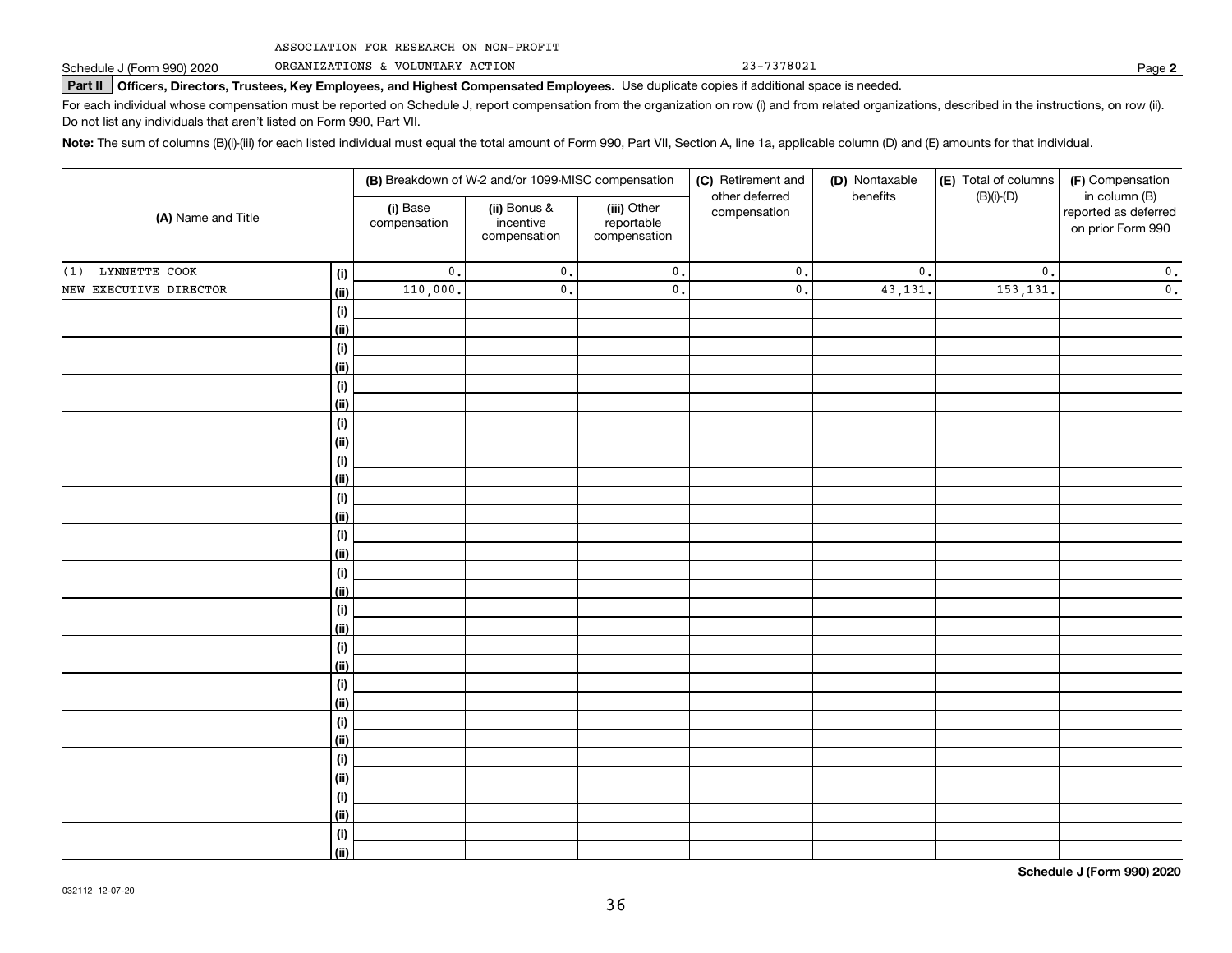ORGANIZATIONS & VOLUNTARY ACTION

Page 3

### **Part III Supplemental Information**

Schedule J (Form 990) 2020 ORGANIZATIONS & VOLUNTARY ACTION<br>Part III Supplemental Information<br>Provide the information, explanation, or descriptions required for Part I, lines 1a, 1b, 3, 4a, 4b, 4c, 5a, 5b, 6a, 6b, 7, and 8

**Schedule J (Form 990) 2020**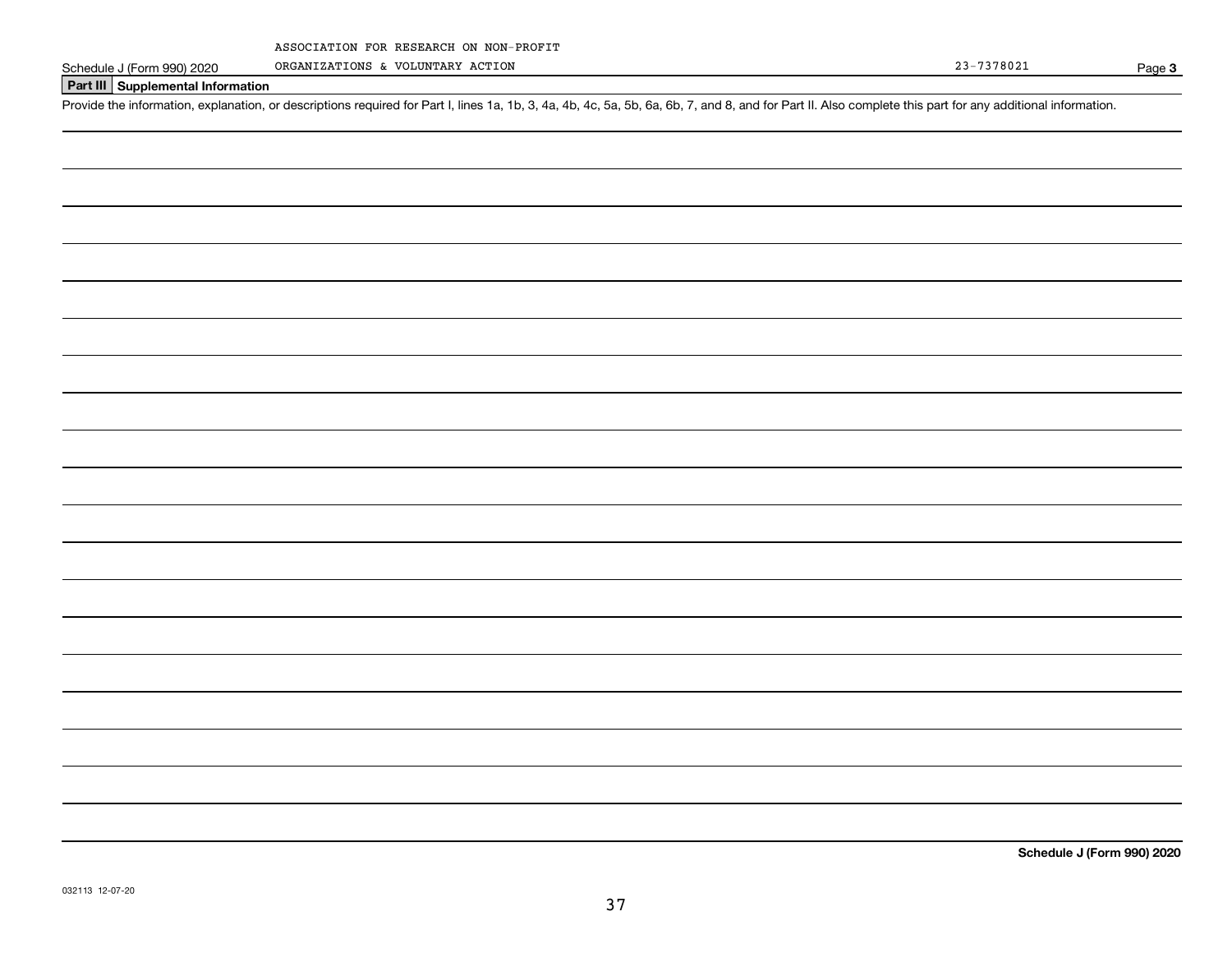| <b>SCHEDULE O</b>                                      | Supplemental Information to Form 990 or 990-EZ                                                                                                         |                                              | OMB No. 1545-0047                                   |
|--------------------------------------------------------|--------------------------------------------------------------------------------------------------------------------------------------------------------|----------------------------------------------|-----------------------------------------------------|
| (Form 990 or 990-EZ)                                   | Complete to provide information for responses to specific questions on                                                                                 |                                              |                                                     |
| Department of the Treasury<br>Internal Revenue Service | Form 990 or 990-EZ or to provide any additional information.<br>Attach to Form 990 or 990-EZ.<br>Go to www.irs.gov/Form990 for the latest information. |                                              | <b>Open to Public</b><br>Inspection                 |
| Name of the organization                               | ASSOCIATION FOR RESEARCH ON NON-PROFIT                                                                                                                 |                                              | <b>Employer identification number</b><br>23-7378021 |
|                                                        | ORGANIZATIONS & VOLUNTARY ACTION                                                                                                                       |                                              |                                                     |
|                                                        | FORM 990, PART I, LINE 1, DESCRIPTION OF ORGANIZATION MISSION:                                                                                         |                                              |                                                     |
|                                                        | INTERDISCIPLINARY COMMUNITY OF PEOPLE DEDICATED TO FOSTERING THROUGH                                                                                   |                                              |                                                     |
|                                                        | RESEARCH AND EDUCATION THE CREATION, APPLICATION, AND DISSEMINATION OF                                                                                 |                                              |                                                     |
|                                                        | KNOWLEDGE ON NONPROFIT ORGANIZATIONS, PHILANTHROPY, CIVIL SOCIETY, AND                                                                                 |                                              |                                                     |
|                                                        | VOLUNTARY ACTION. ARNOVA IS THE US - BASED, NATIONAL AND INTERNATIONAL                                                                                 |                                              |                                                     |
|                                                        | ASSOCIATION THAT CONNECTS SCHOLARS, TEACHERS, AND PRACTICE LEADERS                                                                                     |                                              |                                                     |
|                                                        | INTERESTED IN RESEARCH ON NONPROFIT ORGANIZATIONS, VOLUNTARY ACTION,                                                                                   |                                              |                                                     |
|                                                        | PHILANTHROPY, AND CIVIL SOCIETY. ARNOVA IS A NEUTRAL, OPEN FORUM                                                                                       |                                              |                                                     |
|                                                        | COMMITTED TO STRENGTHENING THE RESEARCH ABOUT AND HELPING BETTER                                                                                       |                                              |                                                     |
| PRACTICE IN THESE REALMS.                              |                                                                                                                                                        |                                              |                                                     |
|                                                        |                                                                                                                                                        |                                              |                                                     |
|                                                        | FORM 990, PART III, LINE 1, DESCRIPTION OF ORGANIZATION MISSION:                                                                                       |                                              |                                                     |
|                                                        | BASED, NATIONAL AND INTERNATIONAL ASSOCIATION THAT CONNECTS SCHOLARS,                                                                                  |                                              |                                                     |
|                                                        | TEACHERS, AND PRACTICE LEADERS INTERESTED IN RESEARCH ON NONPROFIT                                                                                     |                                              |                                                     |
|                                                        | ORGANIZATIONS VOLUNTARY ACTION PHILANTHROPY AND CIVIL SOCIETY.                                                                                         |                                              |                                                     |
|                                                        | ARNOVA IS A NEUTRAL, OPEN FORUM COMMITTED TO STRENGTHENING THE RESEARCH                                                                                |                                              |                                                     |
|                                                        | ABOUT AND HELPING BETTER PRACTICE IN THESE REALMS.                                                                                                     |                                              |                                                     |
|                                                        |                                                                                                                                                        |                                              |                                                     |
| FORM 990, PART VI, SECTION A, LINE 3:                  |                                                                                                                                                        |                                              |                                                     |
|                                                        | ARNOVA HAS ENTERED INTO AN AGREEMENT WITH INDIANA UNIVERSITY WHERE THE                                                                                 |                                              |                                                     |
|                                                        | EMPLOYEES OF THE ORGANIZATION ARE PROVIDED BY THE UNIVERSITY. ARNOVA                                                                                   |                                              |                                                     |
|                                                        | RETAINS THE RIGHT TO ALL HIRING AND FIRING DECISIONS. THE UNIVERSITY IS THE                                                                            |                                              |                                                     |
|                                                        | EMPLOYER OF RECORD. ARNOVA REIMBURSES THE UNIVERSITY FOR COMPENSATION                                                                                  |                                              |                                                     |
|                                                        | BENEFITS AND TAXES. IN ADDITION, ARNOVA PAYS THE UNIVERSITY A SMALL                                                                                    |                                              |                                                     |
|                                                        | PERCENTAGE OF EXPENDITURES AS AN ADMINISTRATIVE FEE. DURING THE CURRENT                                                                                |                                              |                                                     |
|                                                        | YEAR THERE WERE 3 EMPLOYEES. THEIR COMPENSATION HAS BEEN REPORTED ON THE                                                                               |                                              |                                                     |
| 032211 11-20-20                                        | LHA For Paperwork Reduction Act Notice, see the Instructions for Form 990 or 990-EZ. Schedule O (Form 990 or 990-EZ) 2020                              |                                              |                                                     |
| 09050910 765919 ARN30.0                                | 38                                                                                                                                                     | 2020.04020 ASSOCIATION FOR RESEARCH ARN30.01 |                                                     |

 $\mathcal{L}$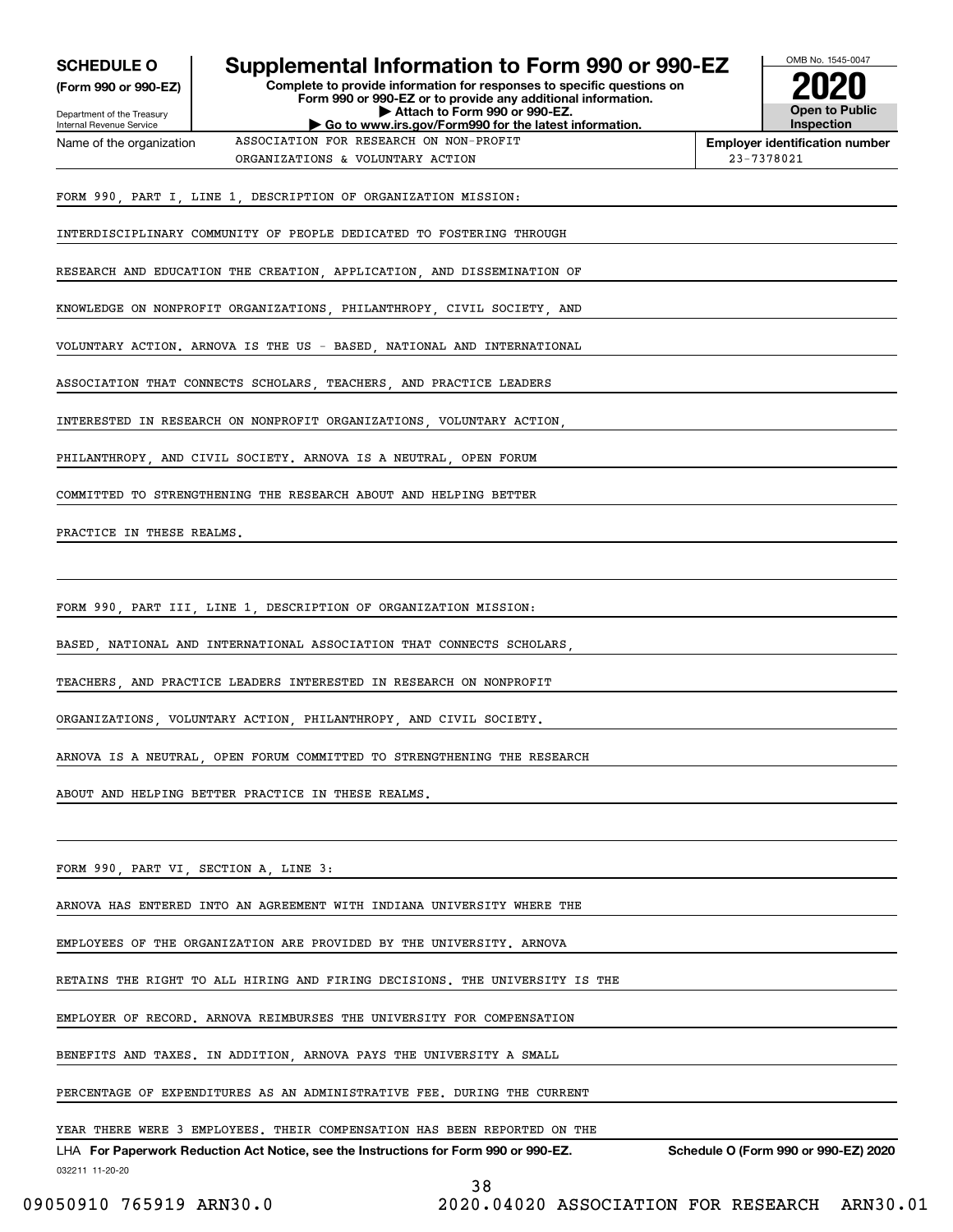| Schedule O (Form 990 or 990-EZ) 2020<br>Page 2 |                                        |                                       |  |  |  |
|------------------------------------------------|----------------------------------------|---------------------------------------|--|--|--|
| Name of the organization                       | ASSOCIATION FOR RESEARCH ON NON-PROFIT | <b>Employer identification number</b> |  |  |  |
|                                                | ORGANIZATIONS & VOLUNTARY ACTION       | 23-7378021                            |  |  |  |
|                                                |                                        |                                       |  |  |  |

STATEMENT OF FUNCTIONAL EXPENSE AS SALARY, BENEFITS, RETIREMENT, AND

PAYROLL EXPENSE.

FORM 990, PART VI, SECTION A, LINE 6:

THE ORGANIZATION IS A NON-FOR-PROFIT CORPORATION WITH MEMBERS WHO, IN

ACCORDANCE WITH THE BY-LAWS, ELECT THE GOVERNING BOARD.

FORM 990, PART VI, SECTION A, LINE 7A:

THE ORGANIZATION IS A NOT-FOR-PROFIT CORPORATION WITH MEMBERS WHO, IN

ACCORDANCE WITH THE BY-LAWS, ELECT THE GOVERNING BOARD. MEMBERS' VOTING

RIGHTS MAY NOT BE ABRIDGED WITHOUT APPROVAL BY A VOTE OF THE AFFECTED

MEMBERS AND EACH AMENDMENT OF THE BYLAWS REQUIRES APPROVAL OF A TWO-THIRDS

MAJORITY OF MEMBERSHIP.

FORM 990, PART VI, SECTION A, LINE 7B:

THE ORGANIZATION IS A NOT-FOR-PROFIT CORPORATION WITH MEMBERS WHO, IN

ACCORDANCE WITH THE BY-LAWS, ELECT THE GOVERNING BOARD.

FORM 990, PART VI, SECTION B, LINE 11B:

THE FORM 990 IS REVIEWED BY THE TREASURER AND THE AUDIT AND FINANCE

COMMITTEE MEMBERS ONCE THIS REVIEW IS COMPLETE AND THE FORMAT IS APPROVED,

THE EXECUTIVE DIRECTOR SIGNS THE RETURN AND PROCEEDS WITH SUBMISSION TO THE

IRS.

FORM 990, PART VI, SECTION B, LINE 12C:

AT THE ANNUAL BOARD RETREAT MEMBERS PROVIDE A CONFLICT OF INTEREST FORM.

THE PRESIDENT REVIEWS AND THE FORMS ARE FILED. ANNUALLY AT THE NOVEMBER

MEETING, NEWLY ELECTED MEMBERS PROVIDE THEIR FORMS. DURING MEETINGS, IF A

39

032212 11-20-20